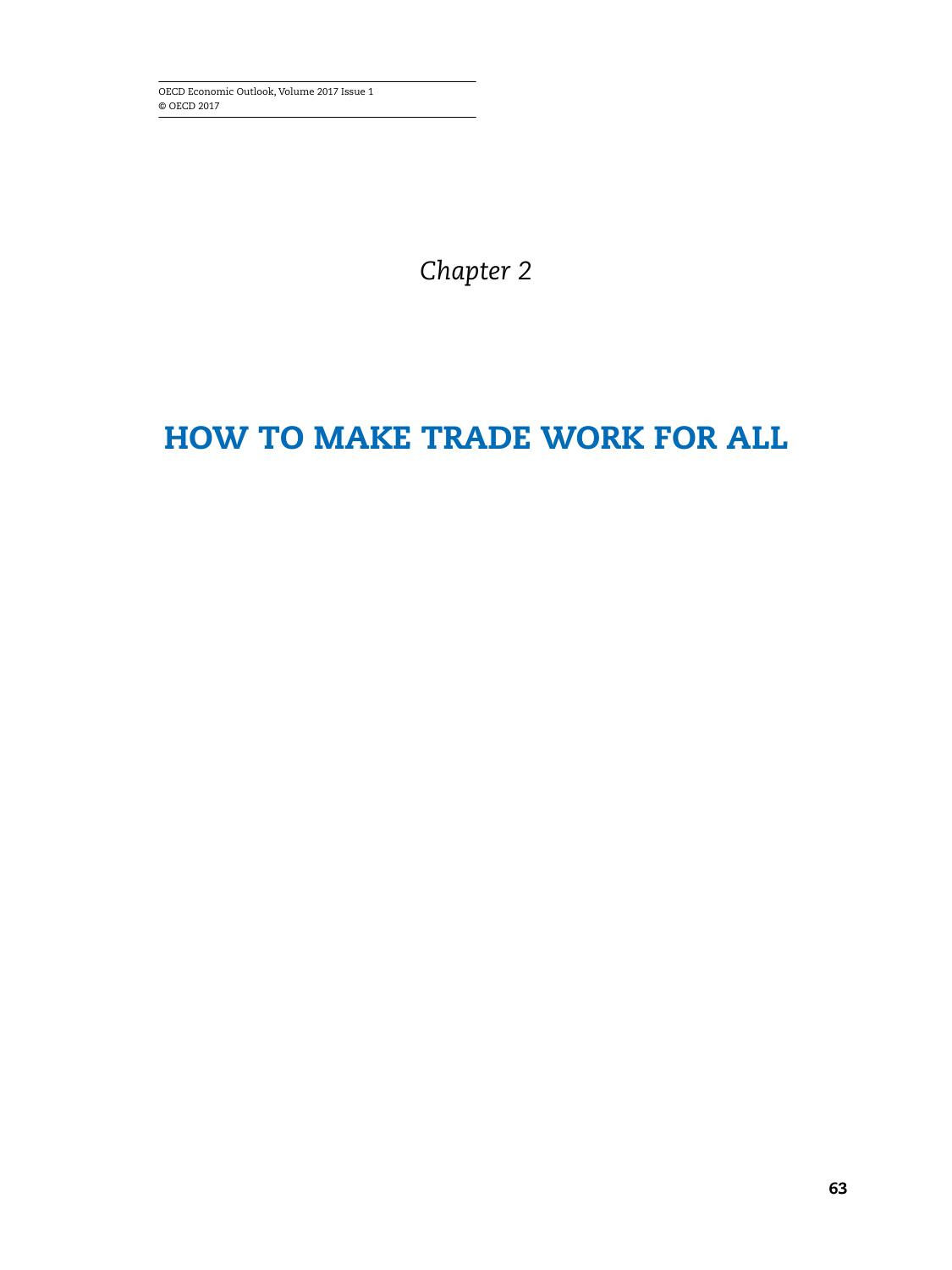International trade has been a powerful engine of global economic growth and convergence in living standards between countries. Trade liberalisation has contributed to large economic gains of emerging market economies and to poverty decline. Specialisation according to comparative advantage and, increasingly, technology-driven and deeper trade integration through global value chains have created new business opportunities and increased economic efficiency. Access to a wider variety of goods and services at cheaper prices has raised well-being and consumers' purchasing power.

Despite these gains, the backlash against international trade has been rising and political support for more protectionism has gained popularity in OECD countries, despite a marked lull in the pace of trade integration since the crisis (Box 2.1). There are multiple reasons for popular dissatisfaction with economic performance. Inequality has risen in many countries since the early 2000s (Figure 2.1, Panel A), contributing to a situation where many households have seen little or no gain in disposable income. Other sources of concern relate to the labour market, with a declining labour share of income and an increase in polarisation as the share of middle-skilled jobs has declined. Manufacturing employment has also continued its declining trend in almost all OECD countries (Figure 2.1, Panel B). Several forces shape these trends, which are common to many OECD countries and some emerging market economies, in particular technological progress, as well as changes in tastes and increased trade integration. Understanding the role played by each of these forces is essential to ensure the appropriate policy response.





1. The figure depicts the unweighted average of the 17 OECD countries for which data are available: Canada, Denmark, Finland, France, Germany, Greece, Israel, Italy, Japan, Luxembourg, Mexico, the Netherlands, New Zealand, Norway, Sweden, the United Kingdom and the United States. Some data points have been interpolated or use the value from the closest available year.

*Source:* OECD estimations based on OECD (2015), *In It Together: Why Less Inequality Benefits All*, OECD Publishing, Paris; OECD Income Distribution database; OECD National Accounts; and OECD calculations.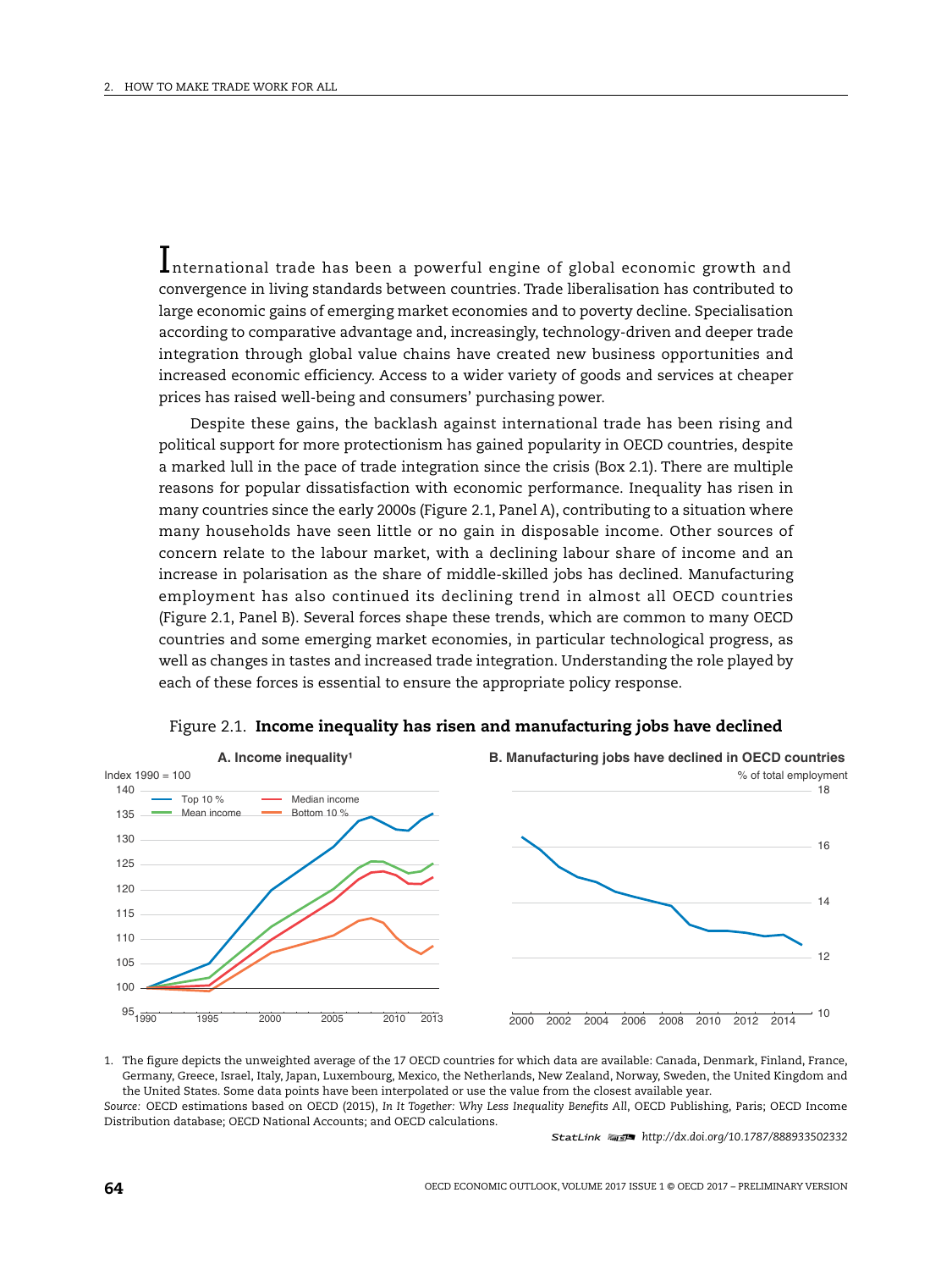## Box 2.1. **Trade integration has risen**

The pace of trade integration has been exceptional, particularly in the two decades preceding the financial crisis. From 1990 to 2015, global trade intensity, measured as the share of the total volume of exports and imports of goods and services in world GDP, doubled. Much of the rapid increase in trade intensity can be attributed to the rise of emerging market economies (figure below). Since China joined the WTO in 2001, the share of Chinese exports in total world merchandise export volumes increased from about 4% to 12.6% in 2016 (figure below). The share of OECD goods imports from emerging countries rose threefold over the same period. Emerging market economies have also grown as an export market, notably for large commodity exporters such as Australia and Brazil. By 2010, the G7 countries' share of world manufacturing exports had fallen back to its level in 1900 (Baldwin, 2016). These developments have deeply changed the world economy, particularly by fostering changes in specialisation patterns (Johansson and Olaberria, 2014). Since the financial crisis, trade integration has slowed down (Haugh et al., 2016).



**The importance of emerging market economies in trade has risen over the past two decades**

Changes in tastes, technology and trade are fundamental forces underlying a dynamic economy. To exploit their advantages, countries need to have in place policies that promote this dynamism and that develop activities in which their firms and workers are competitive. However, this involves job displacement and changes in relative wages as some industries shrink and demands for skills change. In practice, the gains are often diffuse, while the costs of such changes are likely to be concentrated, long-lasting and very substantial for some people. For instance, the gains coming from cheaper imported goods are spread across all consumers, while the disruption associated with import competition is concentrated on some workers.

This chapter examines the relative importance of these fundamental forces of changing tastes, technology and trade. Then it narrows the examination to considering how rising trade integration has impacted OECD economies and the consequence for their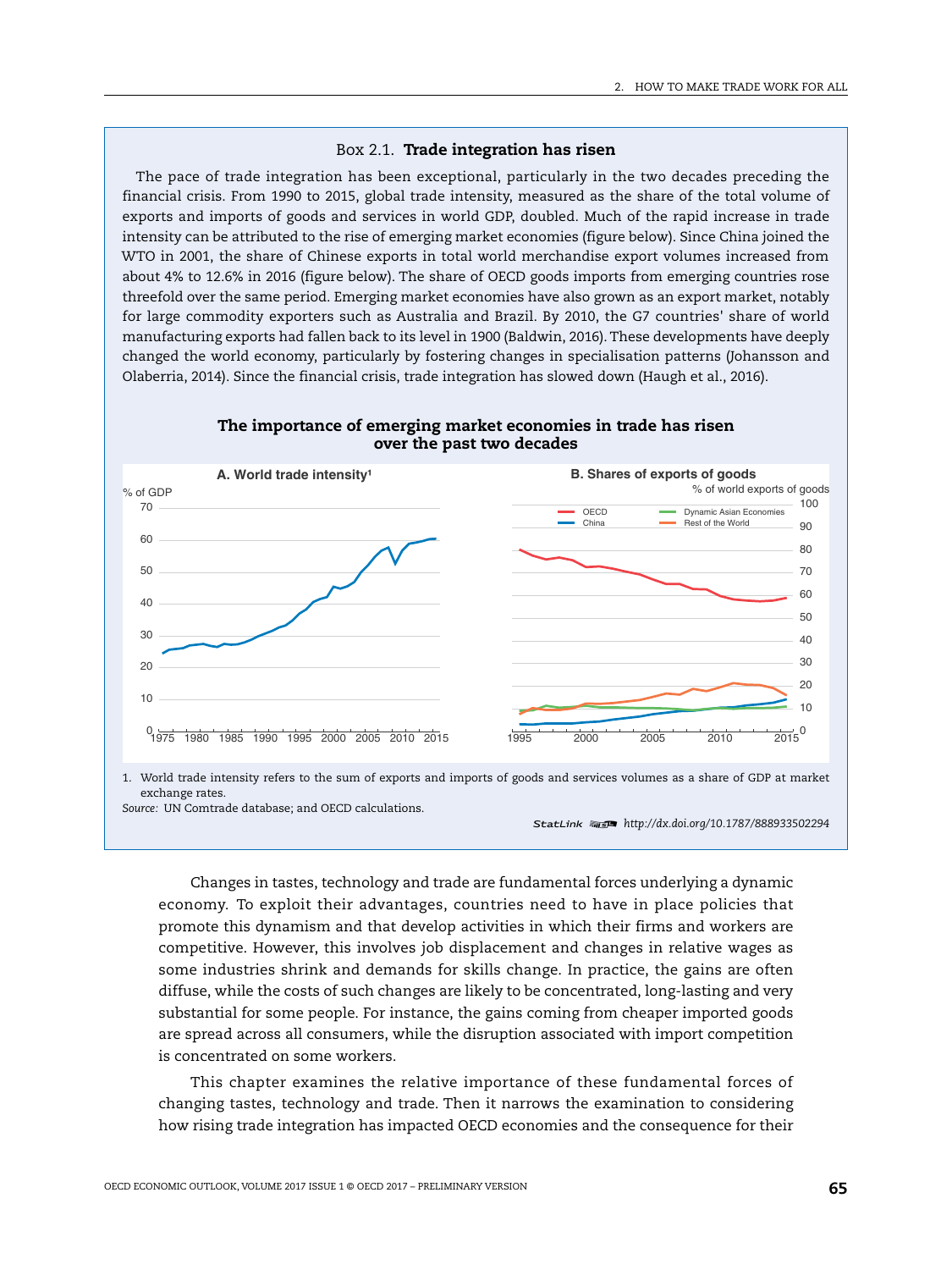labour markets, addressing the effect of trade on job displacement and income inequality. It seeks to answer the following questions:

- What are the main forces which shape the sectoral composition of economies? In particular, what has been the role of trade in the decline of manufacturing employment?
- How has rising trade integration, in particular with emerging market economies, affected export markets of advanced economies?
- What is the impact of trade integration on wage inequality and on the distribution of income? How have regions adjusted, especially at the local level to import competition from low-wage countries?

The main findings of the chapter (Box 2.2) suggest that making trade, and the evolving demands for skills associated with changing tastes and technology, work for all may require more targeted policy action where it is needed most: in regions and for workers who are most vulnerable to disruptions. Measures helping regions to grow and workers to adjust to a new environment are the most likely to bear fruit. Enhanced packages of measures to assist displaced workers, reduce barriers to occupational and geographical mobility and equip workers with skills needed in the labour market would all help the move from declining to expanding activities. Creating the conditions for growth in regions hit by trade, technology, and taste shocks is also necessary.

#### Box 2.2. **Main findings**

#### **Tastes, technology, and trade: The drivers behind the evolving nature of jobs at the national level**

- The share of manufacturing in employment has continued to decline in OECD countries, although the extent of the fall varies across countries. Services jobs have expanded.
- Job losses in the manufacturing sector are the result of multiple forces, including shifts in preferences of consumers, technical progress, and increasing reliance on services inputs in industry and trade.
- The gradual shift towards knowledge-based investment and the consumption of services is driven by evolving consumer preferences and higher real incomes. Comparatively rapid increases in manufacturing productivity have further driven the decline in the share of manufacturing employment.
- Trade deficits account for part of the decline of the manufacturing sector in some countries. But their impact has been limited compared to other factors. In a few advanced countries and in many emerging market economies, trade has provided an opportunity for preserving or even expanding manufacturing jobs.
- Importing regions in countries that have strong links to global value chains appear to gain manufacturing jobs that have a higher trade intensity.

#### **Recent trade patterns and their impact on advanced economies' export markets**

- Over the past three decades, the volume of trade in goods and services has risen dramatically, although the rate of increase has slowed since the financial crisis. The share of emerging market economies in world trade, particularly China, has risen substantially.
- Foreign competition has grown modestly with rising trade integration. Many OECD countries have narrowed the range of goods on which they are relatively competitive in world markets, while emerging market economies, especially China, have broadened their product specialisation from a narrow base. On average, China's export product mix remains significantly different from that of the advanced economies.
- OECD countries have moved up the complexity ladder. China has also moved up the quality ladder, although the complexity of its product mix still remains behind that of the major OECD economies.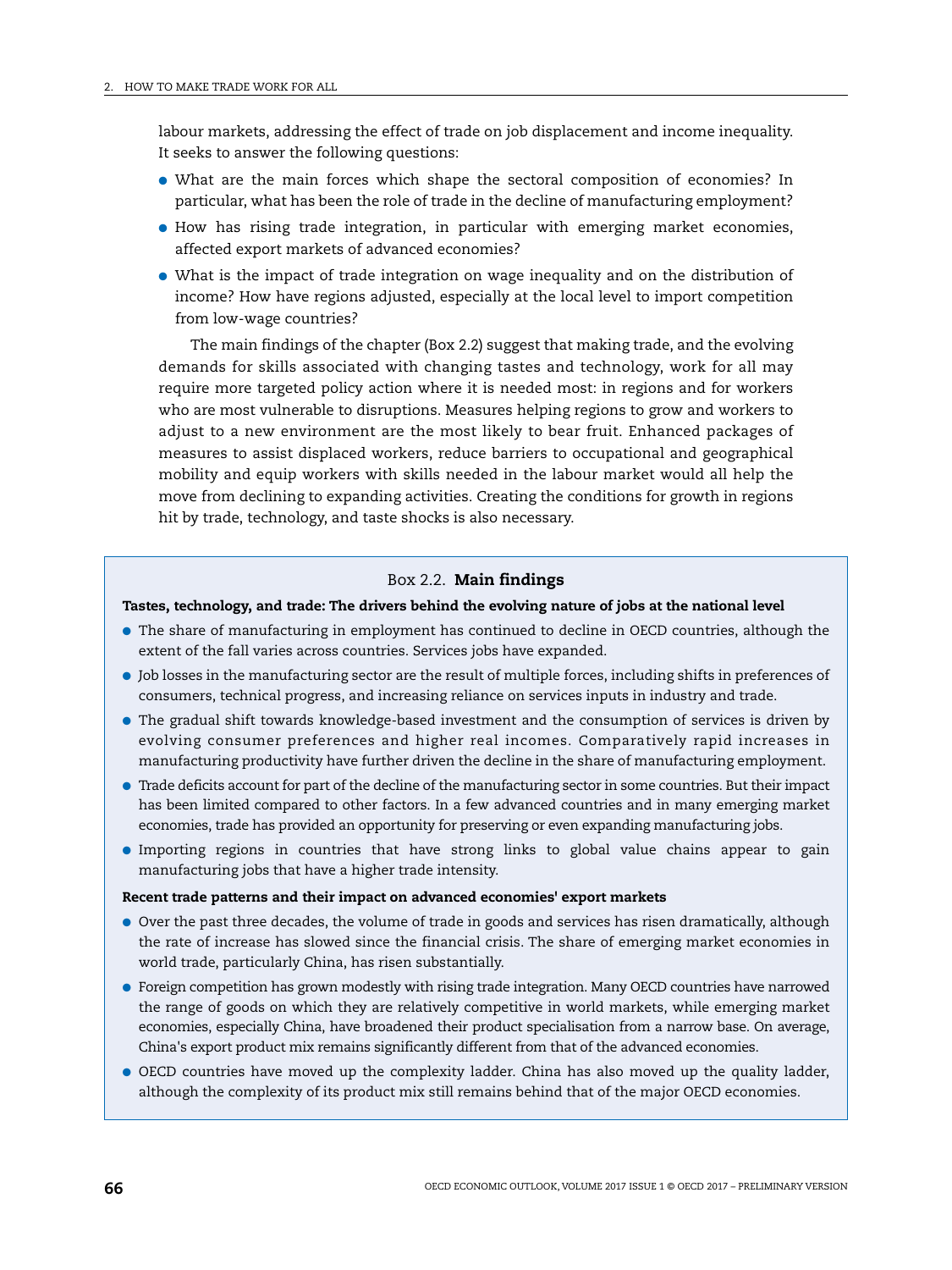#### Box 2.2. **Main findings** *(cont.)*

#### **Focusing on trade: the benefits**

- Rising trade integration has brought substantial aggregate gains in terms of efficiency, firm productivity and consumer welfare.
- These trends have coincided with a shift in the pattern of specialisation and a strengthening of global value chains which have resulted in additional gains but also economic disruptions.

#### **Focusing on trade: the costs to regions**

- Greater exposure to imports at the regional level is sometimes associated with a decline in regional manufacturing jobs.
- Shrinking regional manufacturing employment tends to be associated with a decline in overall regional employment and in earnings. This suggests significant adjustment barriers and spillover effects at the regional level.
- Greater exposure to imports, which is sometimes associated with greater regional disparities, suggests long-lasting costs for some workers and regions. Low geographical and inter-industry mobility of workers hinders local economies' ability to adjust to shocks.

#### **Link between trade and income inequality**

- Imports from low-wage countries, together with technological advances, contribute to the productivity dispersion of firms and raise wage dispersion across firms. This reinforces the relationship between wages and productivity at the firm level.
- Trade integration has coincided with growing job polarisation. International evidence suggests that routine jobs are more likely to be offshored and to be associated with larger wage declines.
- Import competition from low-wage countries is associated with a decline of the labour share in some OECD countries. More research is needed to understand how trade influences this relationship.

The focus of this chapter is on the domestic policies needed to support adjustment to a dynamic environment of evolving jobs and skills, including those related to trade. But domestic policies are only one part of an integrated approach that is needed to meet the challenges of globalisation and technological change. One element of the integrated approach is to strengthen domestic policy packages to ensure that gains are broadly shared and growth is inclusive. The OECD's work on inclusive growth identifies such policy packages (OECD, 2016f; Causa et al., 2015). Another element of the integrated approach is to adopt policies to create a more level playing field in conjunction with international agreements which are also needed to restore trust (OECD, 2017b). This includes global arrangements to ensure that globalisation does not encourage a race to the bottom in terms of institutions and in terms of standards, in particular for labour and environmental protection standards (OECD, 2017f). Multilateral conventions on tax cooperation, such as on Base Erosion and Profit Shifting (BEPS), are also needed to reduce cross-border shifts in taxable profits that limit governments' capacity to raise revenues (Akgun et al., 2017) and accentuate the perception that globalisation is "unfair''. The expansion of trade also has implications for corruption, illicit trade and trade in counterfeit products, all of which require international cooperation to tackle the problem (OECD, 2016g; OECD/EUIPO, 2016).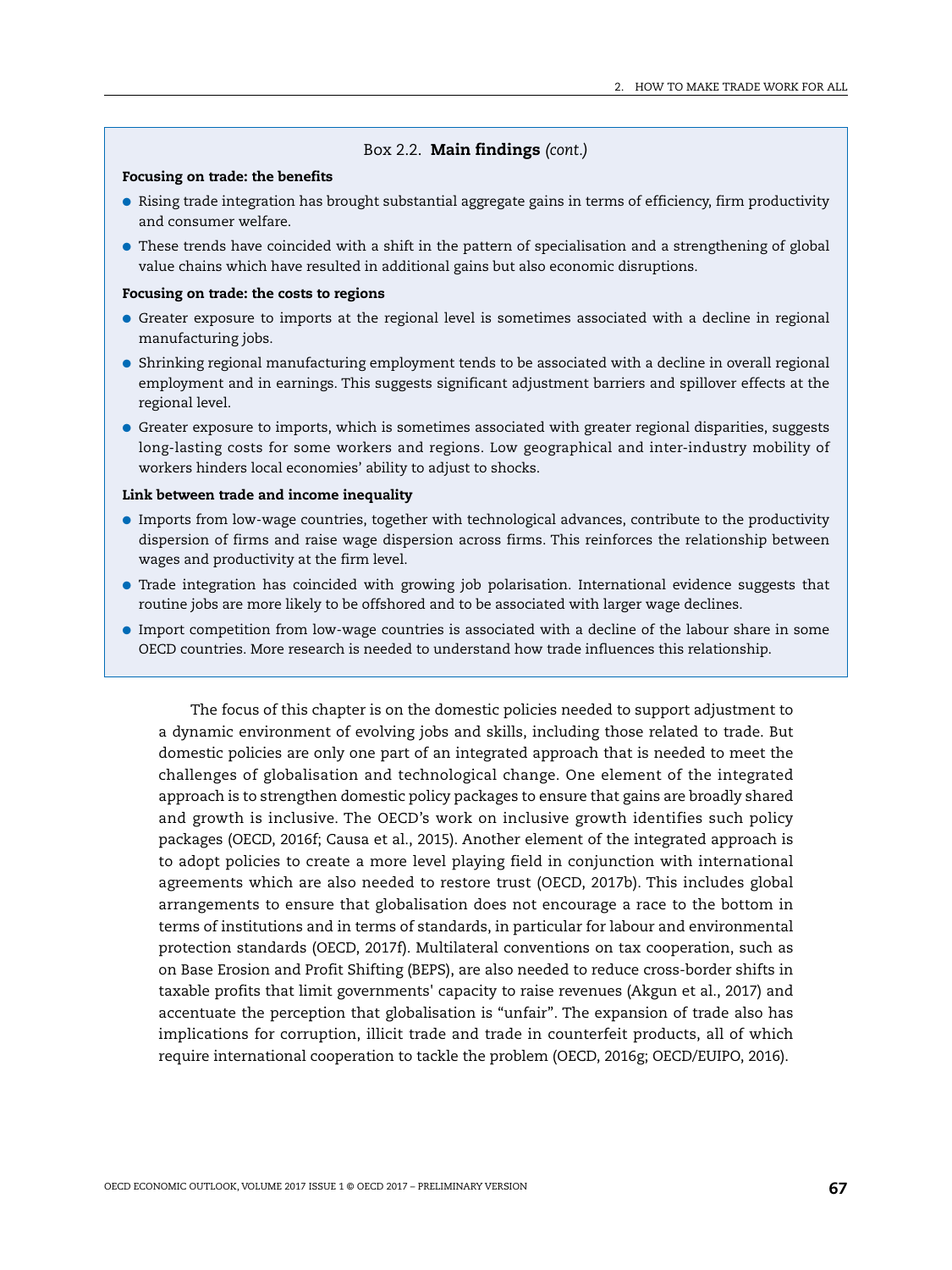## **Trade, technology and tastes are all changing the structure of economies**

This section analyses the main drivers behind the changes in the sectoral composition of GDP. It examines whether trade has played a role in the decline of the manufacturing sector and how large its role has been compared with other drivers, such as technology and tastes. Two approaches are used: an accounting exercise looking at the impact of net trade flows and an econometric analysis looking at the gross impact of trade on manufacturing employment through import competition.

#### *Trade is not the main driver of structural change*

One of the key concerns about increasing trade intensity is that imports are destroying jobs, especially in the manufacturing sector. Concern is high because the strong long-term downward trend in manufacturing employment, coupled with stickiness of the labour market (OECD, 2009) and low job turnover, mean that shocks to the sector, including from trade, are long-lasting. From 2000 to 2015, the share of the manufacturing sector in total employment fell in all advanced economies and the share of jobs in services increased (Figure 2.2). However, there are important differences between countries; for example,

## Figure 2.2. **Evolution of jobs in manufacturing and services**





1. 2013 for Australia and Mexico; 2014 for Brazil, Japan and New Zealand.

2. 2004 for Korea.

3. 1991 for Germany; 1992 for Italy; 1993 for Czech Republic and Sweden; 1994 for Japan and the United Kingdom; 1995 for Belgium, Spain, Estonia, Greece, Hungary, Israel, Lithuania, Luxembourg, Latvia, the Netherlands, Slovak Republic and Slovenia.

4. Market services are defined based on ISIC Rev4 and include distributive trade, repairs, transport, accommodation, food services, information and communication, financial and insurance activities, real estate activities, prof. scientific, tech., administrative support service activities.

*Source:* OECD National Accounts database.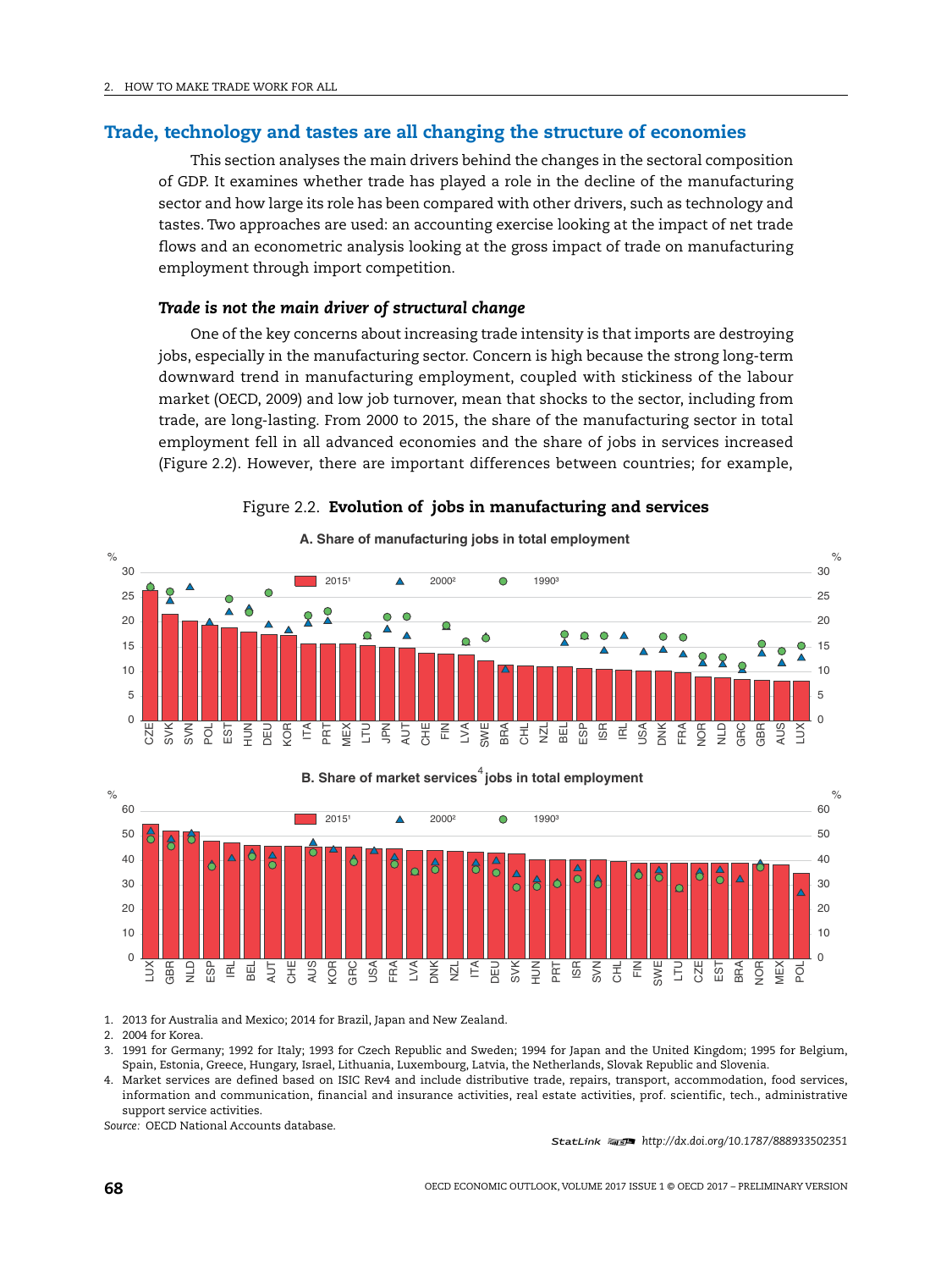Germany experienced a decline of 4 percentage points in the manufacturing share while the United Kingdom experienced a decline of 8 percentage points. This trend has been long-standing in many countries; for example, it began in the 1950s in the United States and in the 1970s in France. The decline of the share of manufacturing sector in total employment in emerging market economies has been less pronounced.

Identifying the reasons for the changes in the sectoral composition of GDP, and in particular the decline of manufacturing jobs, is difficult because of the simultaneous effects of a number of relevant drivers.

First, part of the measured decline in manufacturing jobs is overstated and is related to the re-organisation of economic activities within and between firms (Berlingieri, 2014; Figure 2.3, Panel A). In particular, partly driven by changing technology, companies have tended to outsource their service operations to other firms in the domestic economy, resulting in a reclassification of jobs from manufacturing to services. This effect is large and accounts, for instance, for 20% of the decline in manufacturing jobs in France between 1980 and 2007 (Demmou, 2010). This change in employment and the associated reclassification is not always neutral for workers, as it can imply significant changes in working conditions, collective bargaining arrangements and wages (Braun and Scheffel, 2007).

Second, part of the decline in manufacturing jobs is related to productivity gains and changes in the composition of consumer demand. Theoretically, to keep manufacturing jobs constant it is necessary that demand for manufacturing goods increases in the same proportion as labour productivity gains. However, this has not been the case for the following reasons:

- At the aggregate level, as consumers get richer, they tend to devote a higher proportion of their income to services compared to manufacturing. This implies a lower need for manufacturing jobs and a higher need for jobs in services (Figure 2.3, Panel B; Herrendorf et al., 2013).
- In addition, technical progress has been faster in manufacturing than in services (Figure 2.3, Panel C). Productivity gains reduce relative manufacturing prices and so increase demand for manufacturing goods. However, stronger productivity has also reduced the need for labour inputs. In the end, the second effect has dominated, and manufacturing employment has declined (Swiecki, 2014; Demmou et al., 2017).
- The composition of investment has similarly shifted away from manufacturing and toward more intangible investment, including more business services, in particular services like transportation, storage, finance services and ICT (Bems, 2008).

Third, trade integration induces a reallocation of resources both within and between sectors. Import competition may lead to the closure of the least productive firms (with relatively more workers per unit of output), while larger export markets can spur the growth of more productive firms (that use fewer workers per unit of output). Within the manufacturing sector, this reallocation is likely to decrease prices and lead to similar effects as technological progress. Across sectors, trade integration can change the nature of specialisation and have a direct impact on the sectoral composition of production and employment, with specialisation favoring those firms that use workers most effectively. In addition, since trade flows are more intensive for manufacturing goods than for other domestic goods and services at the macroeconomic level, a decline in the trade balance would be associated with a reduction in the relative demand for domestically-produced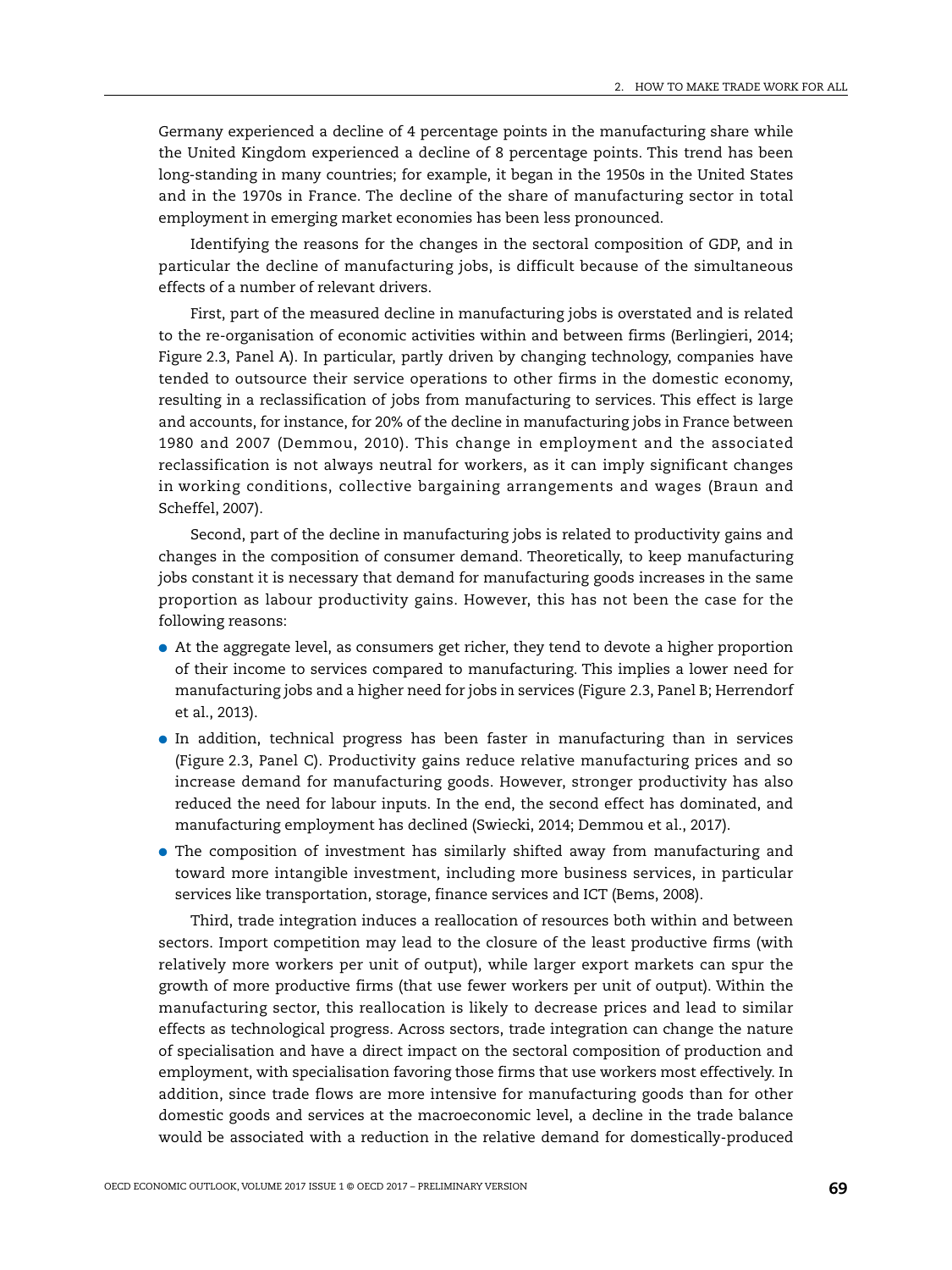



**B. The share of manufacturing in consumption declines with income per capita**





**C. Productivity in manufacturing and services sectors**

*Source:* OECD TiVA database; OECD Economic Outlook database; and OECD Productivity database.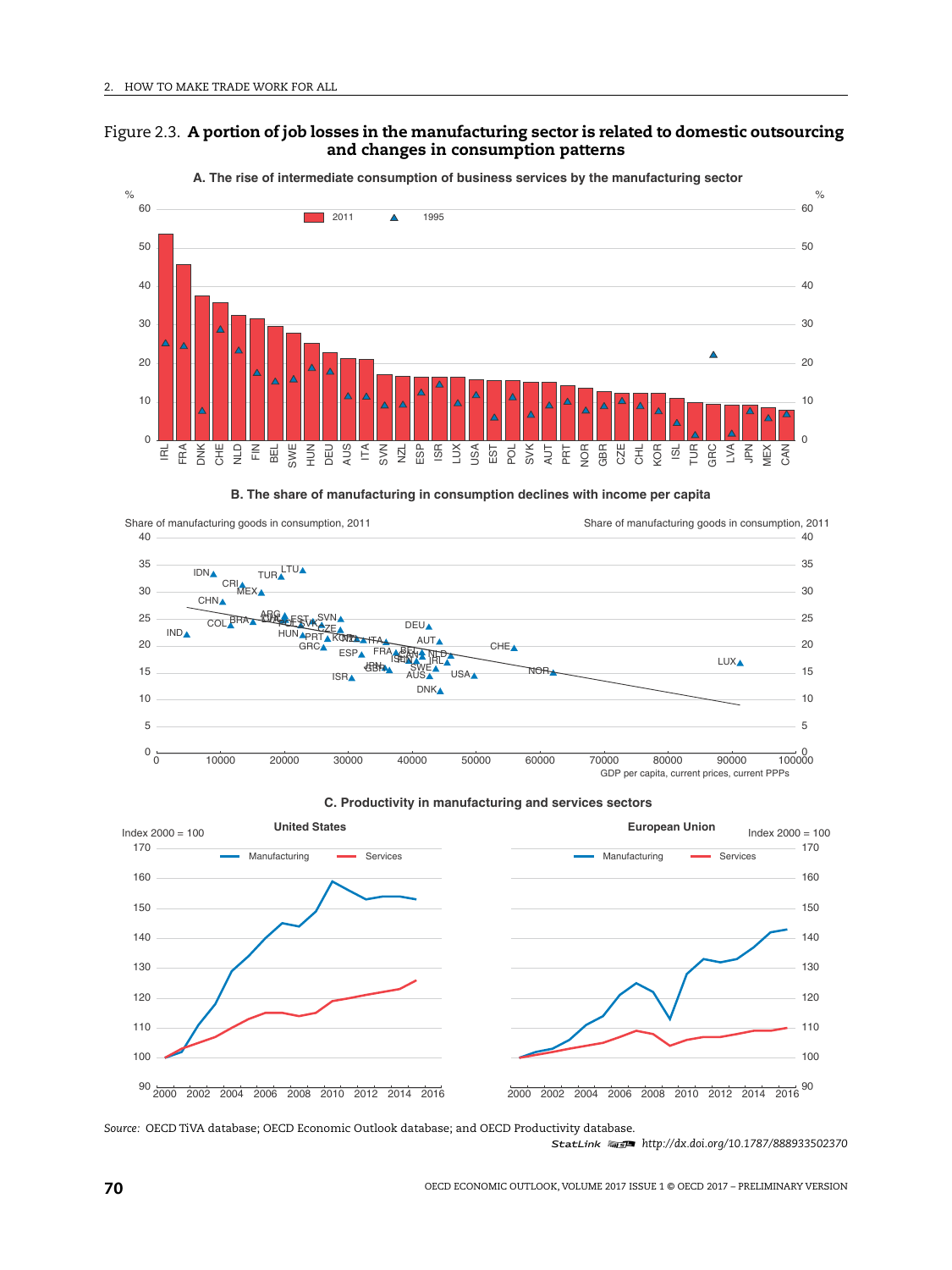manufacturing goods and, through this channel, contribute to the decline in the share of manufacturing employment (Demmou et al., 2017).

To try to untangle some of these factors, a simulation exercise based on an accounting framework has been employed.<sup>1</sup> It suggests that trade has had a significant impact on the sectoral composition of output in advanced economies, although it does not appear to be the main driver, with changes in the organisation of production on account of technological change and in tastes being the main factors pushing down the manufacturing share (Box 2.3).

### Box 2.3. **An accounting framework to assess the contribution of domestic and international factors to structural change**

The aim of the simulations reported below is to analyse the reasons behind changes in the sectoral composition of output in selected countries over the period 1995-2011. The simulations are based on a simple accounting framework linking sectoral value added with the different components of demand (Demmou et al., 2017). The OECD input-output database is used.

Three main drivers are distinguished: changes in the use of intermediate consumption, including via domestic outsourcing of services by the manufacturing sector; changes in the composition of demand from manufactured goods towards services; and changes in trade. The effect of trade on structural change works through two channels: i) a sectoral specialisation effect and ii) the overall trade balance effect (net saving). For a given trade balance, a change in specialisation implies that resources are re-allocated between sectors.

The impact of each effect is calculated by using counterfactual scenarios.

- A technology channel through input-output linkages: The impact of changes in the structure of production is assessed by looking at what would have been the share of the manufacturing sector in total value added if the share of intermediate consumption used by each sector is set at the value observed in 1995.
- A taste channel: The impact of a change in the structure of demand (mainly in response to technological change) is assessed by looking at what would have been the share of the manufacturing sector in total value added if the composition of demand (the share of manufacturing goods in consumption and investment) is set at the value observed in 1995.
- A trade balance channel: The impact of trade is assessed by looking at what would have been the share of the manufacturing sector in value added if the trade deficit and specialisation were the same as in 1995.
- The residual category "other" includes changes in taxes and other demand components (public consumption and change in inventories).

The results suggest that:

- Changes in input-output linkages, including domestic outsourcing (a reclassification largely driven by technological change) explains a sizeable share of the manufacturing sector decline in all countries.
- Changes in the composition of consumption and investment towards more services (the taste channel) also explain a substantial part of the decline, especially in high-income countries.
- The trade balance does not appear to be the main driver of the job decline in the manufacturing sector. In a few countries, a strong external performance has slowed the rate of decline of the manufacturing sector.

<sup>1.</sup> The analysis refers to the impact of changes in specialisation and the sectoral trade balance on the level of sectoral employment. The impact on the level of employment cannot be derived from such an analysis. The overall trade balance (driven by global saving and investment) and the bilateral trade balance (determined by structural factors such as comparative advantages) have only a marginal impact on the level of employment, which remains determined by macroeconomic and structural policies and institutions.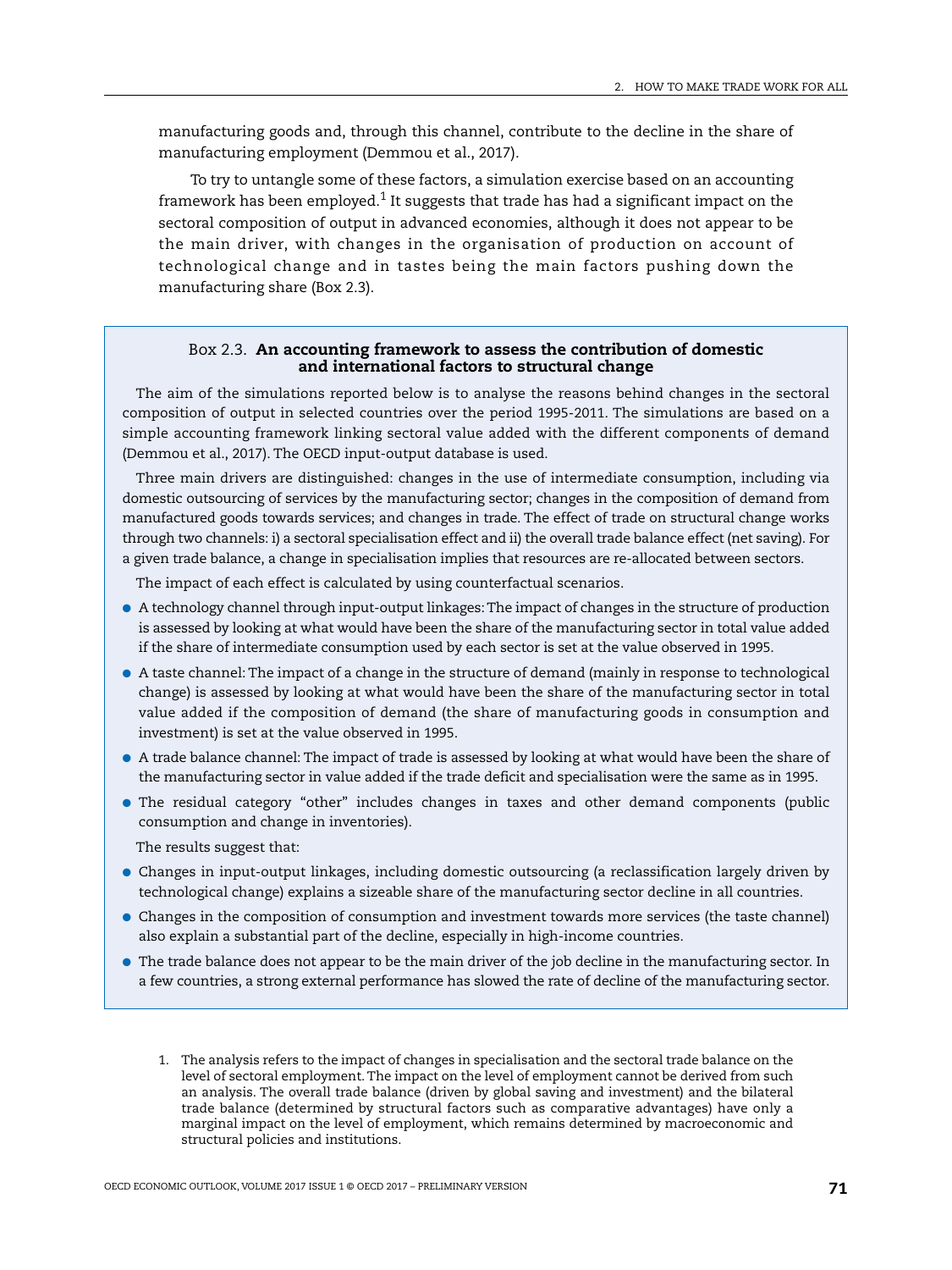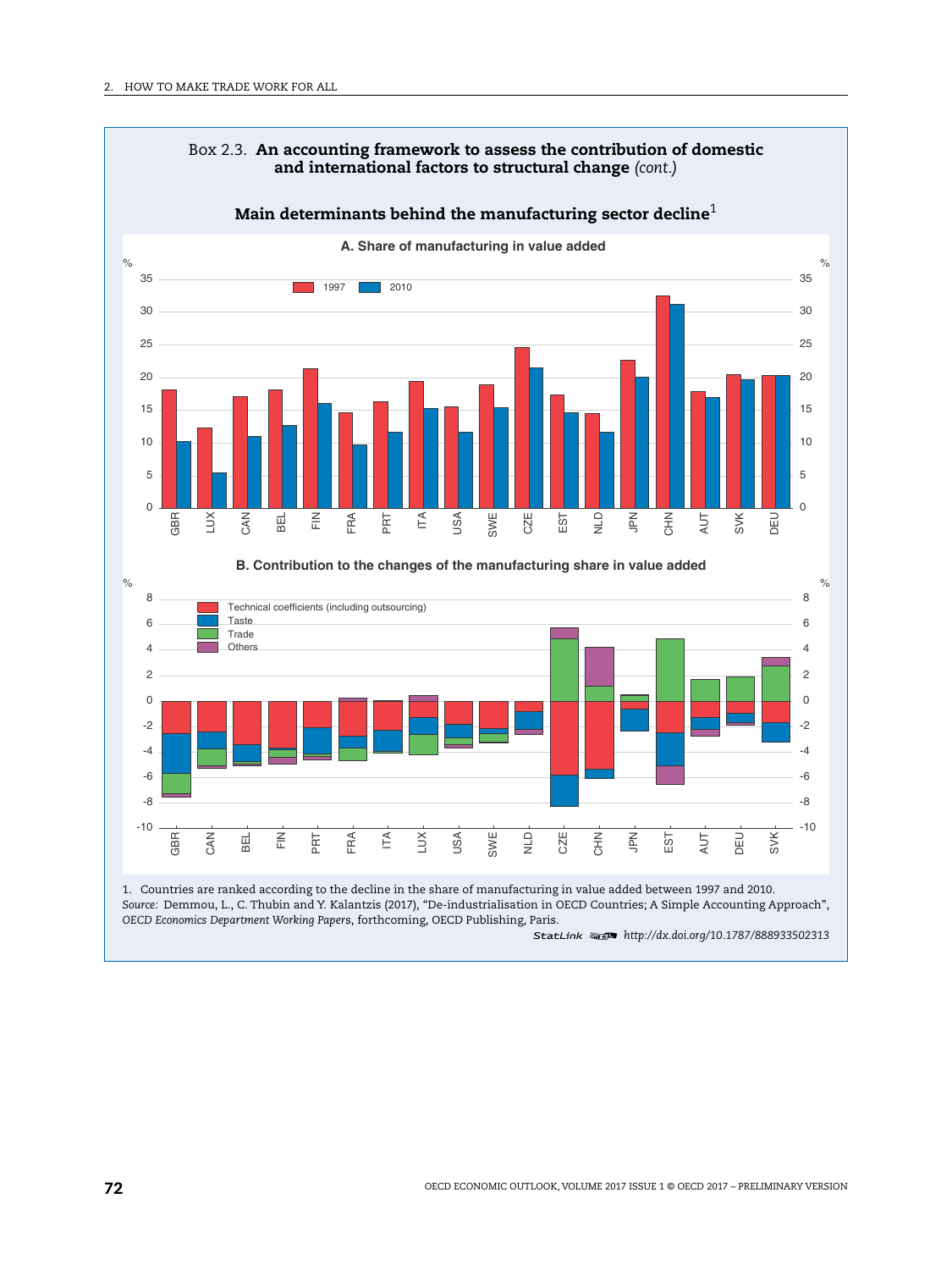## *Import competition has a relatively minor effect on manufacturing jobs and value chains appear to have a positive effect*

Regression analysis<sup>2</sup> supports the results of the accounting framework analysis, by suggesting that import penetration has had a relatively minor impact on manufacturing employment. Indeed, by far the most important contribution to the declining manufacturing employment share is a trend, common across countries and unexplained by the different explanatory variables, which has contributed between ¼ and ½ a percentage point per annum to the decline since the 1990s (Figure 2.4). This common trend can be interpreted as the impact of structural change, once the effects of import penetration and proxies for changing tastes and ICT investment have been accounted for. Most probably, it captures otherwise unmeasured changes in technology and tastes.

Considering the trade channel, however, the impact of import penetration is found to differ significantly for intermediate and final consumption goods:

- Increased import penetration of *intermediate* goods has been associated with *higher* manufacturing employment (or rather the employment share falling less steeply) with substantial positive contributions to the manufacturing employment share of at least ¼ percentage point per annum in Czech Republic, Slovakia and Estonia. The contribution to employment has been smaller in most countries in the post-crisis period compared to the pre-crisis period, reflecting the plateauing of global activity in GVCs.
- Conversely, increased import penetration in *final* consumption goods tends to be associated with *lower* manufacturing employment, although the effects are not statistically robust and for most countries tend to be relatively small. Moreover, for those countries in which the negative effects are estimated to be larger, they are typically out-weighed by the positive effect of intermediate imports. No statistically significant distinct effect was found for increased import penetration from China, either in terms of intermediate or finished goods, although this does not preclude negative effects via lower wages.

## **Rising trade integration has strengthened competitive pressure and modified specialisation in advanced economies**

Changes in tastes and technology, together with rising trade integration, have also helped to change trade patterns. In particular, the integration of emerging market economies into the world economy has created new opportunities as well as competition for advanced countries in their export and domestic markets. This section looks at how competitive pressure in export markets has increased and affected specialisation of advanced economies in goods and services.

## *Advanced economies have narrowed their specialisation in goods and moved up the complexity ladder*

To examine how competition in export markets has changed over the past two decades, the analysis is based on indicators of revealed symmetric comparative advantage (RSCA). This indicator measures the extent of specialisation of each country's exports and the similarity of

<sup>2.</sup> The impact of import competition on manufacturing employment was analysed at the country level by estimating a cross-country regression of manufacturing employment as a share of total employment and using a number of explanatory variables including import penetration (ratio of imports to final domestic demand plus exports), R&D expenditure and machinery investment (Annex 2.2).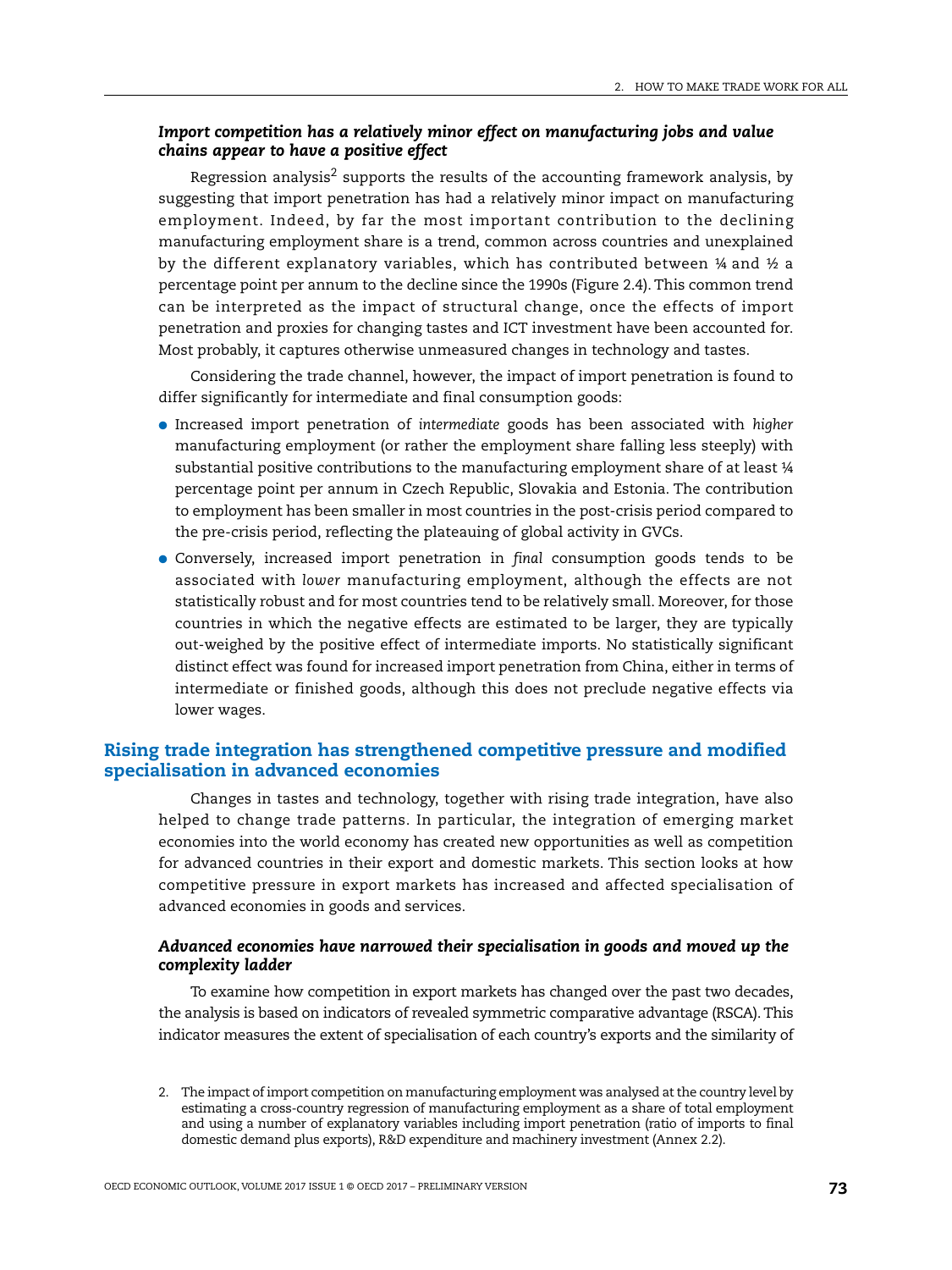#### Figure 2.4. **Explaining the decline in the manufacturing employment share in selected OECD countries**

Contributions to the annual average percentage point change in the share of manufacturing in total employment<sup>1</sup>





1. Decomposition based on equations described in Annex 2.2. Countries are ranked according to the decline in the manufacturing employment share in the pre-crisis period.

2. The start of the pre-crisis sample period varies across countries depending on data availability.

3. The "common trend" effect is calculated as the effect of the constant and the time dummies.

*Source:* OECD calculations.

1 2 *<http://dx.doi.org/10.1787/888933502389>*

specialisations across advanced and emerging market economies. $3$  A country is said to be "specialised" in a product when the share of that product in their total exports is higher than the corresponding share of the product in world exports (RSCA > 0).The analysis is undertaken at a disaggregated six-digit HS (Harmonised System) product level of nearly 5000 products.

The range of products in which many advanced countries are specialised in world markets has narrowed as global trade intensity has increased (Harrigan, 2001). By contrast,

3. The high level of disaggregation (at six-digit HS) limits the possibility of confounding increased competition from emerging market economies and the crowding out of OECD countries' products with closer integration of national production structures via global value chains (GVCs).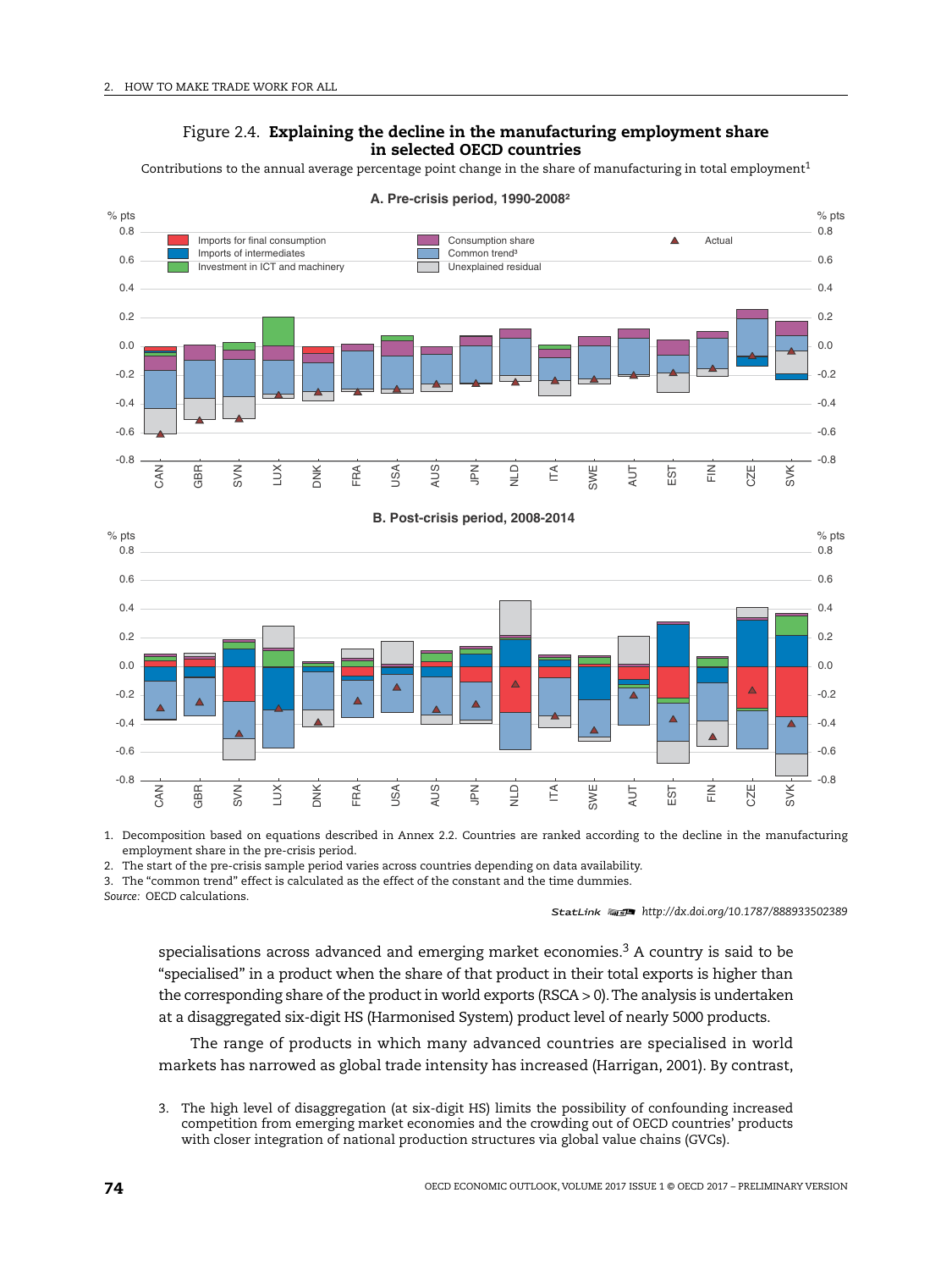emerging market economies have increased their product range over this period, as have countries in southern Europe undergoing structural change, including Spain, Portugal and Italy (Figure 2.5).

Generally the overlap is low between the types of products in which China and other emerging markets specialise and those in which the advanced countries specialise (Figure 2.6). On the other hand, the overlap is much greater in the types of products in which the advanced economies specialise. The overlap of products in which both advanced and emerging market economies are specialised, including China, is increasing (Araujo et al., 2017; Figure 2.6, Panel A). However, the increase in overlap between emerging and advanced countries is less than that between advanced countries (Figure 2.6, Panels B and C). Why do these overlaps in specialisation matter? Because such overlaps imply increased competition in export markets and associated dynamism in domestic economies, firms, and workers.

At the same time as competitive pressures have increased, OECD countries have moved up the complexity ladder (Figure 2.7, Panel A). China has also moved up the complexity ladder although the complexity of its product mix still remains behind major OECD economies (Amiti and Feund, 2010; Araujo et al., 2017). Since 1990, emerging market economies have generally increased the share of knowledge-intensive activities in their manufacturing sectors but the share remains below that of OECD countries (Figure 2.7, Panel B). The move up the complexity scale may have contributed to increasing skill bias in labour demand in OECD countries, but more research is needed.

Regression analysis of the export growth of 700 manufactured product categories across 44 countries from 1995 to 2015 confirms that the competitive pressure from emerging market economies has increased. It has, nevertheless, exerted less pressure on the export performance of advanced economies, given their typical export product mix,





1. RSCA refers to Revealed Symmetric Comparative Advantage. The index varies from zero to one for product categories in which countries and regions have a revealed comparative advantage and from minus one to zero for product categories in which countries/ regions have a revealed comparative disadvantage. The analysis is undertaken at a disaggregated six-digit HS (Harmonised System) product level with about 5 000 products, excluding the main commodities.

*Source:* UN Comtrade database; and OECD calculations.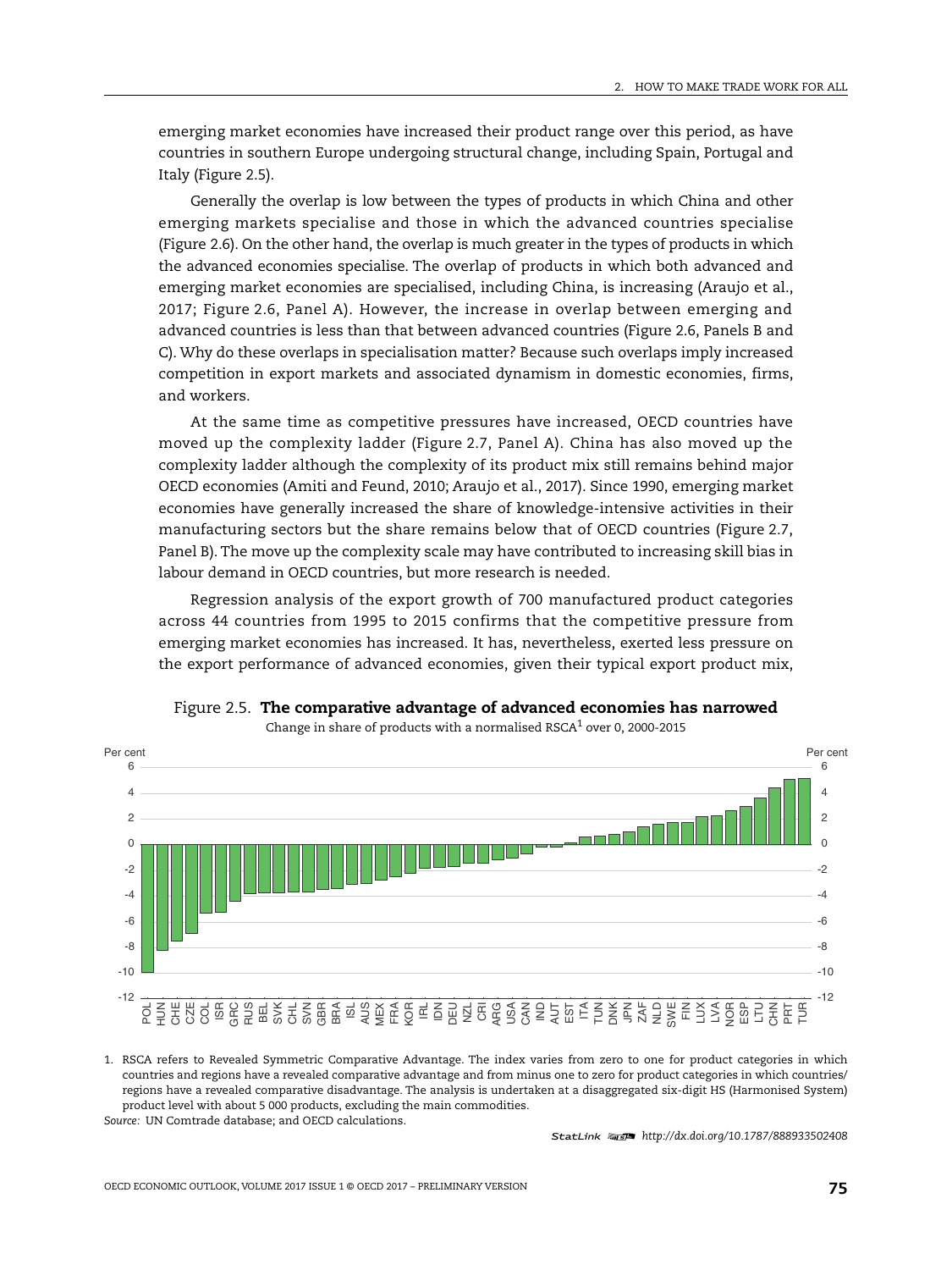

#### Figure 2.6. **The evolution of goods trade specialisation**



**B. Share of products in which United States is also specialised**





*Note:* RSCA refers to Revealed Symmetric Comparative Advantage. The index varies from zero to one for product categories in which countries and regions have a revealed comparative advantage and from minus one to zero for product categories in which countries or regions have a revealed comparative disadvantage. The analysis is undertaken at a disaggregated six-digit HS (Harmonised System) product level with about 5 000 products, excluding the main commodities. The high level of product disaggregation allows specialisation at different stages of the production chain but nevertheless the data are measured in terms of gross value and not value added as would be used in measures of global value chains (GVCs). DAE refers to Dynamic Asian Economies. *Source:* UN Comtrade database; OECD calculations.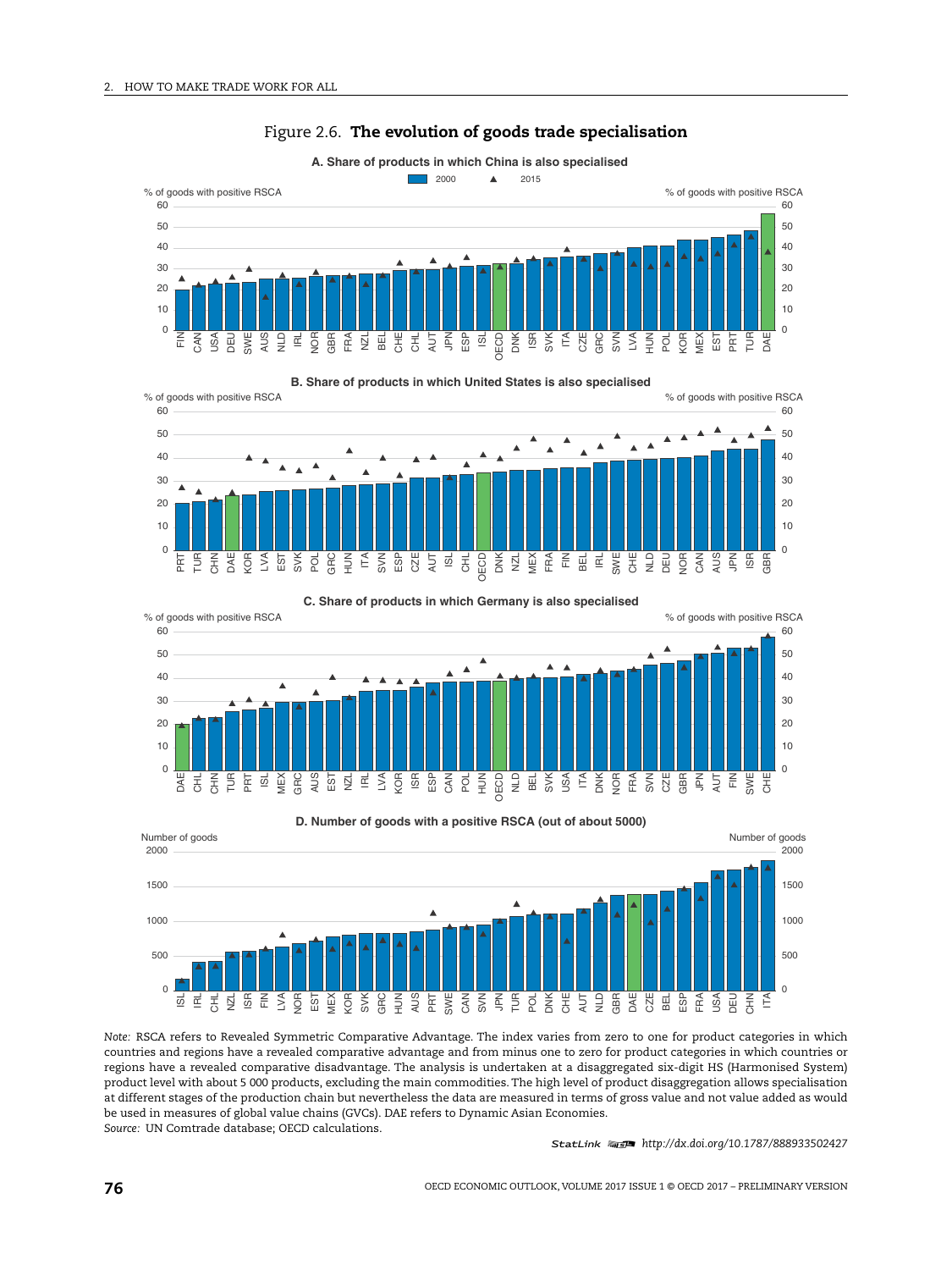

## Figure 2.7. **Advanced OECD countries specialise in more complex products than emerging markets**



1. Complexity is defined by the implied productivity of the product (PRODY) using the methodology of Hausmann, R., J. Hwang and D. Rodrik (2007), "What you export matters", *Journal of Economic Growth*, Vol. 12. PRODY is calculated by taking a weighted average of per capita GDPs of the countries that export the product. The weights are the revealed comparative advantage of each country in that product. The products are then ranked according to their PRODY level. An example of a product in the 4th (highest) quartile is magnetic imaging resonance (MRI) machines used in scans in hospitals, which ranked 18th in 2015 out of 4989 products listed in the Harmonized System 6 classification. A product in the 1st (lowest) quartile is crayons ranked 4218th in 2015. The analysis is carried out using a high level of product disaggregation to capture specialisation at different stages of the production chain. Nevertheless, the data are measured in terms of gross value and not value added as would be used in measures of global value chains (GVCs). DAE refers to Dynamic Asian Economies.

2. Sectoral R&D intensity is calculated in line with the OECD methodology described in Galindo-Rueda, F. and F. Verger (2016), "OECD Taxonomy of Economic Activities Based on R&D Intensity", *OECD Science, Technology and Industry Working Papers*, 2016/04, OECD Publishing, Paris.

*Source:* UN Comtrade database; OECD TiVA database; and OECD calculations.

1 2 *<http://dx.doi.org/10.1787/888933502446>*

than competition with other advanced economies (Annex 2.1; Araujo et al., 2017). In particular, the competitive pressure on a typical OECD country's exports from an increase in the United States' specialisation in a product is more than three times that from China and twice that from the Dynamic Asian Economies.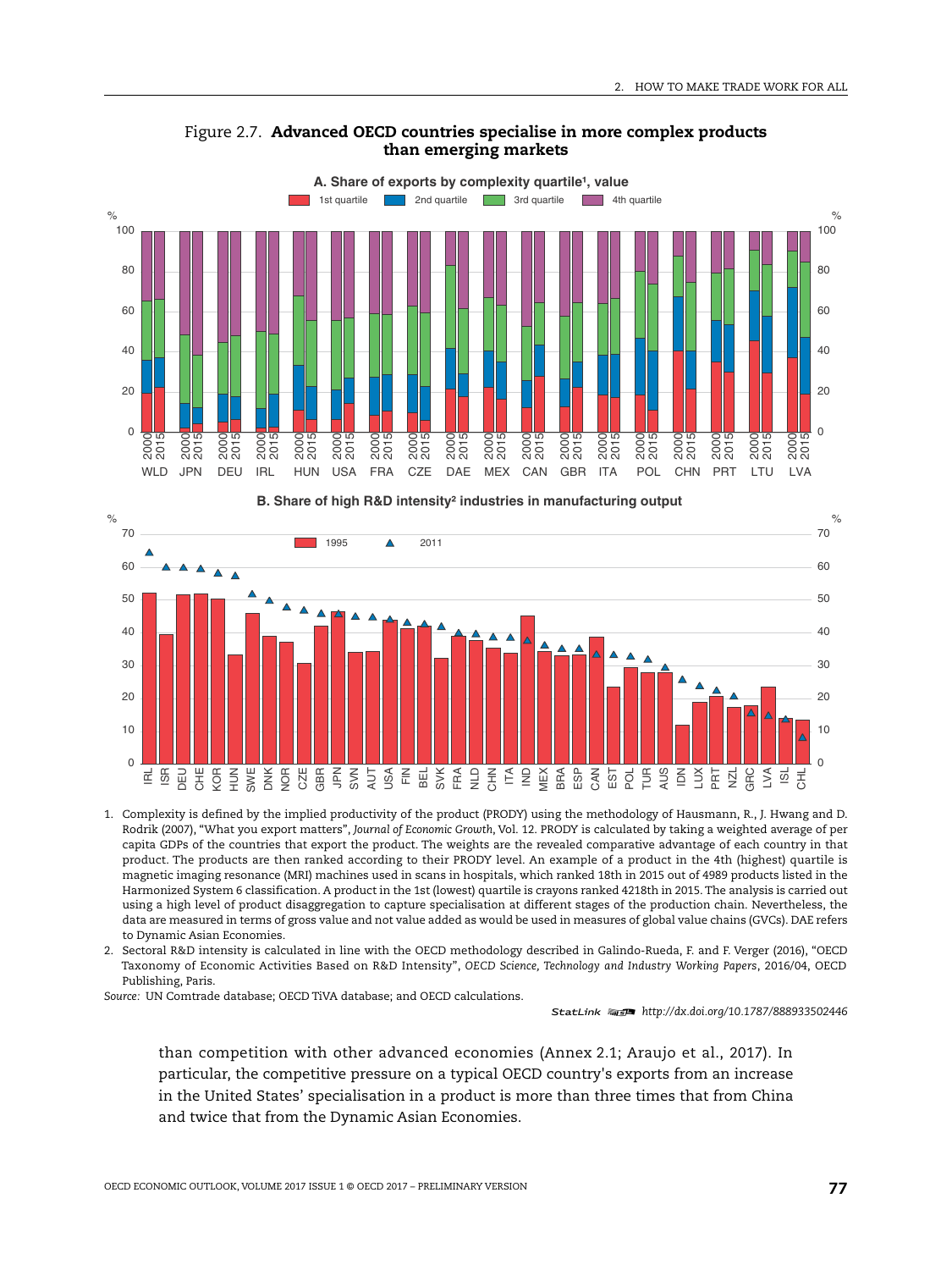Moreover, competition effects are on average small compared to a change in the world demand for individual products. The negative effect of a one standard deviation decrease in world demand for a product exerts 6 times more pressure than a one standard deviation increase in the specialisation of the United States for that product. In short, specialising in what the world wants to buy is key for exports.

Despite the relative importance of world demand on average across all products and countries, competition effects may still be important in particular products at particular times, especially in markets that account for a large share of a country's exports or if a new competitor enters a product market suddenly with a large share. In addition, competition effects may be more permanent than fluctuations in world demand. Finally, losses in market share may be more noticeable now than in the pre-crisis period, as world trade is growing more slowly.

#### *Trade in services has gained importance*

While specialisation in goods has narrowed for advanced economies, specialisation in services has strengthened. Trade in services has been one of the most dynamic segments of global trade in the past two decades, and has proved resilient to the post-crisis trade slowdown (Figure 2.8; Ariu, 2016). In particular, business services have been the fastest growing segment of services exports since 2000. Advanced economies dominate global services trade overall, both as exporters and as importers, and have a strong competitive edge in business services. However, the capacity of emerging market economies to benefit from services trade opportunities has also grown over time. Their total exports of services have increased more than four-fold since 2000 and their business-services exports more than seven-fold, with India having emerged as a leader in the IT industry.

About three-quarters of the value of services traded consists of intermediate inputs that serve to coordinate value chains, support production processes and add value to products through quality differentiation and customisation (De Backer and Miroudot, 2013; Miroudot and Cadestin, 2017). Trade in services thus supports the competitiveness of the manufacturing sector in terms of price and quality, by providing access to cost-effective services inputs and by inducing local services suppliers to upgrade their efficiency (OECD, 2017d). In particular, the development of information and communication technologies has broadened the range of offshorable business services – from back-office functions to software development, legal review and other knowledge-intensive tasks.

Overall, rising trade integration has modified the relative cost of production and hence the comparative advantages of advanced economies in goods and services. This trend has interacted with the domestic forces examined in the previous section, in particular changing tastes and technological progress, to make advanced economies relatively more service-oriented (see Box 2.3). These forces (trade, technology and tastes) tend also to re-inforce each other as there is a close link observed between the types of goods an economy exports and the types of goods consumed (Dinopoulos et al., 2011; Demmou, 2012). Changes in specialisation, sectoral jobs and wages in each country all depend on the importance of these forces.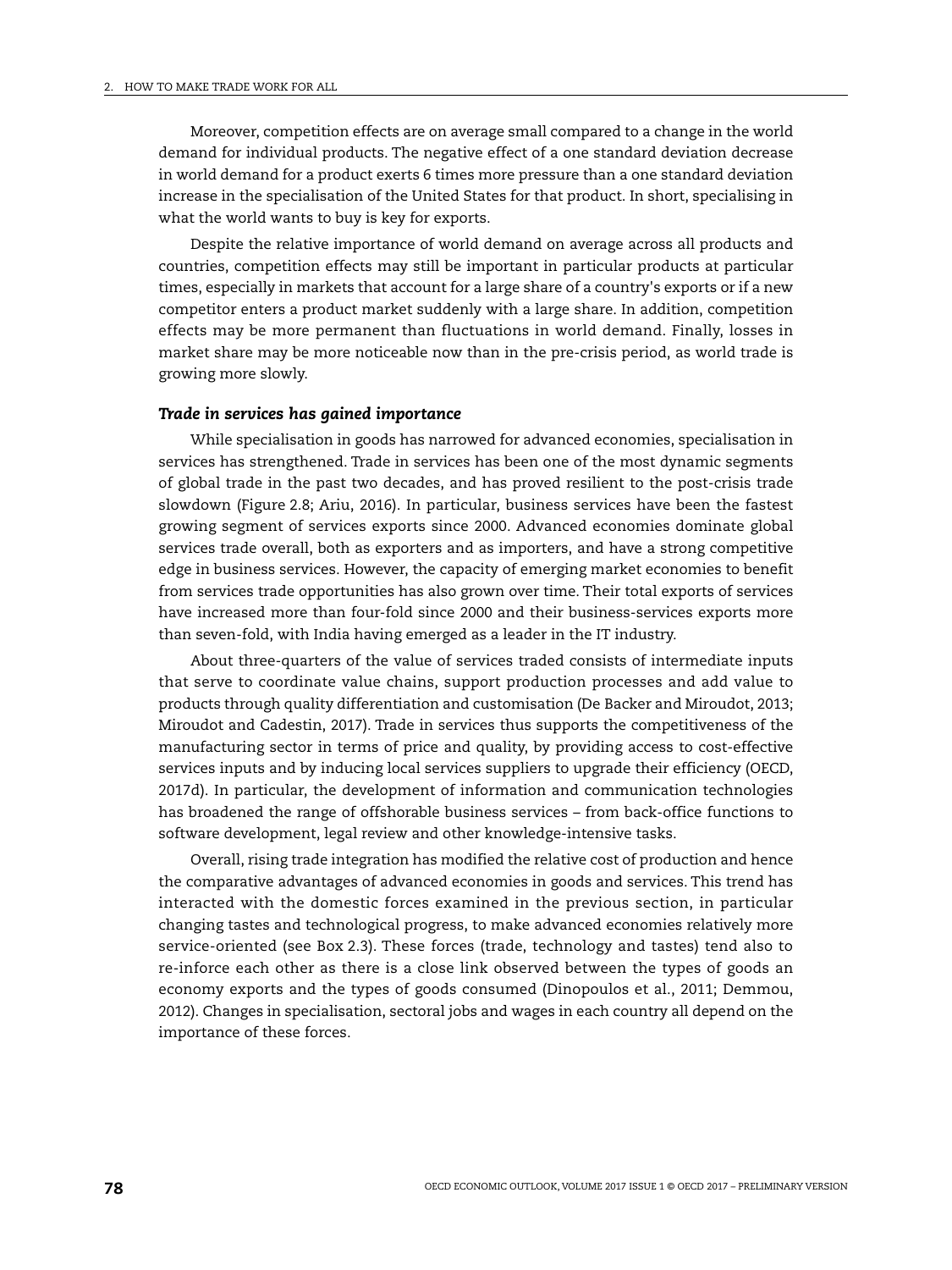

#### Figure 2.8. **Business services trade is growing fast**

**B. Imports**



1. Business services include communication, computer and information services, financial and insurance services, royalties and license fees, and other business services.

2. Other services include construction, personal, cultural and recreational services, and government services.

3. OECD countries except Chile, Mexico and Turkey.

4. Include Brazil, Chile, China, India, Indonesia, Mexico, Russia, South Africa and Turkey.

*Source:* WTO, *Trade in Commercial Services*; IMF Balance of Payments Manual, Fifth edition (BPM5).

1 2 *<http://dx.doi.org/10.1787/888933502465>*

## **Adding up the gains: Global trade integration has increased efficiency and welfare**

## *Trade is associated with welfare gains for consumers*

Changes in trade specialisations and patterns have brought many benefits. First, for consumers, the integration of emerging market economies, particularly in Asia, into the multilateral trading system has greatly reduced the prices of consumer goods, such as clothes, textiles and electronics in advanced economies (Figure 2.9). The benefit of lower consumer prices accrues disproportionately to low and middle-income groups who spend a larger share of their disposable income on standardised consumer items. Consumers have also benefited from the greater variety of goods and services available to them (Fajgelbaum and Kandhelwal, 2016; Bai and Stumpner, 2016; Broda and Weinstein, 2004).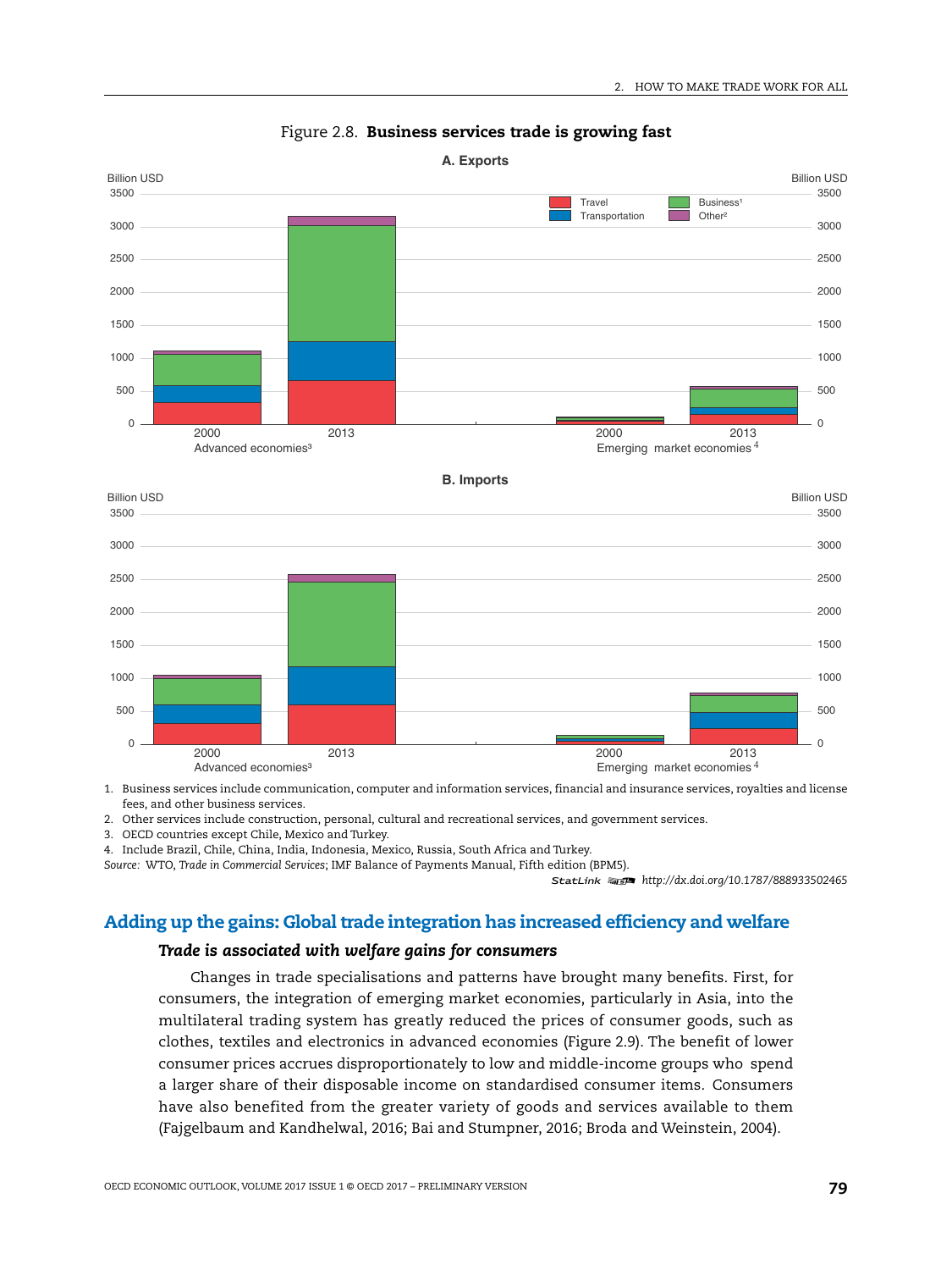



1. Vertical axis indicates the decline in real income if no trade was taking place. For exemple, compared to existing trade patterns in the United Kingdom, the real income of the median household of the population would be 33% lower if no trade was taking place and the gap for the poorest 10% is higher at 54%.

*Source:* Fajgelbaum, P. and A. Kandhelwal (2016),"Measuring the Unequal Gains from Trade", *Quarterly Journal of Economics*, Vol. 131. 1 2 *<http://dx.doi.org/10.1787/888933502484>*

#### *Trade is associated with productivity gains for firms*

Trade has also boosted productivity through access to a wider variety of inputs, the diffusion of foreign knowledge from global frontier firms, and the larger market size that allows firms to take advantage of increasing returns (Box 2.4; Bas and Strauss-Kahn, 2015). A larger market size allows highly productive sectors to expand (McMillan and Rodrick, 2011). This is, for instance, the case for China, where openness to trade has expanded

#### Box 2.4. **The gains from trade**

#### **Productivity gains associated with trade occur through several channels:**

- *International division of labour*: openness leads to specialisation in the production of goods and services for which relative costs are the lowest.
- *Competition from foreign firms*: provides incentives for domestic firms, both exporters and those who serve the domestic market, to produce more efficiently.
- *Economies of scale:* access to foreign markets enhances productivity and economic growth by allowing firms to take advantage of increasing returns to scale.
- *Transfers of technology:* novel production techniques are more easily transferred across borders when firms are internationally oriented, including through access to a wider variety of inputs.

#### **Several factors shape the international distribution of the gains from trade:**

- *Increasing returns effect*: different growth rates of productivity at the sectoral level imply that long-term economy-wide productivity gains may vary depending on the sectoral specialisation of the country.
- *Trade elasticity effect*: countries that specialise in products with a growing share of expenditure (i.e. with income elasticities above unity) will capture a larger share of trade.
- *Terms of trade effect*: the capacity to capture a larger share of world demand may have an effect on the terms of trade and thereby the global distribution of the gains from trade.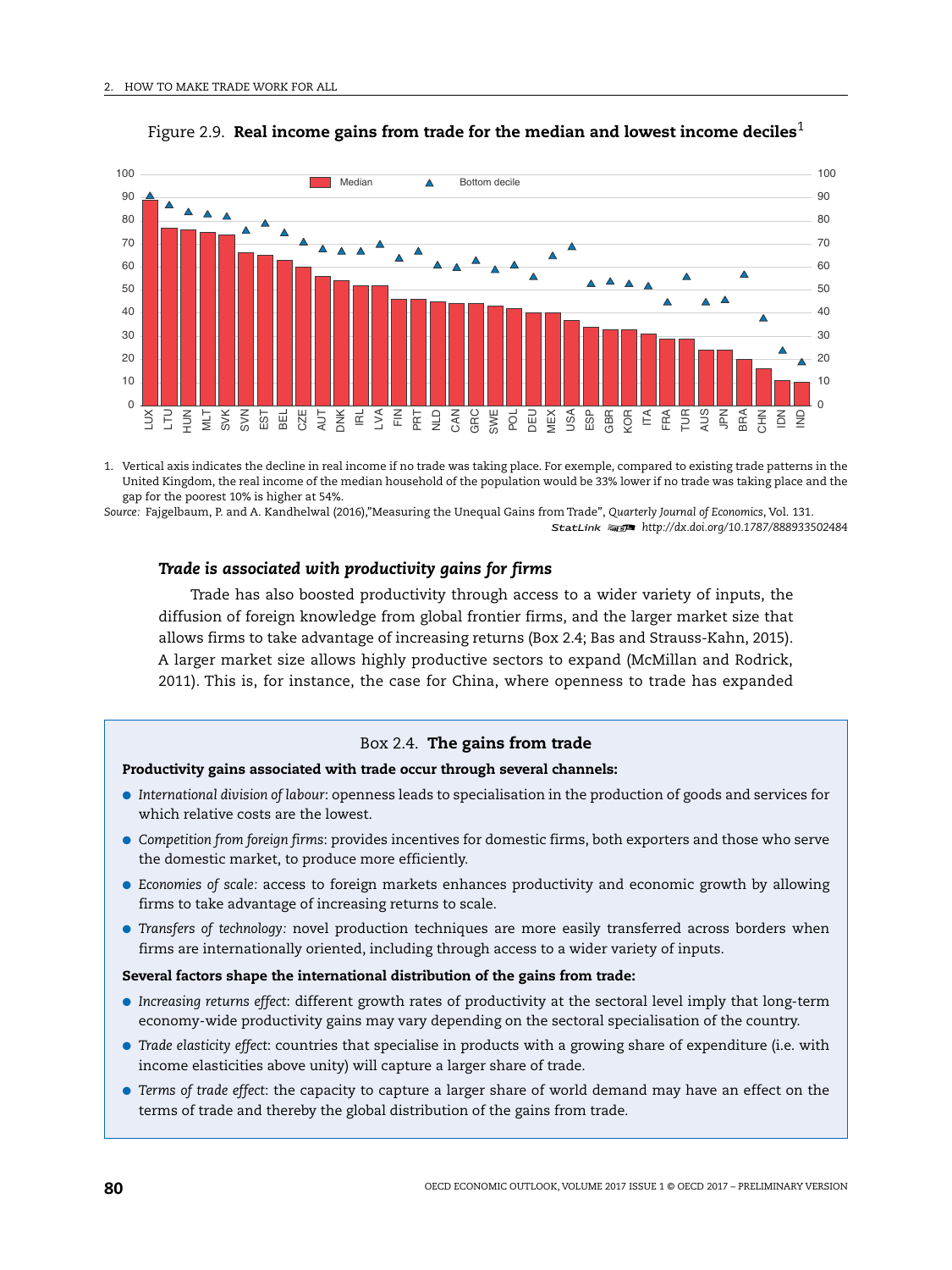employment opportunities in highly productive, exporting firms in the manufacturing sector. Similarly, trade integration with Eastern European countries is estimated to have generated around 400 000 manufacturing jobs in Germany in 1988-2008 (Dauth et al., 2014). Openness has also strengthened overall efficiency by forcing the least productive firms to exit from the market (Andrews et al., 2015).

Stronger increases in openness tend to be associated with higher multi-factor productivity growth (Figure 2.10). Recent OECD estimates suggest that a 1 percentage point rise in trade openness (as measured by the ratio of export plus import volumes to GDP), raises multi-factor productivity growth by 0.2% after 5 years and by 0.6% in the long run (Égert and Gal, 2017; Figure 2.10). This positive effect is in line with previous empirical studies (Frankel and Romer, 1999; Newfarmer and Sztajerowska, 2012).

Another source of economic efficiency comes from the reorganisation of the production process at the world level through global value chains (GVCs) and the important rise of offshoring since the mid-1990s (Figure 2.11; Timmer et al., 2014). Technological change in the form of increased use of IT has sharply decreased the cost of transmitting information across borders; and technological change in terms of shipping (containers, for example) has reduced the cost of trading physical goods. Together with a reduction in trade barriers, these factors have allowed production stages to be split across borders in global value chains (Baldwin, 2012; 2016). However, integration along global value chains appears to have slowed or even reversed in recent years (Timmer et al., 2016; Haugh et al., 2016).

Offshoring allows firms and economies to specialise in the stage of the production process in which they are relatively better at, using intermediate goods from other countries without having to develop a whole domestic supply chain from scratch. In this way, efficiency gains associated with specialisation are amplified (Feenstra and Hanson, 1995). Over the period 1995-2011, the countries which have experienced the largest increase in participation in GVCs have also had stronger productivity growth. The



Figure 2.10. **Productivity gains and openness**<sup>1</sup>

Average annual growth rates, 1985-2011

1. Openness is measured as the ratio of export plus import volumes to GDP. *Source:* Égert, B. (2017), "Regulation, Institutions and Productivity: New Macroeconomic Evidence from OECD Countries", *OECD Economics Department Working Papers*, forthcoming, OECD Publishing, Paris; and OECD calculations. 1 2 *<http://dx.doi.org/10.1787/888933502503>*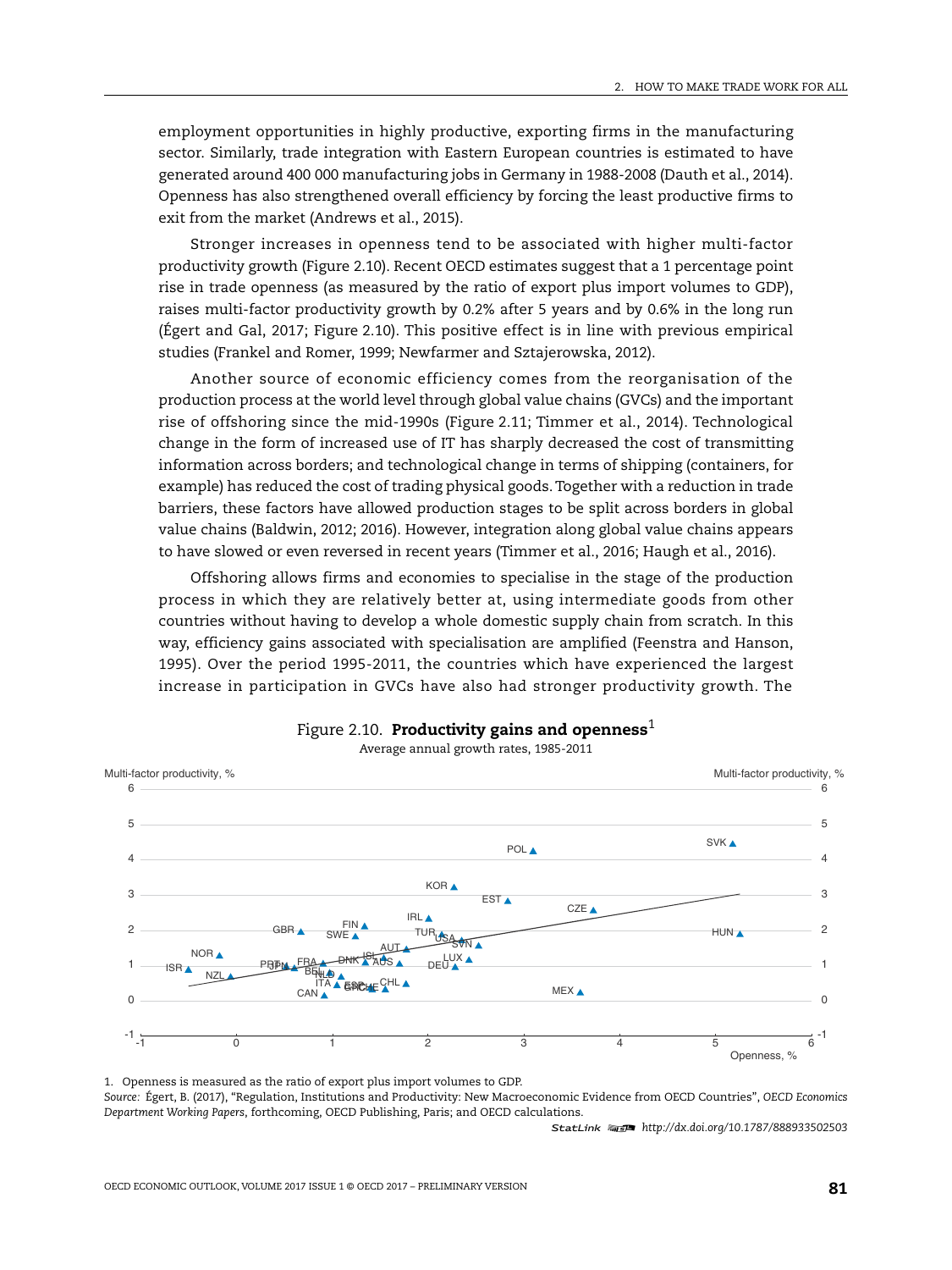

#### Figure 2.11. **Global value chains have expanded markedly since 1990**

1. The structural GVC indicator is computed as the ratio of intermediate goods imports to final domestic demand corrected for commodity price and cyclical effects. For further details, see Haugh, D., A. Kopoin, E. Rusticelli , D. Turner and R. Dutu (2016), "Cardiac Arrest or Dizzy Spell: Why is World Trade So Weak and What can Policy Do About It?", *OECD Economic Policy Papers*, No. 18., OECD Publishing, Paris.

*Source:* OECD STAN Bilateral Trade database by industry and end-use category; OECD Economic Outlook 99 database; and OECD calculations.

1 2 *<http://dx.doi.org/10.1787/888933502522>*

estimated effect over this period ranges from 0.8 percentage point to 2.2 percentage points in industries which offer more opportunities for production fragmentation (OECD, 2017c).

## **Adding up the costs: Trade has accentuated technology-driven trends toward higher inequality**

Rising trade integration has coincided with a significant change in income inequality. By changing specialisation and modifying the demand for labour, trade can affect the relative price of production factors and hence potentially have a direct impact on the income distribution. However, as the trends of rising inequality, trade integration and technological change have occurred simultaneously, it is difficult to untangle their different impacts.

The evidence on the link between growing income inequalities and increased trade integration is mixed. During the 1990s, the impact of trade on labour markets was limited due to low trade intensity, especially with emerging market economies (Krugman, 1995). The increasing importance of emerging market economies in world markets, and more particularly the rising participation of China and India, which account for more than one-third of the world labour force, suggests that the impact may have become stronger after the 1990s (see figures in Box 2.1; Krugman, 2008). However, at the macroeconomic level, the link between income inequality and trade integration still appears to be weak (OECD, 2011) and, overall, technological change appears to be the main driver of increased income inequality (Helpman, 2016).

Despite inconclusive results at the macroeconomic level, trade can still have an important impact on the earnings of some groups of workers. For example, as discussed below, recent research on the effect of import competition from low wage countries at the regional level finds a negative impact on wages in some regions (Autor et al., 2013). There are also indications that trade has had an impact on the labour share in some OECD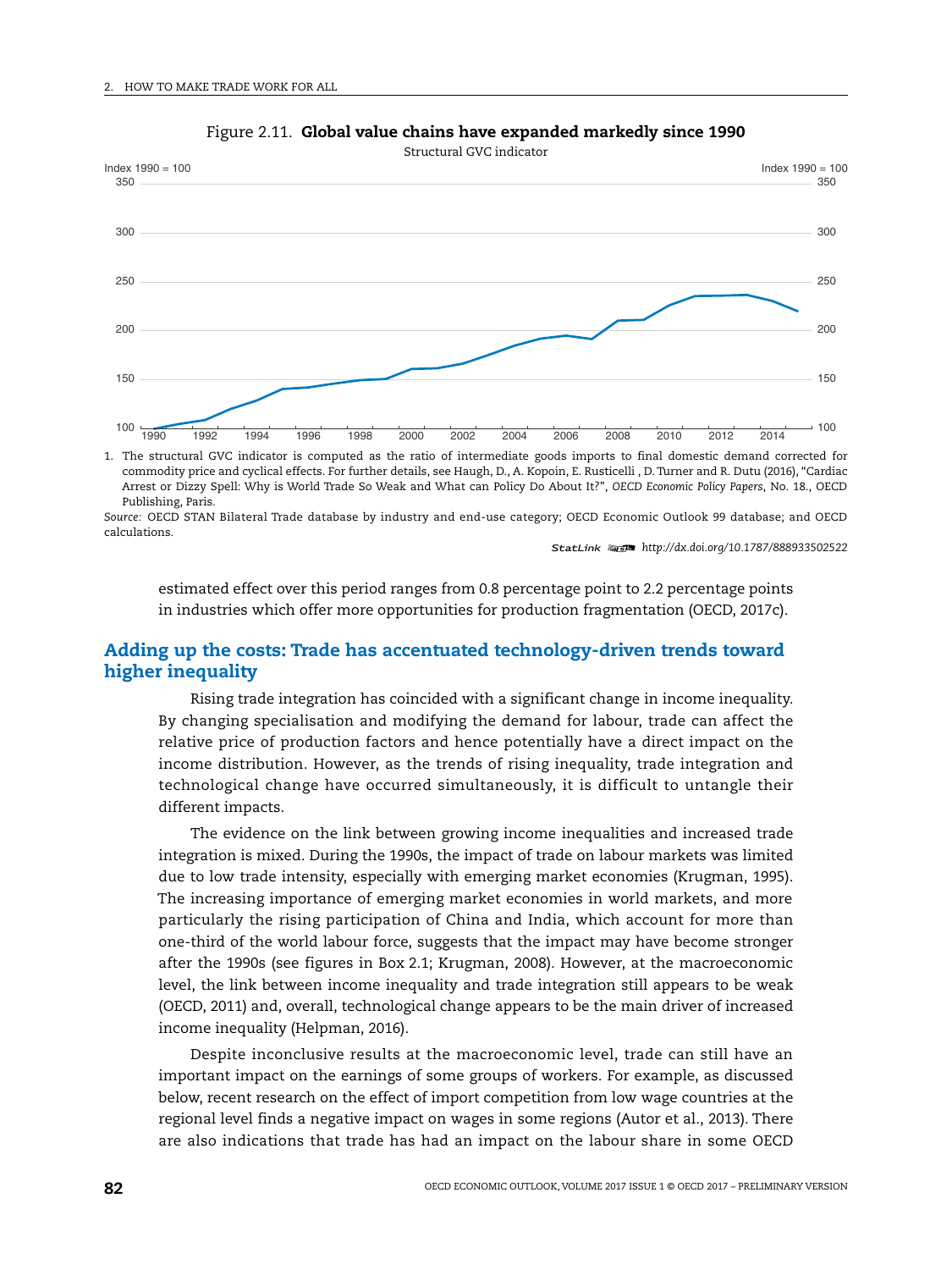countries. It may have accentuated technology-driven inequality by its effect on productivity at the firm level and by changing the demand for some skills, further increasing the polarisation of labour markets.

#### *Labour markets have polarised*

In OECD countries, the share of middle-skilled workers in total employment has declined by more than 7.5 percentage points since 1995 (Figure 2.12). The extent of the polarisation has varied across countries. Untangling the effects of technical progress and trade is difficult. Technology is an important driver of polarisation. Routine jobs, which are characterised by mechanistic tasks and which are generally undertaken by middle-skilled workers, are indeed more likely to be automatised. Technological progress is also associated with an upskilling of workers, which tends to increase the share of high-skilled workers. At the same time, globalisation is associated with integration in global value chains and the offshoring of parts of the production process (Breemersch et al., 2017; Goos et al., 2014). In addition, import competition from low wage countries contributes to the decline of manufacturing jobs which require more middle-level skills. Recent OECD research finds that technology has been the most important factor explaining job polarisation, while trade has had a limited effect (OECD, 2017d). Other studies point to the importance of the offshoring of routine jobs (Ebeinstein et al., 2014; Keller and Utar, 2016). However, while there is a positive and significant correlation between the offshoring of inputs and the level of employment of routine-intensive workers in manufacturing industries, this is not the case for offshoring of final assembly (Marcolin et al., 2016). Overall, the literature is broadly inconclusive and points to the complexity of the relationship between offshoring and polarisation (Marcolin et al., 2016; OECD, 2017d).

The impact of offshoring on inequality is complex as it depends on the composition of the workforce and the type of offshoring (Hijzen and Swaim, 2007; Sourdin et al., 2013). There is some indication that offshoring of low-skilled activities may reduce inequality by boosting the productivity of firms, which in turn contributes to raising wages of



Figure 2.12. **Labour markets have polarised across occupations**

Percentage point change in employment shares by occupation between 2002 and 2015

*Note:* OECD estimates based on EU-LFS, Japanese Labour Force Survey, and the BLS Current Population Survey. *Source:* Eurostat; Statistics Bureau Japan; US Bureau of Labour Statistics; and OECD calculations.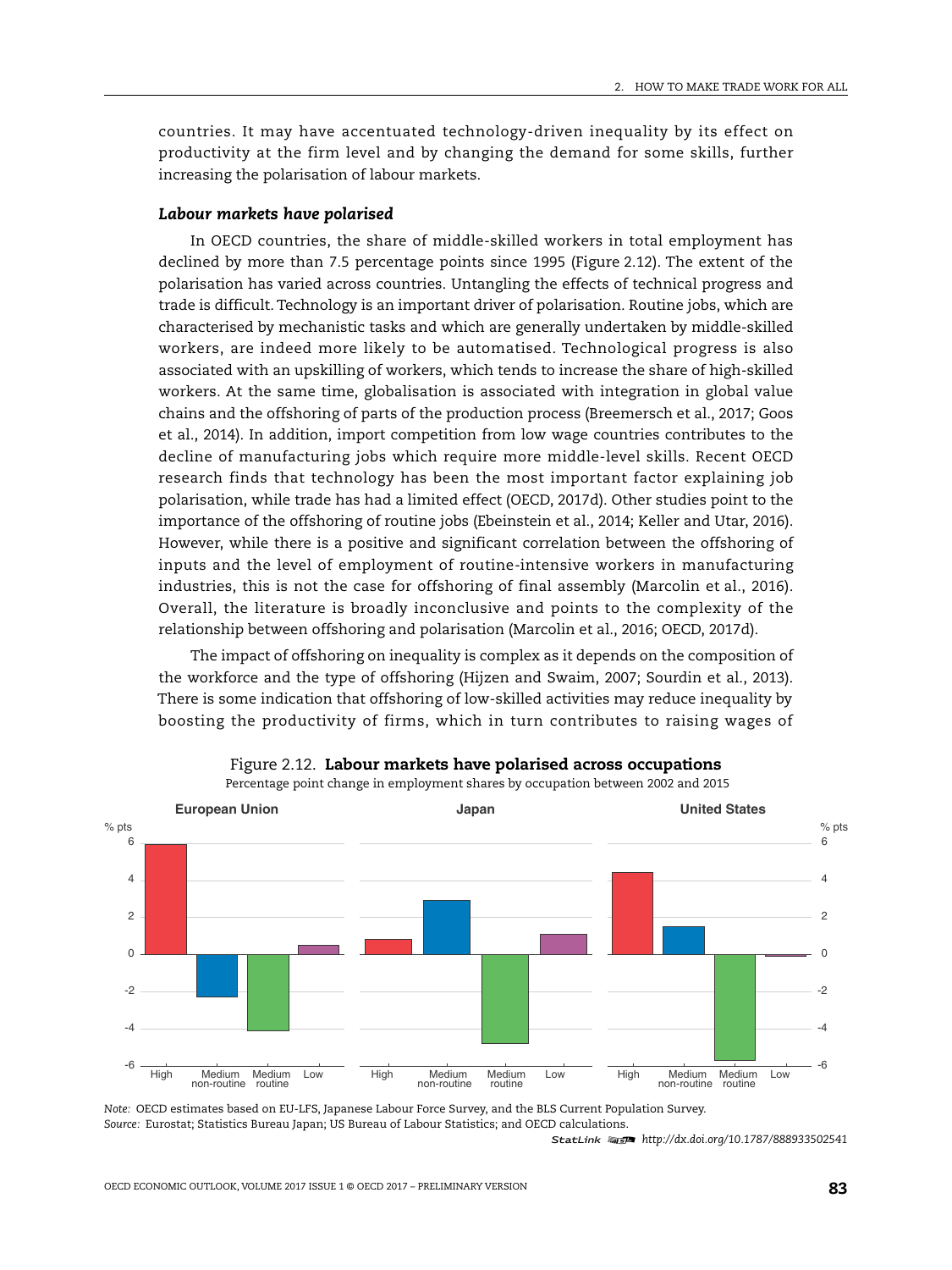non-displaced low-skilled workers. By contrast, the offshoring of high-skilled tasks tends to accentuate inequality as it boosts the relative productivity of high-skilled workers and hence wage gaps (Lopez-Gonzalez et al., 2015). In addition, even though the impact on employment and wages may be positive for some segments of the production process, challenges remain for individual workers, as those who benefit from new jobs created may be different from those workers who lose their jobs or suffer lower wages due to offshoring.

Offshoring of services tends to accentuate wage inequality by raising the productivity and wages of skilled workers, while putting downward pressure on demand for low and medium-skilled workers (Crinó, 2012; Geishecker and Görg, 2013). However, available evidence suggests that the job dislocation linked to service imports may be less severe than for manufacturing, as advanced economies retain a competitive edge in providing sophisticated services. Even so, many displaced workers can only find lower-paying jobs (Liu and Trefler, 2011). These results suggest that more research is needed to make an assessment regarding the global impact of offshoring of services. More detailed investigation in terms of occupations and types of offshoring would help.

#### *Productivity and wage disparities have increased*

Trade has also an effect on wage dispersion through its impact on firms' productivity. Recent OECD estimates suggest that import competition tends to increase wage disparities across firms and strengthen the link between productivity and wage dispersion (Berlingieri et al., 2017; Figure 2.13). Only the most productive firms export but trade also has an effect on productivity via a larger market (see Box 2.4). Exporting firms tend to upgrade the skills of their workers and can offer higher wages (Schank et al., 2007). This could be because more productive firms appear more selective in their hiring than non-exporters (Helpman et al., 2010). Exporting firms tend also to be larger and to have more resources devoted to training and mobility, perhaps because such firms are at the technological frontier and use more advanced technologies. Both effects increase productivity and demand for high-skilled



Figure 2.13. **Wage dispersion is correlated with productivity dispersion**

1. Frontier firms are the 5% of firms with the highest labour productivity by year and sector. Industries included are manufacturing and business services, excluding the financial sector, for firms with at least 20 employees.

*Source:* Andrews, D., C. Criscuolo, and P. Gal (2016), "The Best versus the Rest: The Global Productivity Slowdown, Divergence across Firms and the Role of Public Policy", *OECD Productivity Working Papers*, No. 05, OECD Publishing, Paris; Orbis data of Bureau van Dijk; and OECD calculations.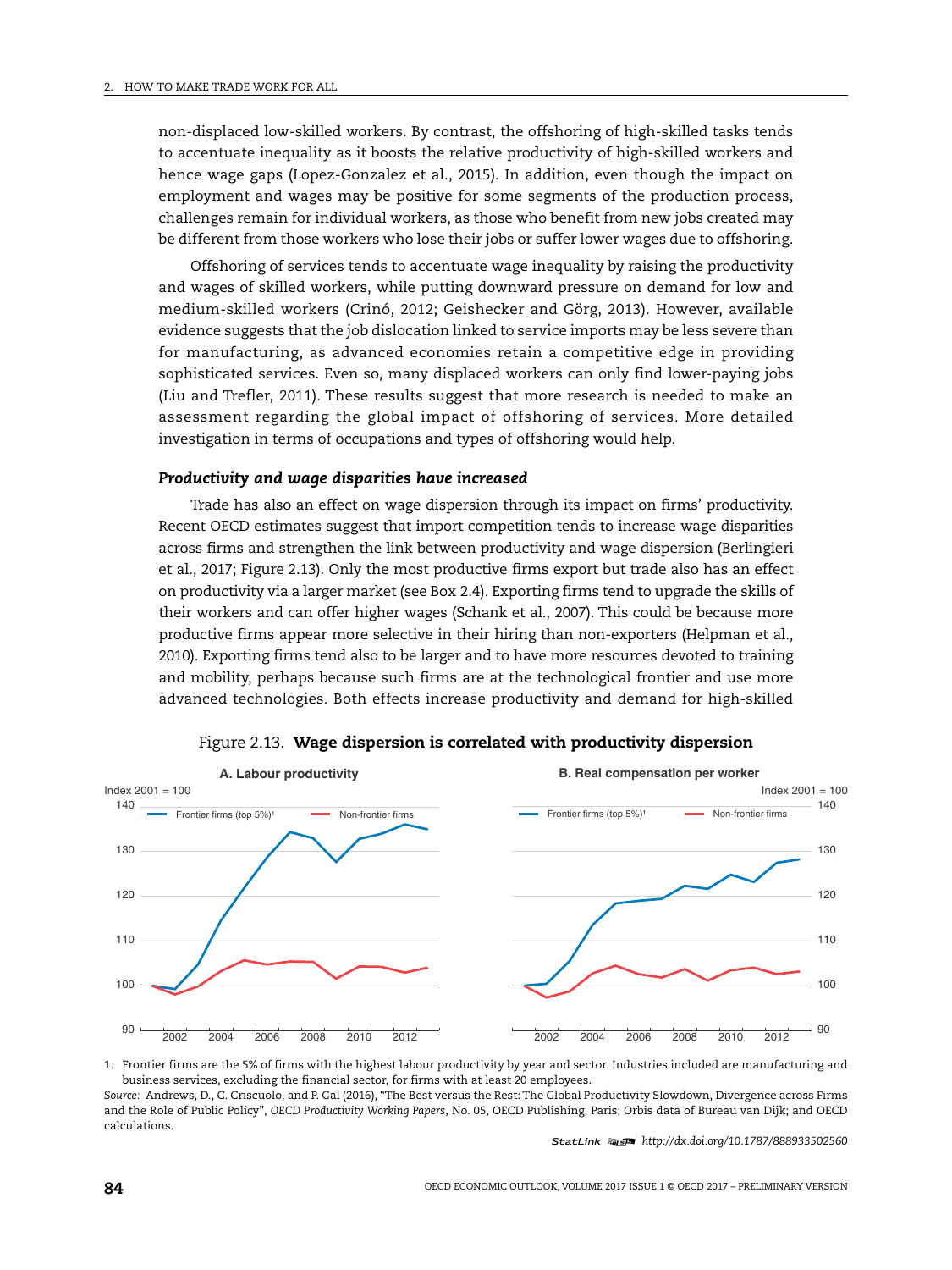workers in exporting firms. Import competition can also provide incentives for the most productive firms to innovate, which potentially raises firms' productivity and thereby impacts on wage dispersion. Evidence of such effects is found for UK firms over the period 2000-2007 (Bloom et al., 2016) and for the Mexican manufacturing sector (Verhoogen, 2008).

#### *The labour share has declined*

The decline of the aggregate labour share observed in some countries is another source of concern, though there are important differences across countries. Since 1995, the labour share has declined by 14.2 percentage points in Poland and increased by 3.6 percentage points in Sweden, and the size of the decline depends on the sectors included (Schwellnus et al., 2017; Figure 2.14, Panel A). Recent evidence points to a role for trade

### Figure 2.14. **Trade has contributed to a lower labour share**

**A. Macro-level decoupling reflects declines in labour shares and increases in wage inequality**



**B. Trade with low wage countries is associated with a lower labour share<sup>1</sup>** 



1. Labour shares excluding primary, housing and non-market sectors. Dotted line without Korea. *Source:* Schwellnus, C., A. Kappeler and P. Pionnier (2017), "Decoupling of Wages From Productivity: Macro-level Facts", *OECD Economics Department Working Papers*, No. 1373, OECD Publishing, Paris.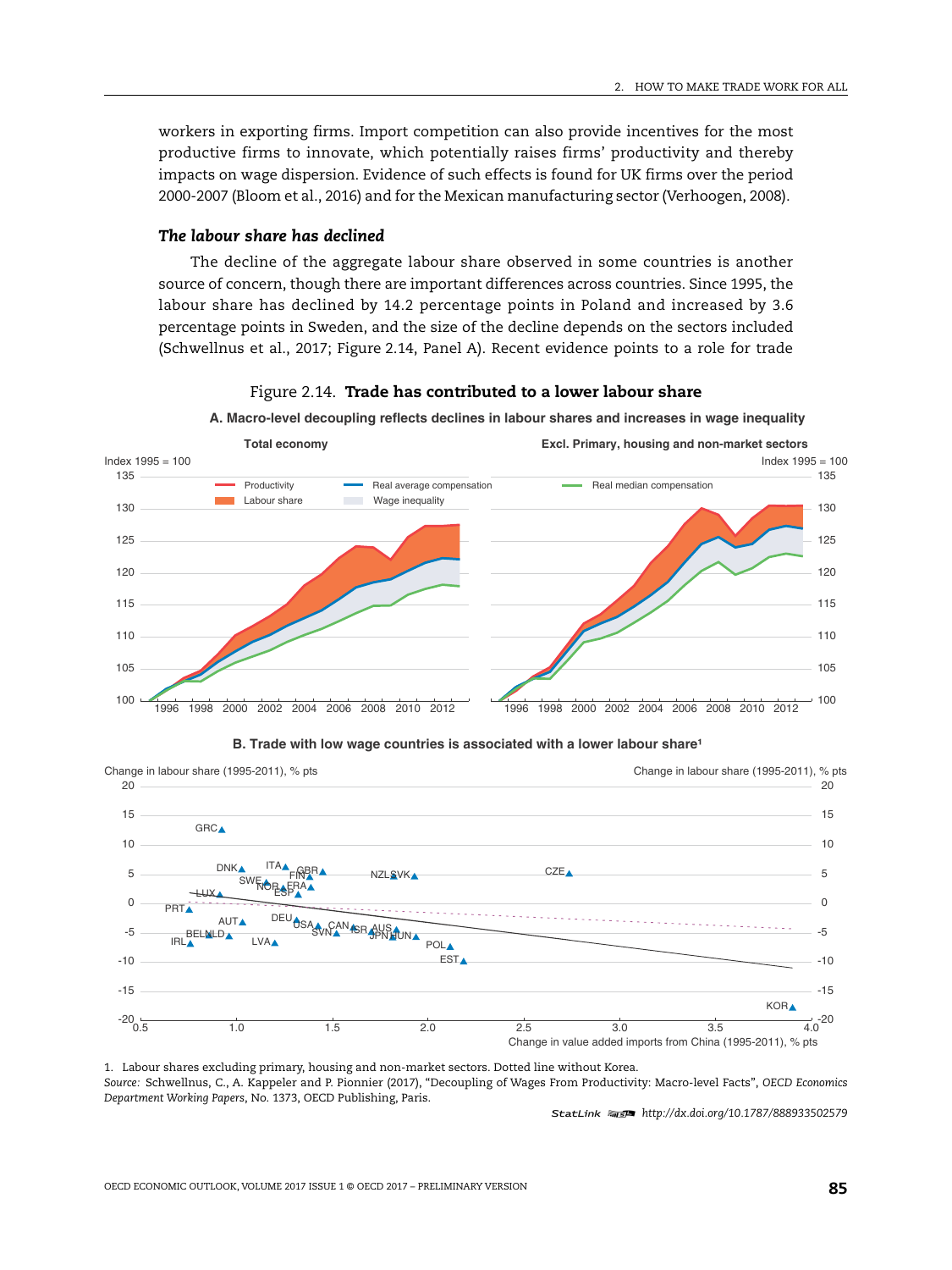(Figure 2.14, Panel B). Also, the offshoring of low productivity jobs to low wage countries may have pushed down the labour share if firms refocus their resources on highly productive activities and substitute low-skilled workers for capital. This is in line with previous evidence on offshoring and with the evidence for the United States that manufacturing sectors where jobs are more likely to be offshored have experienced stronger declines in the labour share (Feenstra and Hanson, 1995; Elsby et al., 2013).

Here again, however, it is difficult to untangle the effects of trade, technology and policy in explaining the decline in the labour share. Trade integration may, for instance, have contributed to the decline by allowing a "winner takes most dynamic" and growing market concentration in a range of sectors with the consequence of a higher profit share (Autor et al., 2017). Regulation that protects incumbents, lack of a robust competition policy and aggressive tax planning can all increase profits when there is growing market concentration. Similarly, technological progress reduces the relative price of capital goods and provides an incentive for firms to substitute capital for labour and to offshore some activities (Karabarbounis and Neiman, 2013).

## **Focusing on the costs: Regional adjustment to import competition, changing tastes and technology**

In most OECD countries, the regional concentration of employment in the manufacturing sector is typically much higher than in service sectors (Figure 2.15). More disaggregated country-specific evidence confirms that manufacturing industries – in particular the manufacture of motor vehicles, ships and boats, and aircraft as well as pharmaceuticals and chemicals – tend to display high levels of geographical employment concentration. In contrast, industries which have an advantage from being close to the population they serve – such as retail services, restaurants, education and social work – are



Figure 2.15. **Employment in manufacturing is more regionally concentrated than in services** Geographic concentration index<sup>1</sup>, average 2000-2015

1. The Geographic concentration index measures the extent to which an activity is concentrated in particular regions, varying between 0 (no concentration) and 1 (maximum concentration).

2. Includes distributive trade, repairs, transportation and storage, accommodation and food service activities.

3. Includes public administration, compulsory social security, education, human health and social work activities.

*Source:* OECD calculations. For details of the calculations, see OECD (2003), *Geographic Concentration and Territorial Disparity in OECD Countries*, OECD Publishing, Paris.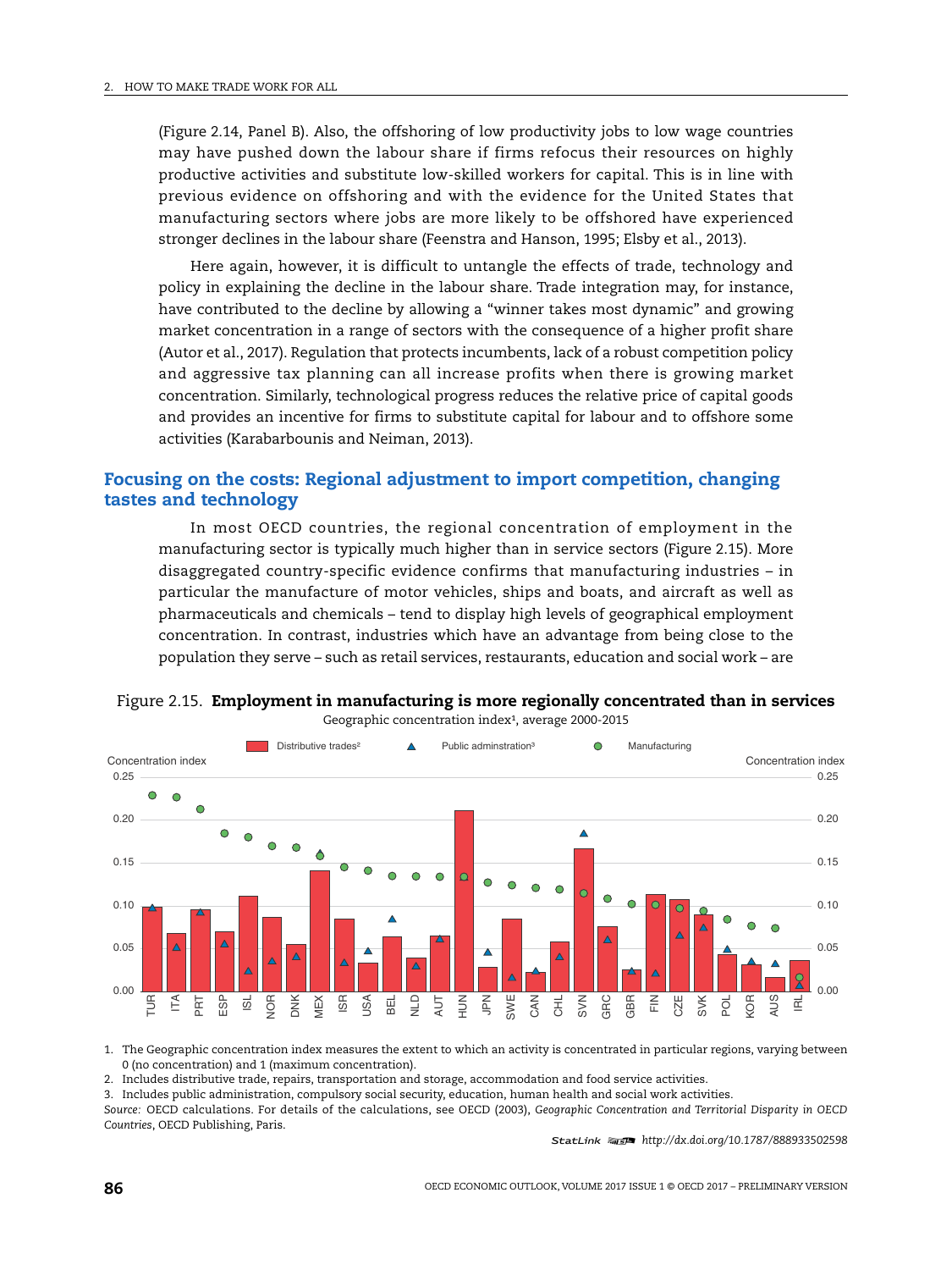more geographically dispersed (Campos, 2012; OECD, 2016b). Moreover, evidence for the United States also suggests that manufacturing industries that are intensively involved in international trade are significantly more geographically concentrated than manufacturing industries with less involvement in trade (Shelburne and Bednarzik, 1993). The regional concentration of manufacturing employment means that sector-specific shocks to manufacturing, whether originating from changes in trade, tastes, or technology, may have a substantial regional impact even if their overall macroeconomic effect on the national economy is modest.

Due to the geographical concentration of import-competing manufacturing activities, as well as the concentrated consequences of changing tastes and technology, along with the dependence of some regions, particularly those outside large cities, on those particular activities, there can be serious manufacturing employment consequences at the regional level. Recent studies analysing the regional dimension of import penetration (Autor et al., 2013; 2016) suggest that about a quarter of the decline in US manufacturing employment between 2000 and 2007 is due to Chinese import penetration. These estimates imply Chinese import competition resulted in a net reduction in US manufacturing employment of around 950 000. While this had significant and serious consequences at the personal and regional levels, the effect is relatively modest in a national macroeconomic context when, according to the US Bureau of Labour Statistics, there were on average around 1.9 million involuntary separations *per month* over this period. Similar qualitative results have been found in other OECD countries, notably in Spain (Donoso et al., 2015) and Germany (Dauth et al., 2014; 2017).

The creation of jobs in expanding activities to compensate for losses in other activities, whether from trade, technology, or tastes, is key to adjust to structural change. However, regions that experience a greater decline in the manufacturing employment rate than the national average also tend to suffer a greater fall in total employment than the national average (Figure 2.16, Panel A; Annex 2.3). In more than half the countries analysed by Rusticelli et al. (2017), changes in manufacturing employment are more strongly correlated with total regional employment than are changes in employment in other sectors of a similar size. In other words, when a shock hits manufacturing firms in regions, other jobs do not seem to fill the gap. That said, the size and strength of this positive correlation does vary markedly across countries.

The relationship between total employment and the fall in manufacturing employment in regions could suggest either that the re-employment prospects of displaced manufacturing workers are lower than for those displaced from other sectors, or that the adverse knock-on multiplier effects are greater. Recent OECD analysis finds that regional adjustment to shocks depends on the concentration of activities at the local level: greater diversity of activities tends to shelter urban areas from adverse employment consequences from international competition and the pressure of technological change. In contrast, rural areas appear less diversified and tend to specialise in primary goods and low-quality manufacturing, which have been hardest hit by trade shocks (OECD, 2016b).

Lower manufacturing employment is also associated with lower market and disposable income in the region as a whole (Figure 2.16, Panel B; Annex 2.3). This is in line with evidence that US workers most exposed to import competition from China, mostly in the manufacturing sector, experienced substantially lower earnings than those with similar demographic characteristics and previous labour market outcomes (Autor et al.,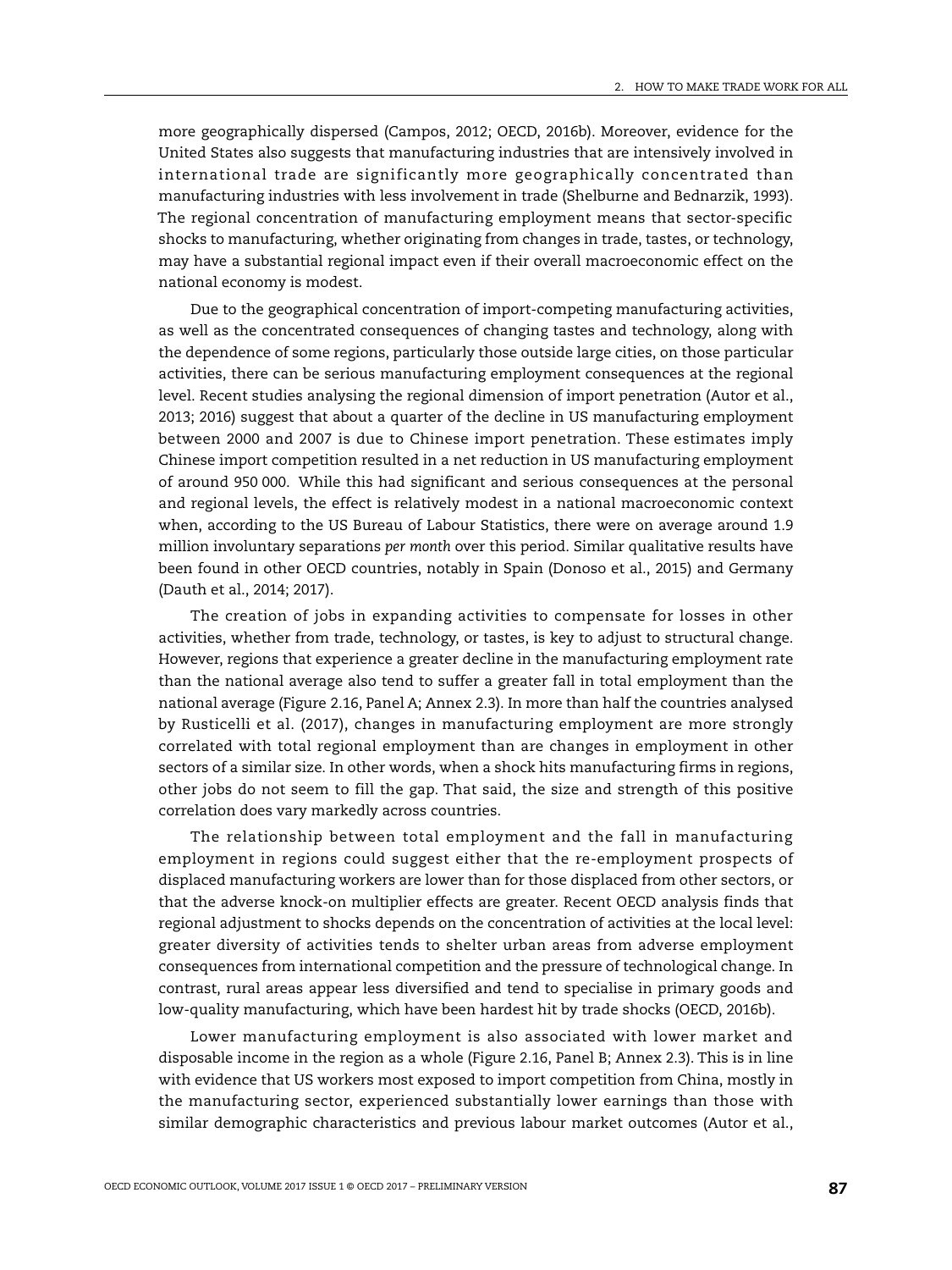### Figure 2.16. **The decline in manufacturing is associated with lower employment and lower wages**



#### A. Correlation of the change in regional manufacturing and total employment rates since 2000<sup>1</sup>

**B. Correlation across regions of changes in average market and disposable income per worker and changes in manufacturing employment rates since 2000²** 



1. Sample restricted to countries with 15 or more regions, covering the period from 2000 to the latest available date. For the statistical significance of the correlation coefficients, see Annex 2.3.

2. This chart shows the correlation between the change in regional manufacturing employment rates and average market and disposable income per worker where disposable income= Market income – taxes + transfers and market income includes both labour and capital income.

*Source:* OECD Regional database; and OECD calculations.

1 2 *<http://dx.doi.org/10.1787/888933502617>*

2014; Kletzer, 2001). Also, recent research finds that import competition in France had a significant effect on local labour markets through lower wages (Malgouyres, 2016).

Fewer manufacturing jobs, and lower regional employment and wages, due to stronger import competition, limited sectoral diversity and changes to tastes and technology, are associated with greater inequality between average incomes in different regions (Figure 2.17). The relatively lower increase in income inequality in some countries, such as Sweden and Finland, despite the substantial decline in manufacturing jobs, points to the importance of country-specific institutions and policies to deal with the displacement of workers in manufacturing.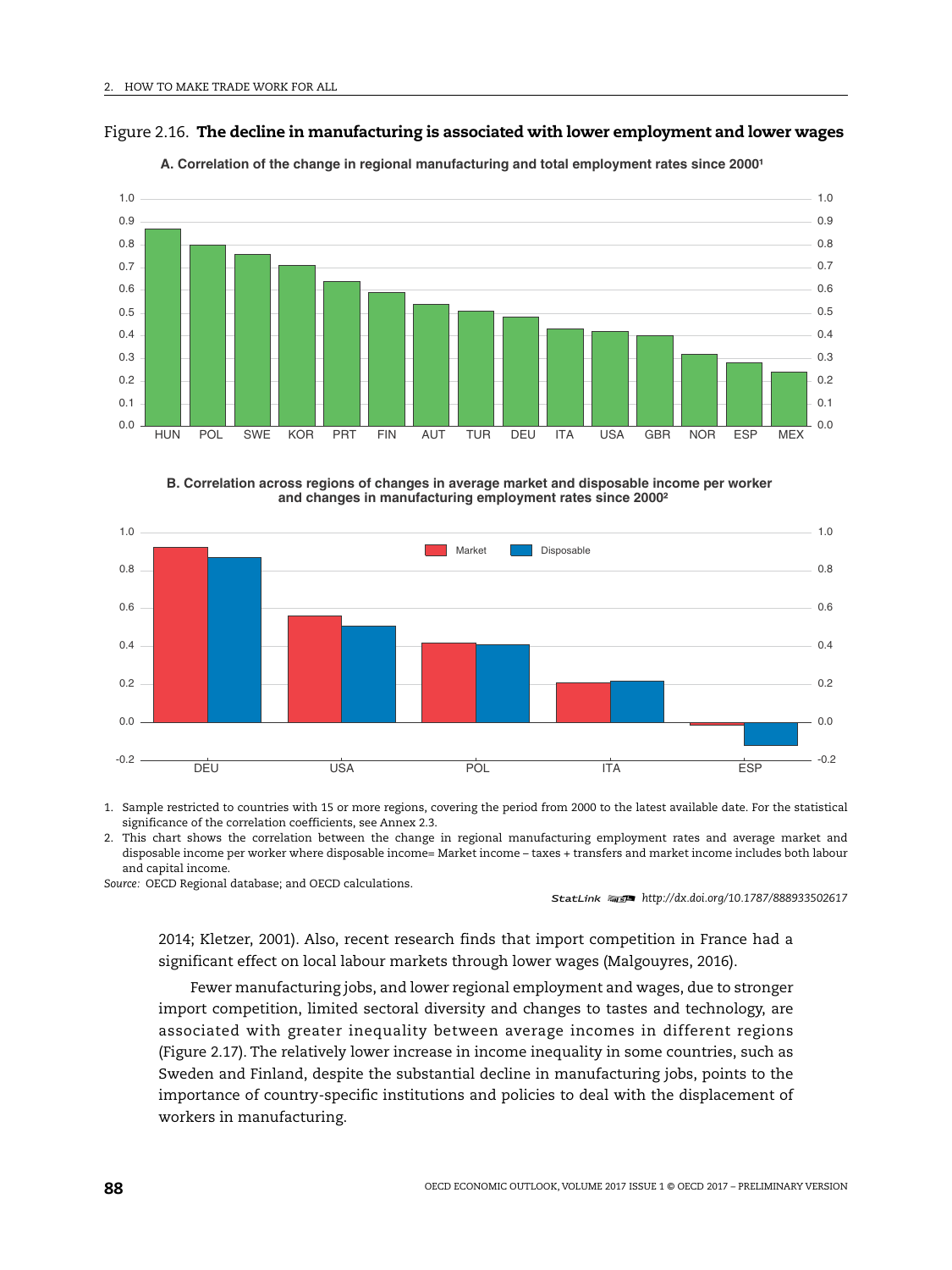

## Figure 2.17. **A decline in manufacturing employment rates is associated with an increase in income inequality across regions**

P90/P50 ratio, 2000 until latest available date

1. The chart shows the change in the national manufacturing employment rate versus the change in the dispersion of average regional income as measured by the P90/P50 ratio, i.e. the change in the ratio of the region with average income at the 90th percentile to the region with average income at the 50th percentile.

*Source:* OECD Regional database; and OECD calculations.

1 2 *<http://dx.doi.org/10.1787/888933502636>*

## **Policies to boost regional resilience**

#### *The need for an integrated approach*

Economic disruptions related to trade, technology and tastes call for an integrated approach combining actions at the international, national and sub-national levels (OECD, 2017f). Regions and workers more exposed to changes in trade, technology and tastes can face large adjustment challenges and long-lasting costs. An appropriate policy response should therefore combine national levers with more granular approaches. Coordination and coherence between different policy areas are crucial. While further investigations are needed to identify in more detail where the costs are concentrated and the efficient policies to deal with them, the analysis above and international experience already suggest directions for action.

First, efforts should be made to enhance the productivity and employment capacities of regions that are lagging behind the most productive regions in the country. In particular, policies should be put in place to reinforce their comparative advantage as well as the link between rural and urban areas. The regional dimension of policy packages should be more systematically assessed.

Second, national policies are key to protect workers in case of shocks and to equip them with the means to succeed in an open and changing world. This requires helping workers move from jobs in declining sectors to jobs in expanding sectors. This can be best achieved through activation measures, education and training, and by facilitating labour mobility. Redistributive policies play a role in compensating those who are still left behind (Causa and Hermansen, 2017).

Finally, domestic policy should be complemented by international agreements that help level the playing field and improve inclusiveness. This requires, in particular,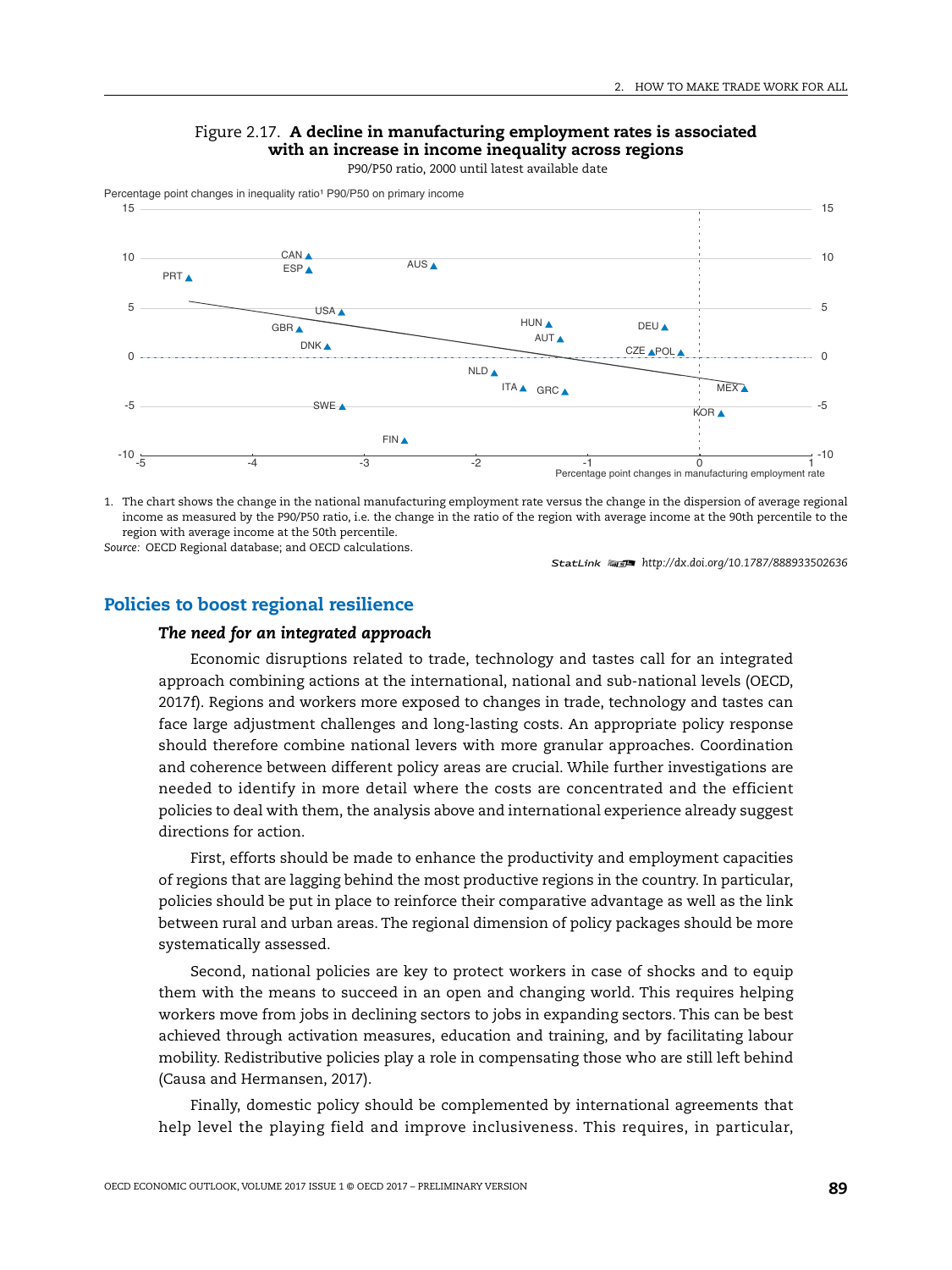improving standards in the labour market or environmental areas. This also calls for more international collaboration on competition, SOEs, business accountability, corruption, illicit trade, and investment policy. Those issues are not discussed here but are examined in detail in other recent OECD publications (OECD, 2017b; 2017f).

#### *Increasing regional mobility*

Greater mobility of workers could help regions adjusting to shocks, with people moving to where jobs are available. There is evidence of some adjustment of this kind in Korea, the United States and Germany. However, this adjustment is only partial, with a significant proportion of the unemployed only seeking employment in the region in which they currently reside (Autor et al., 2016). In other countries, insufficient migration from weaker to better performing regions implies that migration does not appear to be helping to disperse localised shocks to labour markets (Figure 2.18). In addition, the least educated workers tend to be the least mobile, which hinders adjustment in regions with a high share of low-skilled labour (OECD, 2005). Strengthening geographic mobility would potentially improve job opportunities for job seekers and would also increase productivity by reducing skills mismatch (Andrews et al., 2015).

Housing policy reforms can help to stimulate labour mobility. Providing housing allowances to displaced low-wage workers, who would otherwise be unable to move to areas where property prices are high, may encourage mobility from regions hit by shocks. Similarly, making the allocation of public housing more responsive to the needs of people moving from areas in decline would help the adjustment process. Reducing constraints on the development of private rental markets, including by reducing the tax bias towards owner-occupied housing, would also encourage labour mobility. Reducing transaction costs would also help to support the mobility of home owners, especially in countries where the share of homeownership is high (Caldera-Sánchez and Andrews, 2011). This could be achieved by promoting competition among intermediaries involved in housing



Figure 2.18. **Correlation between the change in the regional total employment rate** and the change in the net inter-regional immigration rate since 2000<sup>1</sup>

1. Sample restricted to countries with 15 regions or more, covering periods from 2000 to the latest available date. For the statistical significance of the correlation coefficients, see Annex 2.3. *Source:* OECD Regional database; and OECD calculations.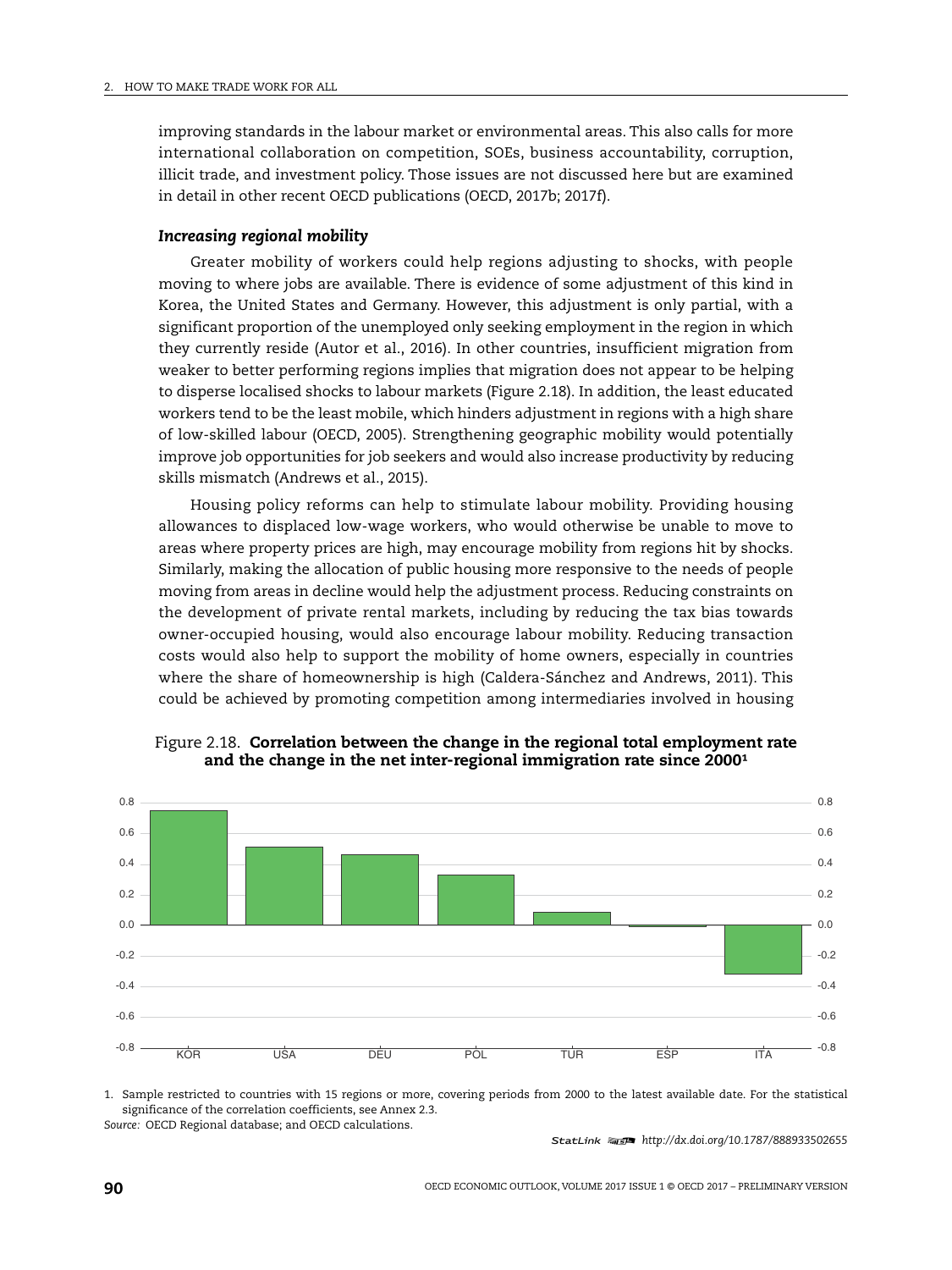transactions. Finally, providing workers with subsidies to cover the costs of relocating can be a cost-effective way to enhance labour mobility. For instance, in Germany workers participating in the relocation subsidy programme are matched with higher paying and more stable jobs than non-participants (Caliendo et al., 2017). However, policies supporting mobility need to be weighed against the loss of positive externalities that are present in the region, as it might be less costly to support local restructuring, building on existing social and economic networks.

Policies to stimulate geographic mobility are multidimensional. Housing policy should be complemented by good transport infrastructure to connect workers with high-density areas where more jobs are created and connect firms with larger markets. Specific attention should be given to connecting disadvantaged groups and regions. Other potential options to boost mobility include the provision of public services. The quality and the cost of education, for instance, may be an important determinant of the decision to move from one region to another. Access to childcare is another important determinant of geographical mobility, as in many countries workers have to rely on the help from their family when childcare provision is insufficiently developed.

#### *Seizing the benefits from GVCs at the regional level*

Trade exposure brings vulnerabilities as discussed above, but also opportunities. Across countries the most productive firms tend to be internationally oriented, operating in different countries and engaging in international trade, often through participation in global value chains (Onodera, 2008). Linkages with the global economy appear important for regions to catch up. A significant share of the economy of many catching-up regions is in manufactured goods, mining or services that can be traded internationally (OECD, 2016b). Indeed, greater integration of regional economies into global value chains (GVCs) appears to contribute positively to the development of regional employment. In particular, regression analysis using data for 170 European regions over 2000 to 2010 reveals that stronger involvement in GVCs, as measured by the region's share of global value added, is significantly associated with an expansion of the regional manufacturing employment rate (Rusticelli et al., 2017; Figure 2.19).

Building on local competitive advantages to benefit from national and global knowledge diffusion is key if regions are to seize the benefits from trade. In cities, sustained productivity growth critically depends on exploiting agglomeration economies in high-end tradable services, in particular though adequate coordination of transportation, housing and spatial planning. In less dense areas, rural development policies should go beyond agriculture and be better targeted to build on local assets. "Smart specialisation" requires actively engaging different levels of government, as well as private-sector actors, to identify local strengths and target efforts to incentivise innovation, investments and skill acquisition.

A number of domestic policies could improve the diffusion of knowledge from high-productivity firms. Domestic R&D activity is essential to allow firms to make use of advances in production techniques at the global frontier. More R&D collaboration between universities and firms could help ensure that activities are better attuned to the needs of the business sector (Andrews et al., 2015). The capacity to innovate and to export differentiated goods can in turn bolster demand for domestic products, including manufacturing goods.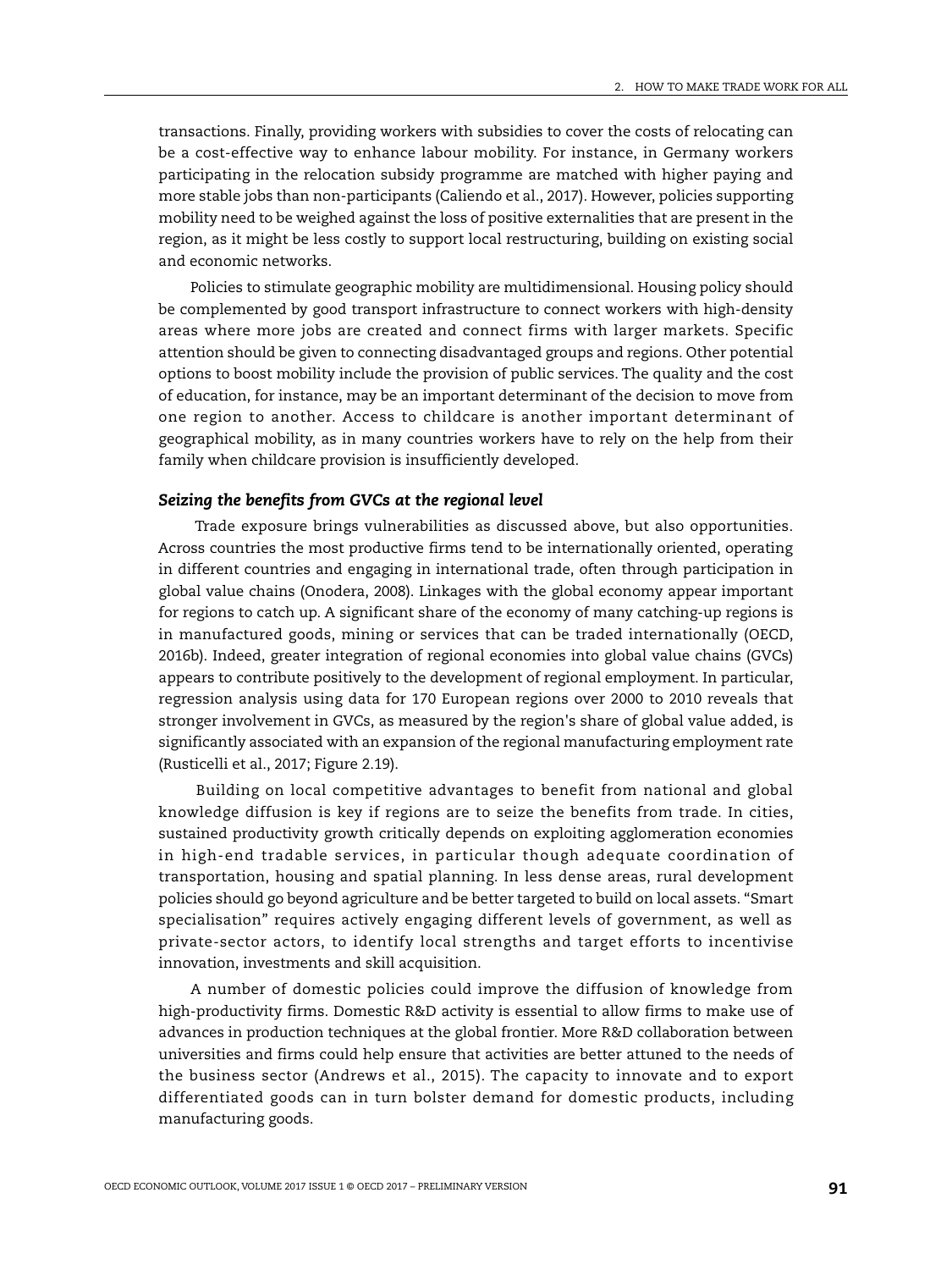

Change over 2000-2010



1. The regional manufacturing GVC indicator is measured as the share of regional GVC Value Added in World GVC Value Added (in %). Five manufacturing activities are included in the GVC indicator: mining products, textiles, fuel products, machinery and other manufacturing products.

*Source:* Los, B. andW. Chen (2016), "Global Value Chain Participation Indicators for European Regions", *Report for the OECD*, December 2016; Thissen, M., M. Lankhuizen and B. Los (2017), "Construction of a Time Series of Fine-Grained Detailed Nuts2 Regional Input-Output Tables for the EU embedded in a Global System of Country Tables", mimeo, forthcoming, PBL Netherlands Environmental Assessment Agency, The Hague; and OECD calculations.

1 2 *<http://dx.doi.org/10.1787/888933502674>*

Foreign direct investment can also play a fundamental role in enhancing regional economic growth. Local competencies benefit from linkages between foreign and domestic firms through social connections and technological spillovers. Specific regional characteristics like good infrastructure and accessibility, a highly educated regional workforce and a high level of spending on R&D are found to be essential in shaping location patterns of FDIs. However, other factors related to national macroeconomic conditions, market size, geography and language also appear to be crucial and go beyond the direct competence of regional authorities (Casi and Resmini, 2017; Bode and Nunnenkamp, 2010). Investments in physical and digital connectivity could, in particular, deliver significant gains if well co-ordinated with other policies, aiming notably at strengthening human capital, innovation and the business environment (OECD, 2016b).

An economy's ability to learn from the most productive firms depends also on the absence of barriers to the reallocation of resources. In the majority of advanced economies the scope for reducing regulatory barriers to firm entry and competition remains substantial, especially in services (OECD, 2017a). Product market regulations in wholesale and retail trade have a greater negative impact on productivity growth in regions lagging behind their country's most productive region (D'Costa et al., 2016).

#### *Inter-governmental fiscal arrangements*

Inter-governmental fiscal arrangements should be carefully designed to foster regional convergence. While transfers from the central government to sub-central governments help achieve national common standards of sub-central public goods and services, they may also damp incentives for lagging regions to catch up with the most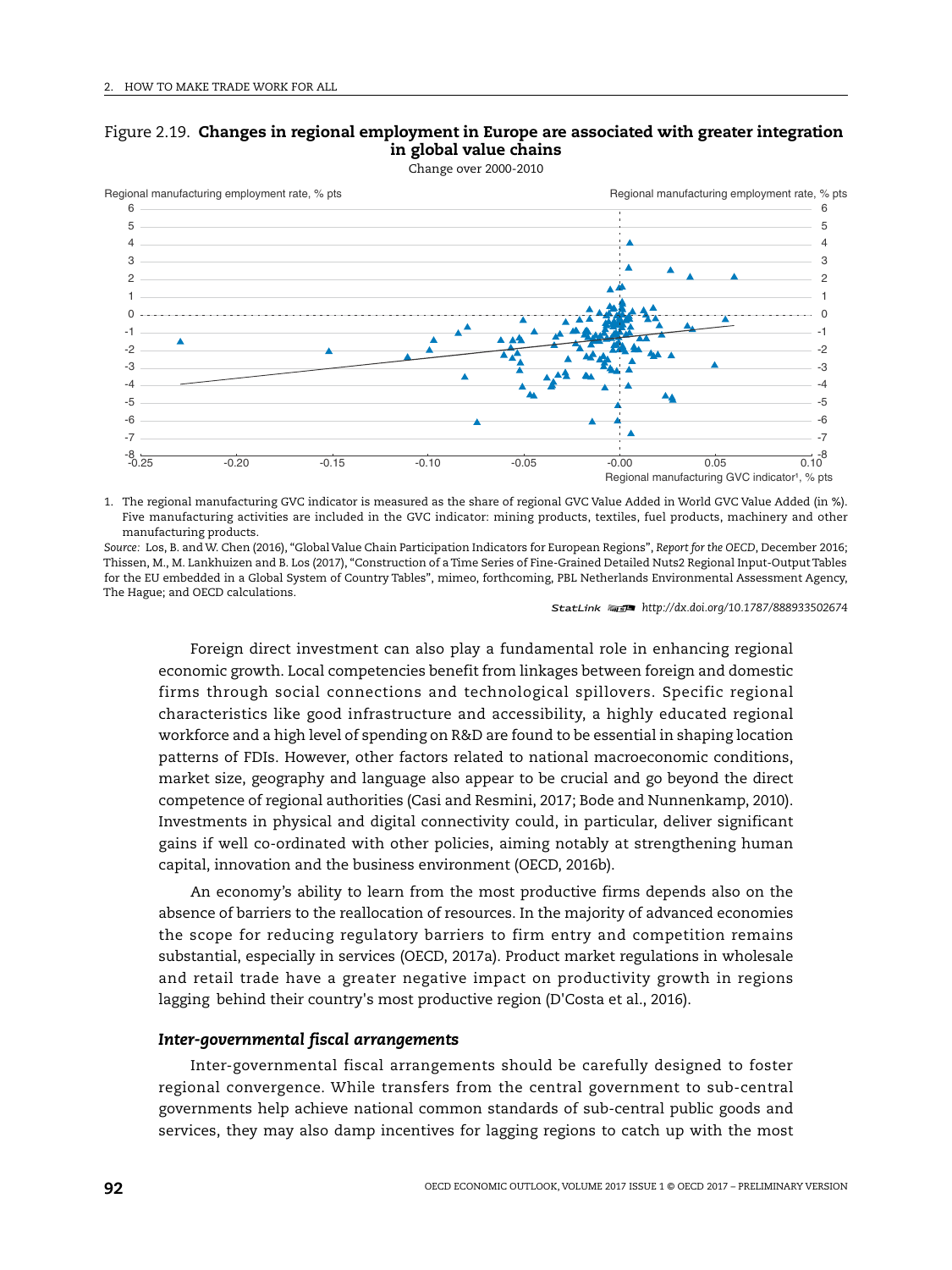advanced regions. Inter-governmental fiscal frameworks that are based on the principle that local governments must finance expenditure through their own resources are the most conducive to regional economic development in OECD countries (Bartolini et al., 2016). Such arrangements incentivise local governments to enlarge the tax base by implementing policies that support economic activity and job creation, and by spending more efficiently. The positive impact of tax decentralisation on GDP per capita growth is stronger in lagging regions, where there is more scope for activating or using local resources more efficiently, than in leading regions. While decentralisation is good for growth, such arrangements should be implemented carefully for regions which have to cope with the costs of trade or technological shocks, as they rely more on transfers which help damp inequalities (Agkun and Dougherty, 2017).

## **Policies to help workers**

#### *Labour market policies to help displaced workers*

The type of policies that best improve the employability of trade-displaced workers are broadly similar to those that work for other jobseekers displaced because of technological changes or other factors. International experience suggests that the best way to support displaced workers is through a combination of temporary income support, job search support and measures to improve the employability of job seekers (OECD, 2016c). Active labour market policies can be particularly useful in reducing the risk of long-term unemployment, the resulting depreciation of skills and employability, and associated lower earnings after displacement (Quintini and Venn, 2013). Providing adequate resources in regions facing high and persistent unemployment rates after a shock, and allowing public employment services to adjust programmes to reflect local needs, are important elements for the success of labour market policies.

While the type of policy is broadly similar, the size of the support needed may be larger for trade-displaced workers. This is because the re-employment prospects of trade displaced workers are often relatively poorer, as they tend to be older and longer tenured, and may have skills that are specific to a declining sector (Francois et al., 2011; Egger and Kreickemeier, 2009; 2011; Sourdin et al., 2013; OECD, 2005). Nonetheless, experience to date with specialised programmes to serve trade-displaced workers has been generally disappointing (see Box 2.5). A targeted approach may, however, be more appropriate in the case of mass layoffs, where a large number of workers with similar characteristics seek work in the same area at the same time, whether or not trade competition played a major role in causing those jobs to be lost.

Adjustment assistance measures that have proved successful in improving the re-employment prospects of displaced workers include a requirement for firms to provide notice to workers and labour market authorities well in advance of layoffs, so that counselling and job search support can begin even before workers become unemployed. Among the OECD countries, Sweden has been particularly successful in applying this approach to assist displaced workers. This is mainly due to the long-standing tradition of collaboration between the social partners to share responsibility for managing restructuring. This collaboration is institutionalised in the form of Job Security Councils which are funded by employers and based on collective agreements between the social partners (OECD, 2015). When jobs are at risk, the Job Security Council in that sector facilitates consultations between employers and trade unions exploring possible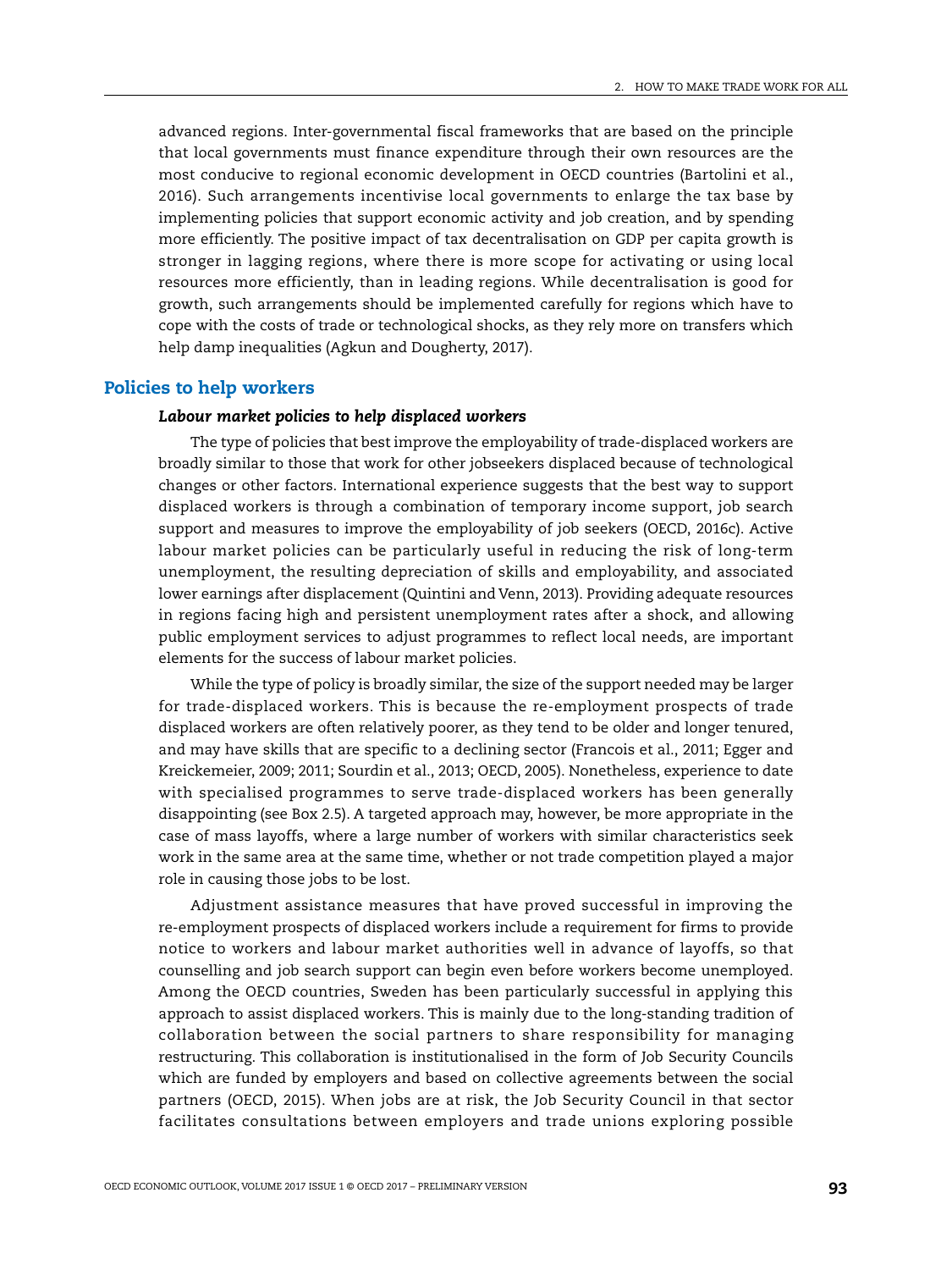#### Box 2.5. **Trade-related labour market programmes: lessons from international experience**

The US Trade Adjustment Assistance (TAA) for Workers provides additional assistance to workers who have lost their job due to an increase in imports (including in upstream or downstream activities), or because their employer has shifted production to another country. This support is above what is available to other displaced workers from general labour market programmes. Workers who are certified as having been displaced due to trade may receive particularly generous support for training that covers both the direct expenses of training and stipends to cover living costs while training. TAA-certified workers may also receive more intensive job search assistance and support to cover relocation costs than other displaced workers, while older workers for whom training is not appropriate may be eligible to receive part of the difference between their old and new wage for up to two years. The success of the programme has been limited by the sometimes long delays involved in determining which job losers are eligible for TAA, whereas adjustment assistance is more effective the earlier it is provided. It is also arguably inequitable to provide more extensive support to workers affected by trade-related job displacement than is available to workers who experience job displacement for other reasons. Some of the inefficiency associated with the TAA results from the complex and devolved institutional structure of US labour market programmes more generally (OECD, 2016h). In FY2016, Congress appropriated USD 861 million (subject to sequestration) for TAA for Workers programmes.

EU funding for displaced worker programmes is organised through the European Globalisation Adjustment Fund (EGF) and is limited to EUR 150 million a year for the period 2014-2020. The EGF provides one-off, time-limited support to address job losses stemming from major structural changes in world trade patterns, or as a result of the global financial crisis. Although far more limited in funding than the US TAA for Workers it targets a broader range of displaced workers. As a general rule, the EGF can be used only where over 500 workers are made redundant by a single company (including in upstream or downstream activities) or if a large number of workers are laid off in a particular sector in one or more neighbouring regions. EGF cases are managed and implemented by national or regional authorities. Approaches to deal with jobs displaced vary across EU countries.

alternatives to redundancies, as well as providing advice about the best ways to manage displacements that cannot be avoided. The Job Security Council has a professional staff that then works with individual workers who have been made redundant to help them to find appropriate new jobs. One indication of the effectiveness of this approach is that 85% of displaced workers find a new job within one year in Sweden, a higher rate than in any other OECD country.

After being displaced, workers also tend to suffer from lower job security. Temporary and part-time work tends to rise after displacement (Quintini and Venn, 2013). Though such a situation is not directly related to trade, the share of workers with non-standard contracts is relatively high in several countries and has been increasing (Figure 2.20, Panel A). In addition, in many countries, temporary contracts do not generally help to access more permanent contract jobs (Figure 2.20, Panel B). The rise of non-standard contracts is associated with lower job security and weaker income protection in the case of job loss. Providing more income security would help trade and technology-displaced workers adjust to shocks. In particular, making rights portable and linked to workers rather than jobs is critical to support workers moving from one job to another.

Indications that trade may have accentuated technology-driven inequality in some countries, but with an impact that is variable across countries, suggests that other labour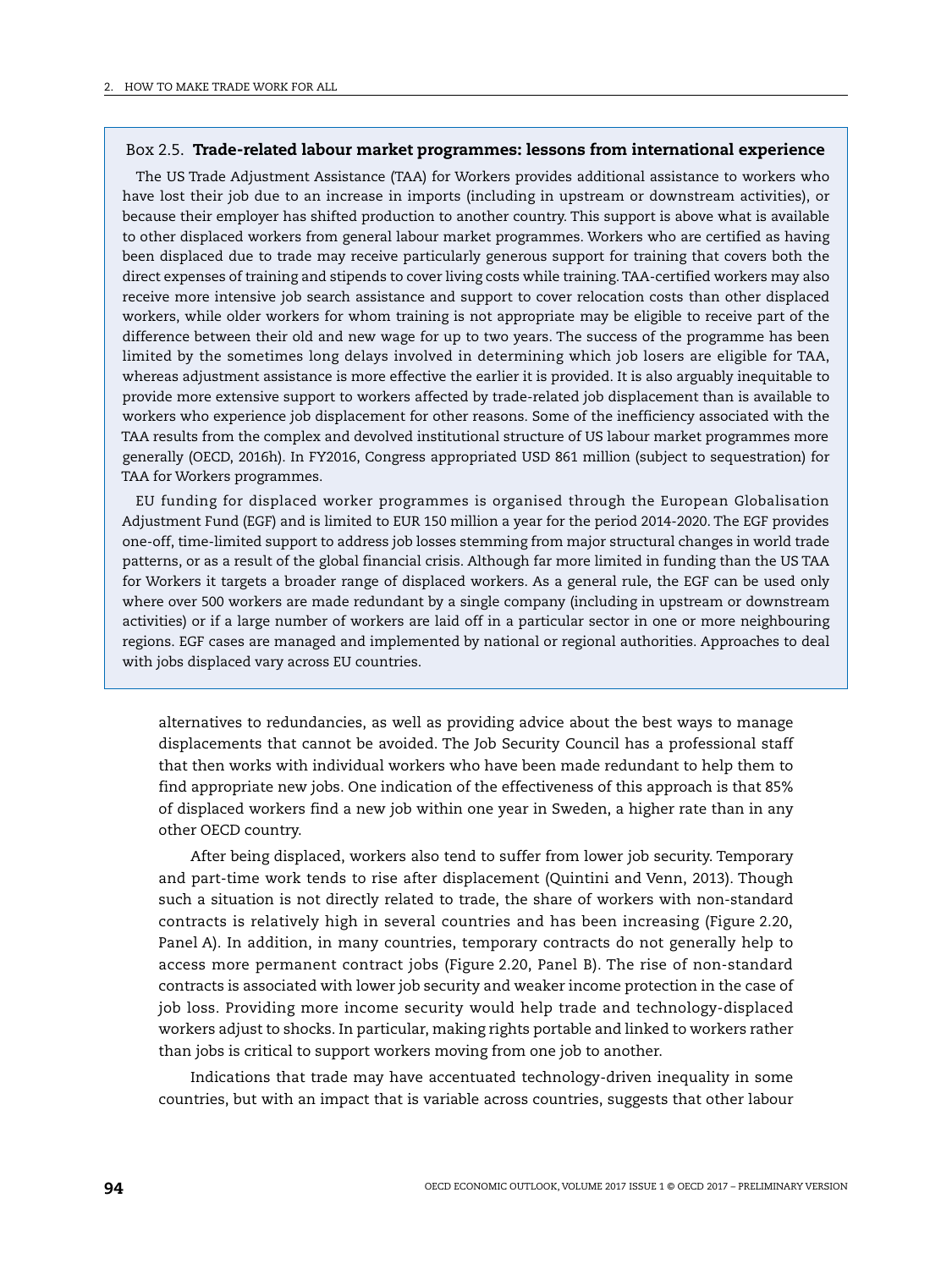

#### Figure 2.20. **Job security is low is some countries**



1. Sample restricted to paid and self-employed (own account) workers aged 15-64, excluding employers, student workers and apprentices.

2. OECD refers to the 27 countries displayed.

3. 2007-10 for the Czech Republic, France, Greece, Sweden and the United Kingdom; 2006-09 for Norway and the Slovak Republic; and 2005-08 for Ireland.

*Source:* OECD (2015), *In It Together: Why Less Inequality Benefits All*, OECD Publishing, Paris.

1 2 *<http://dx.doi.org/10.1787/888933502693>*

market institutions also matter to support the income of middle and low-skilled workers. In particular:

- Well-designed minimum wage schemes can be efficient at supporting earnings while not hurting the employment performance of the low-skilled (Immervoll, 2015). This is for instance the case when schemes combine high take-home pay associated with relatively high minimum wages with reasonable labour costs due to wage subsidies.
- There is also evidence that unionisation and collective bargaining damp the negative effect of import competition on wage inequality (Schwellnus, 2016; Berlingieri et al., 2017).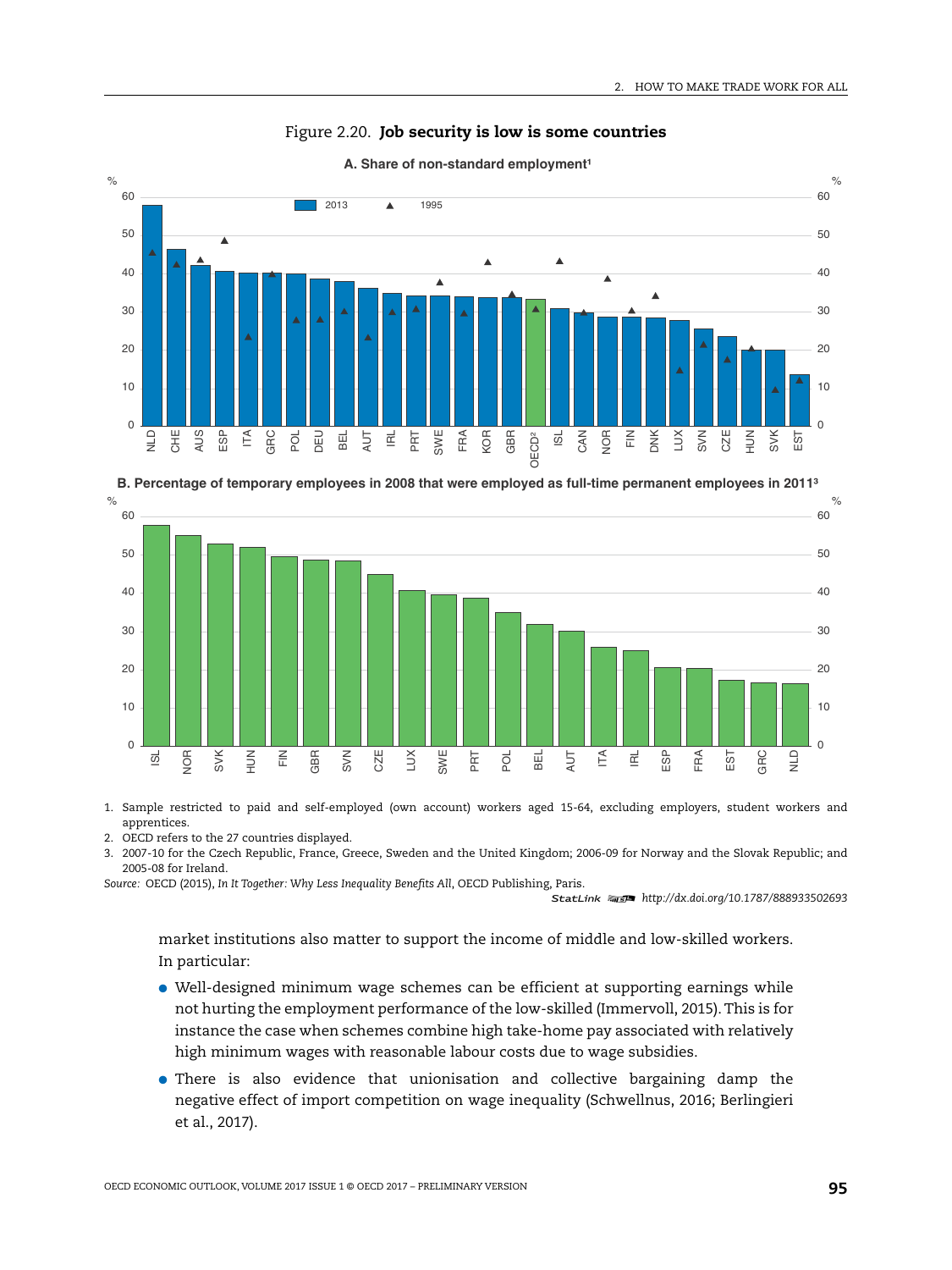Regional disparities in productivity imply that institutional settings may have a different impact across regions. In practice, the impact on lagging regions might be alleviated by non-compliance. For example, calculations of the percentage of workers that are paid less than the minimum wage set by collective bargaining show an increasing pattern of underpaid workers from the north to the south of Italy (Garnero, 2017). It may also reduce incentives to set up activities in low productive regions where there is a higher share of low productive workers. The extent to which policies should target individuals or adapt institutions to regional characteristics remains an empirical question for future research.

#### *Education and skills policies to prepare workers for the future*

Across OECD countries, workers in rural areas tend to be lower educated than in urban areas (OECD, 2016b; Figure 2.21, Panel A). This leaves them more vulnerable to trade



#### Figure 2.21. **Education attainment and participation in training is low in some countries**



**B. Adult participation in formal and/or non-formal education by skill level in 2015**

1. Or last year available.

*Source:* OECD Regional Statistics database; and OECD (2016), *Education at a Glance* 2016: *OECD Indicators*, OECD Publishing, Paris (based on Survey of Adults Skills 25-64 years old).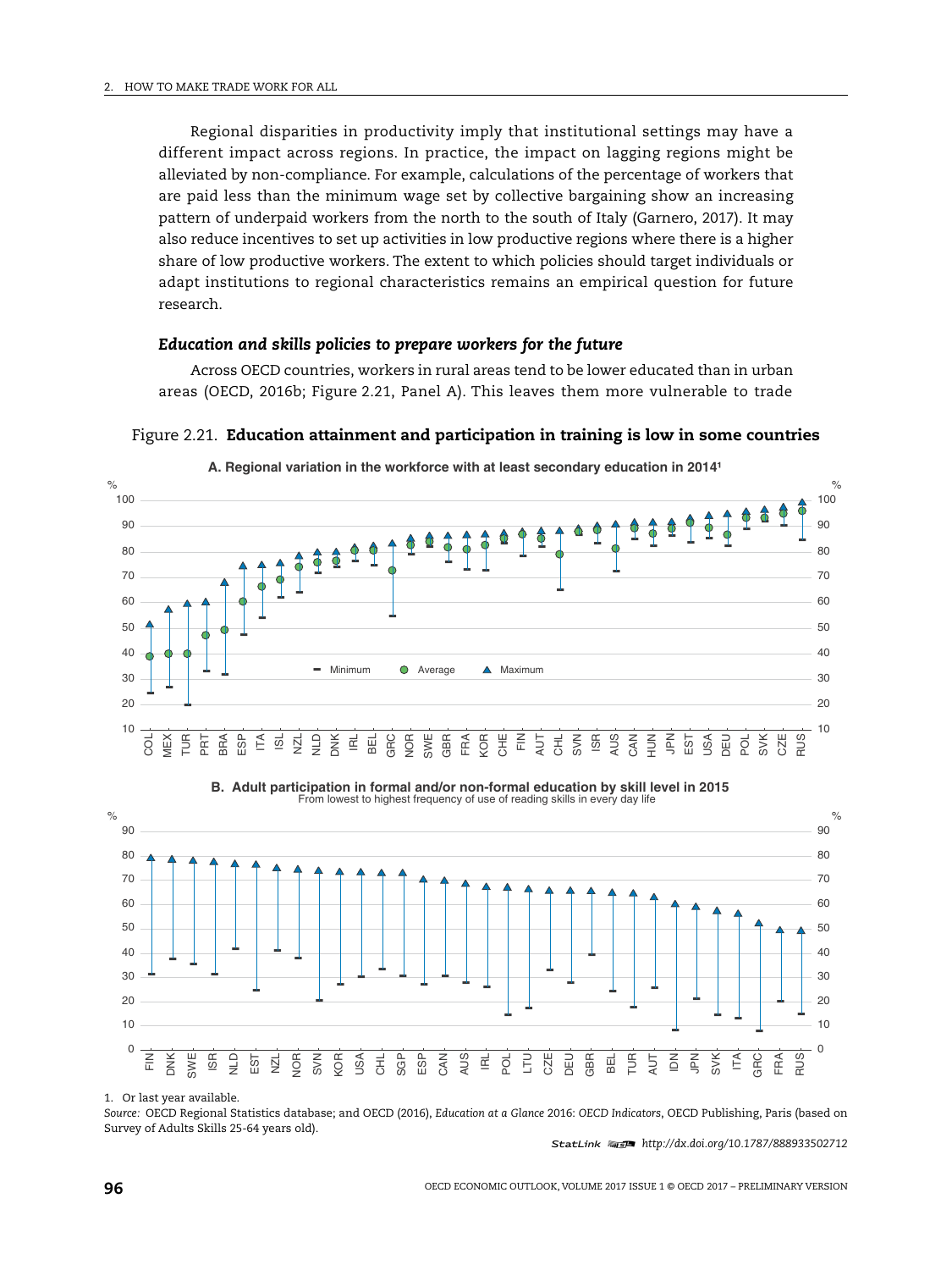shocks. Upskilling of workers at risk of displacement helps them adjust to a new environment and reduces the risk of their job being offshored (OECD, 2017c). Educated workers tend also to be more mobile when shocks occur. OECD analysis suggests that the lack of key generic skills such as mathematics, verbal and cognitive skills explains most of the difficulties faced by displaced workers in the labour market (Quintini and Venn, 2013).

Despite their higher risk of job displacement, low-skilled workers tend to participate less in lifelong learning programmes (Figure 2.21, Panel B), even though there is evidence that such programmes help preserve job quality after displacement. In Denmark, displaced workers who received vocational training for service occupations have managed to avoid moving into low-wage service jobs (Keller and Utar, 2016). Workers in SMEs also tend to have lower cognitive skills than in larger firms, which makes it more difficult to meet the hiring standards of exporting firms (OECD, 2017c). There are different market failures that could act as barriers for firms and individuals to invest and participate in lifelong learning. Policies to consider are specific to each country, but could include measures to protect firms from poaching and to support specifically SMEs, which have less room for training their workers, particularly in lagging regions.

In addition to upskilling, many countries need to ensure a better match between the skills provided by the education system and the skills needed in the labour market. In the European Union, Mexico, Japan and Korea, around 40% of workers feel that their skill level is not matched to the requirement of the job, while in the United States 40% of surveyed firms report having difficulties filling jobs (OECD, 2016a). Efforts to tailor worker training to the needs of local firms would also help improve matching in the labour market. Stronger work-based learning in vocational education and initiatives to link educational institutions and the private sector through a stronger coordination among stakeholders would help.

#### *Bibliography*

- Akgun, O., D. Bartolini and B. Cournède (2017), "The Capacity of Governments to Raise Revenue", *OECD Economics Department Working Papers,* forthcoming, OECD Publishing, Paris.
- Akgun, O. and S. Dougherty (2017), "Decentralisation, globalisation and inclusive growth"**,** *OECD Fiscal Federalism Working Papers Series*, forthcoming, OECD Publishing, Paris.
- Amiti, M. and C. Freund (2010), "The Anatomy of China's Export Growth" in R. C. Feenstra and S.-J. Wei (eds.), *China's Growing Role in World Trade*, National Bureau of Economic Research, University of Chicago Press.
- Andrews, D., C. Criscuolo and P. Gal (2015), "Frontier Firms, Technology Diffusion and Public Policy: Micro Evidence from OECD Countries", *OECD Productivity Working Papers No. 2*, OECD Publishing, Paris, DOI: *<http://dx.doi.org/10.1787/5jrql2q2jj7b-en>*
- Andrews, D., C. Criscuolo and P. Gal (2016), "The Best versus the Rest: The Global Productivity Slowdown, Divergence across Firms and the Role of Public Policy", *OECD Productivity Working Papers*, *No. 5*, OECD Publishing, Paris, DOI: *<http://dx.doi.org/10.1787/63629cc9-en>*
- Araujo, S., T. Chalaux and D. Haugh (2017), "Who's in Your Export Market? The Changing Pattern of World Trade in the Age of GVCs", *OECD Economics Department Working Papers*, forthcoming, OECD Publishing, Paris.
- Ariu, A. (2016), "Crisis-proof Services: Why Trade in Services Did not Suffer During the 2008–2009 collapse", *Journal of International Economics*, 98: 138–149.
- Autor, D.H. et al. (2014), "Trade Adjustment: Worker-Level Evidence", *Quarterly Journal of Economics*, 129: 1799-1860.
- Autor, D. H., D. Dorn and G. H. Hanson (2013), "The China Syndrome: Local Labor Market Effects of Import Competition in the United States", *American Economic Review,* 103: 2121-2168.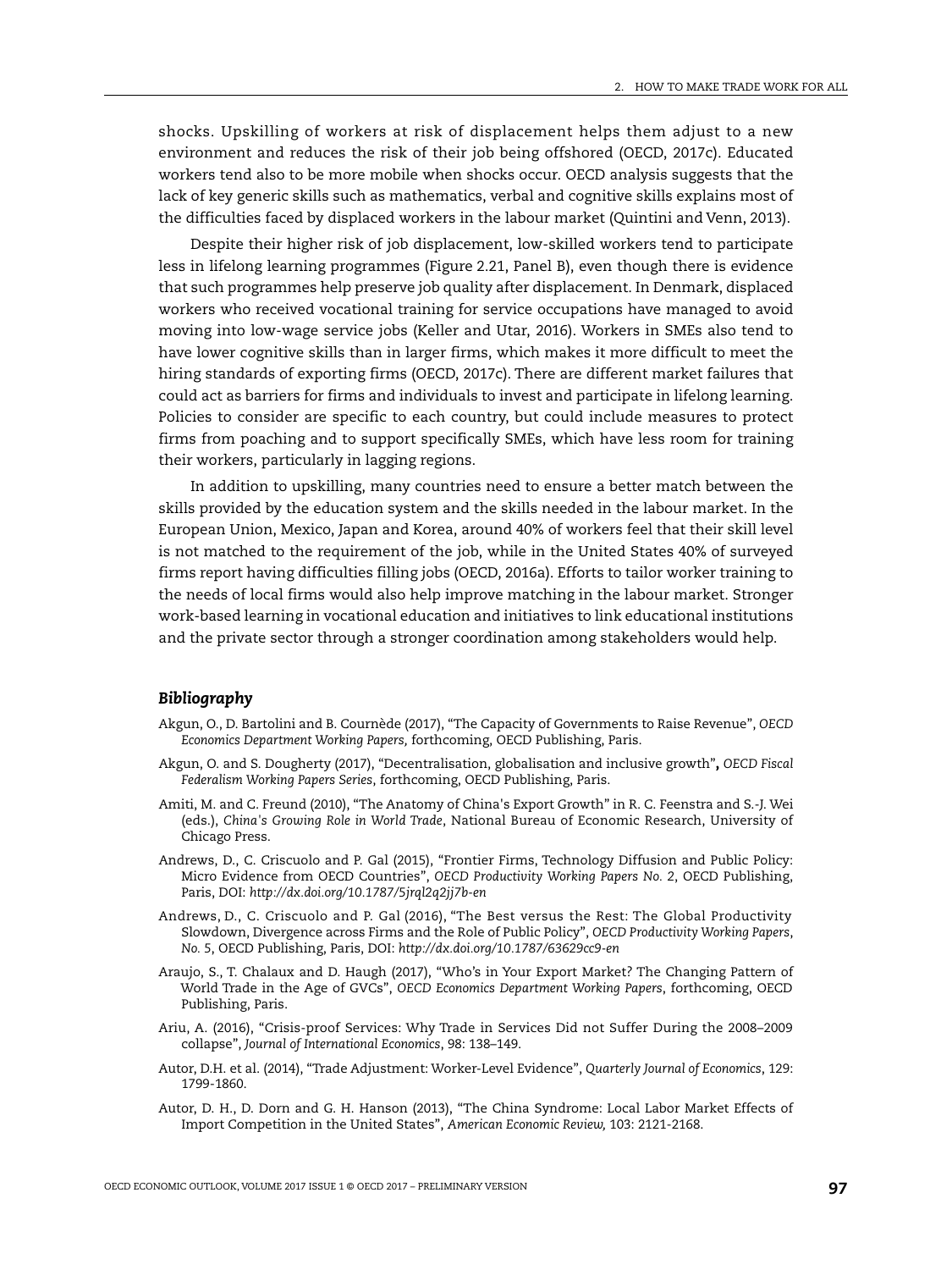- Autor, D. H., G.H. Hason and K. Majlesi (2016), "Importing Political Polarization? The Electoral Consequences of Rising Trade Exposure", mimeo, MIT.
- Autor, D. H. et al. (2017), "Concentrating on the Fall of the Labor Share", *National Bureau of Economic Research Working Paper* No. 23108.
- Bai, L. and S. Stumpner (2016), Estimating the Price Effects of Globalization: The Case of U.S. Imports from China, mimeo.
- Baldwin, R. (2012), "Global Supply Chains: Why They Emerged, Why They Matter, and Where They are Going", *CEPR Discussion Paper* No. 9103.
- Baldwin, R. (2016), *The Great Convergence: Information Technology and the New Globalization*, Harvard University Press, Cambridge, Massachusetts.
- Bartolini, D., S. Stossberg and H. Blöchliger (2016), "Fiscal Decentralisation and Regional Disparities", *OECD Economics Department Working Papers*, No. 1330, OECD Publishing, Paris. DOI: *[http://dx.doi.org/](http://dx.doi.org/10.1787/5jlpq7v3j237-en) [10.1787/5jlpq7v3j237-en](http://dx.doi.org/10.1787/5jlpq7v3j237-en)*
- Bas, M. and V. Strauss**-**Kahn (2015), "Input-trade Liberalization, Export Prices and Quality Upgrading", *Journal of International Economics*, 95: 250-262.
- Bems, R. (2008), "Aggregate Investment Expenditures on Tradable and Nontradable Goods", *IMF Working Paper* No. *08/45.*
- Berlingieri, G. (2014), "Outsourcing and the Rise in Services", *CEP Discussion Paper*, No. 1199.
- Berlingieri, G., P. Blanchenay and C. Criscuolo (2017), "The Great Divergence (s)", forthcoming, *OECD STI Policy Paper*, OECD Publishing, Paris.
- [Bloom, N., M. Draca, J. van Reenen \(2016\), "Trade induced technical change? The impact of Chinese](http://www.nber.org/papers/w16717) [imports on innovation, IT and productivity",](http://www.nber.org/papers/w16717) *Review of Economic Studies*, 83: 87-117.
- Bode, E. and P. Nunnenkamp (2011), "Does Foreign Direct Investment Promote Regional Development in Developed Countries? A Markov Chain Approach for US States", *[Review of World Economics](https://ideas.repec.org/s/spr/weltar.html) [\(Weltwirtschaftliches Archiv\)](https://ideas.repec.org/s/spr/weltar.html)*, 147: 351-383.
- [Braun, S. and J. Scheffel \(2007\), "Does International Outsourcing Depress Union Wages?",](http://citeseerx.ist.psu.edu/viewdoc/download?doi=10.1.1.690.2491&rep=rep1&type=pdf) *SFB 649 Discussion Paper*, 2007-034, Berlin.
- Breemersch, K., J.P. Damijan, and J. Konings (2017), "Labor Market Polarization in Advanced Countries: Impact of Global Value Chains, Technology, Import Competition from China and Labor Market Institutions", forthcoming*.*
- Broda, C. and D. W. Weinstein (2004), "Variety Growth and World Welfare", *American Economic Review*, 94: 139-144. DOI: *[http://dx.doi.org/10.1257/0002828041301443](http://dx.doi.org/%2010.1257/0002828041301443)*
- Caldera Sánchez, A. and D. Andrews (2011), "To Move or not to Move: What Drives Residential Mobility Rates in the OECD?", *OECD Economics Department Working Papers***,** No. 846, OECD Publishing, Paris. DOI: *<http://dx.doi.org/10.1787/5kghtc7kzx21-en>*
- Caldera Sánchez, A. and D. Andrews (2011), "Residential Mobility and Public Policy in OECD Countries", *OECD Journal: Economic Studies*, Vol. 2011/1, OECD Publishing, Paris. DOI: *[http://dx.doi.org/10.1787/](http://dx.doi.org/10.1787/eco_studies-2011-5kg0vswqt240) [eco\\_studies-2011-5kg0vswqt240](http://dx.doi.org/10.1787/eco_studies-2011-5kg0vswqt240)*
- Caliendo, M., S. Kunn and R. Mahlstedt (2017), "The Return to Labor Market Mobility: An Evaluation of Relocation Assistance for the Unemployed", *Journal of Public Economics*, 148: 136-151.
- [Campos, C. \(2012\), "The Geographical Concentration of Industries", mimeo, UK Office for National](http://webarchive.nationalarchives.gov.uk/20160105160709/http/www.ons.gov.uk/ons/dcp171766_272232.pdf) Statistics.
- Casi, L. and L. Remini (2017), "Foreign Direct Investment and Growth: Can Different Regional Identities Shape the Returns to Foreign Capital Investments?", *Environment and Planning C: Politics and Space.*
- Causa, O. and M. Hermansen (2017), "The Effectiveness of Tax and Transfer Systems in Reducing Income Inequality Across OECD Countries", *OECD Economics Department Working Papers*, forthcoming, OECD Publishing, Paris.
- Causa, O., A. de Serres and N. Ruiz (2015), "Can Pro-Growth Policies Lift All Boats?: An Analysis Based on Household Disposable Income"**,** *OECD Journal: Economic Studies*, Vol. 2015/1. DOI: *[http://dx.doi.org/](http://dx.doi.org/10.1787/eco_studies-2015-5jrqhbb1t5jb) [10.1787/eco\\_studies-2015-5jrqhbb1t5jb](http://dx.doi.org/10.1787/eco_studies-2015-5jrqhbb1t5jb)*
- Crinó, R. (2012), "Service Offshoring and the Skill Composition of Labour Demand", *Oxford Bulletin of Economics and Statistics*, 74: 20-57.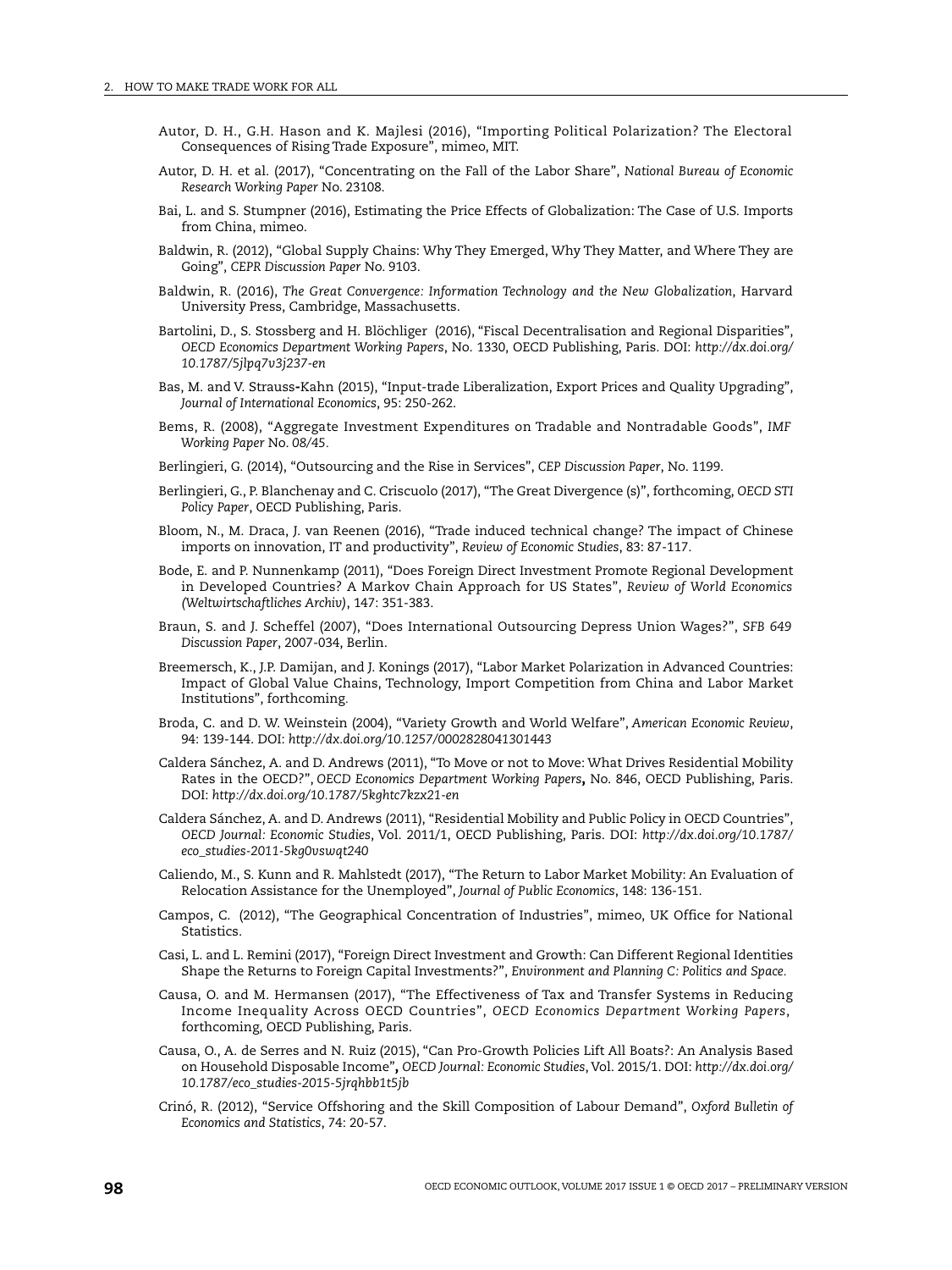Dauth, W., S. Findeisen and J. Suedekum (2014), "The Rise of the East and the Far East: German Labor Markets and Trade Integration", *Journal of the European Economic Association*, 12: 1643-1675.

Dauth, W., et al. (2017), "Trade and Manufacturing Jobs in Germany", *IZA Discussion Paper* No. 10469.

- D'Costa, S. , E. Garcilazo and J. Oliveira Martins (2016), "Impact of Structural Reforms on Regional Growth: Distance to the Frontier Matters", *Center for Economic Performance, SERC/Urban and Spatial Programme Discussion Paper* No. SERCDP0203, July. DOI: *[http://www.spatialeconomics.ac.uk/SERC/](http://www.spatialeconomics.ac.uk/SERC/publications/abstract.asp?index=5158) [publications/abstract.asp?index=5158](http://www.spatialeconomics.ac.uk/SERC/publications/abstract.asp?index=5158)*
- De Backer, K. and S. Miroudot (2013), "Mapping Global Value Chains", *OECD Trade Policy Papers***,** No. 159, OECD Publishing, Paris. DOI: *<http://dx.doi.org/10.1787/5k3v1trgnbr4-en>*
- Demmou, L. (2010), "Le recul de l'emploi industriel en France entre 1980 et 2007. Ampleur et principaux déterminants : un état des lieux", *Économie et Statistiques*, 438: 273-296.
- Demmou, L. (2012), "How Product Innovation in the North may Immiserize The South: A New Look at the Ricardian Model with a Continuum of Goods", *Journal of Development Economics*, 97: 293-304. DOI: *<https://doi.org/10.1016/j.jdeveco.2011.03.002>*
- Demmou, L., C. Thubin and Y. Kalantzis (2017), "De-industrialization in OECD Countries: A Simple Accounting Approach", *OECD Economics Department Working Papers*, forthcoming, OECD Publishing, Paris.
- Dinopoulos, E., K. Fujiwara and K. Shimomura (2011), "International Trade and Volume Patterns Under Quasilinear Preferences", *Review of Development Economics,* 15: 154–167.
- Donoso, V., V. Martin and A. Minondo (2015), "Do Differences in the Exposure to Chinese Imports Lead to Differences in Local Labor Market Outcomes? An Analysis for Spanish Provinces", *Regional Studies*, 49: 1746-1764.
- Ebenstein, A., A. Harrison, M. McMillan and S. Phillips (2014), "Estimating the Impact of Trade and Offshoring on American Workers Using the Current Population Surveys", *Review of Economics and Statistics*, 96: 581-595.
- Égert, B. and P. Gal (2017), "The Quantification of Structural Reforms in OECD Countries: A New Framework", *OECD Journal: Economic Studies*, 2016/1. DOI: *[http://dx.doi.org/10.1787/eco\\_studies-2016-](http://dx.doi.org/10.1787/eco_studies-2016-5jg1lqspxtvk) [5jg1lqspxtvk](http://dx.doi.org/10.1787/eco_studies-2016-5jg1lqspxtvk)*
- Egger, H. and U. Kreickemeier (2009), "Firm Heterogeneity and the Labor Market Effects of Trade Liberalization", *International Economic Review*, 50: 187–216.
- Elsby, M. W. L. et al. (2013), "The Decline of the US Labour Share", *Brookings Papers on Economic Activity*, 2: 1-52.
- Fajgelbaum, P. and A. Kandhelwal (2016), "Measuring the Unequal Gains from Trade", *Quarterly Journal of Economics*, 131: 1113-1180.
- Feenstra, R. and G. H. Hanson (1995), "Foreign Investment, Outsourcing and Relative Wages", *National Bureau of Economic Research Working Paper*, No. 5121.
- Francois, J., M. Jansen and R. Peters (2011), "Trade Adjustment Costs and Assistance: the Labour Dynamic" in *Trade and Employment: From Myth to Facts*, ILO-EC Publication.

Frankel, J. and D. Romer (1999), "Does Trade Cause Growth?", *American Economic Review*, 89: 379-399.

- Garnero, A. (2017), "The Dog That Barks Doesn't Bite: Coverage and Compliance of Sectoral Minimum Wages in Italy", *IZA Discussion Paper* No. 10511.
- Geishecker, I. and H. Görg (2013), "Services Offshoring and Wages: Evidence from Micro Data", *Oxford Economic Papers*, 65: 124-146.
- Goos, M., A. Manning and A. Salomons (2014), "Explaining job polarisation: Routine-biased technological change and offshoring", *American Economic Review*, 104: 2509-2526. DOI: *[http://](http://dx.doi.org/10.1257/aer.104.8.2509) [dx.doi.org/10.1257/aer.104.8.2509](http://dx.doi.org/10.1257/aer.104.8.2509)*
- Harrigan, J. (2001), "Specialization and the Volume of Trade: Do the Data Obey the Law?" in E.K. Choi and J. Harrigan (eds.), *The Handbook of International Trade*, Blackwell Publishing.
- Haugh, D., A. Kopoin, E. Rusticelli , D. Turner and R. Dutu (2016), "Cardiac Arrest or Dizzy Spell: Why is World Trade So Weak and What can Policy Do About It?", *OECD Economic Policy Papers*, No. 18, OECD Publishing, Paris. DOI: *<http://dx.doi.org/10.1787/5jlr2h45q532-en>*
- Helpman, E. (2016), "Globalization and Wage Inequality", *National Bureau of Economic Research Working Paper*, No. 22944, December.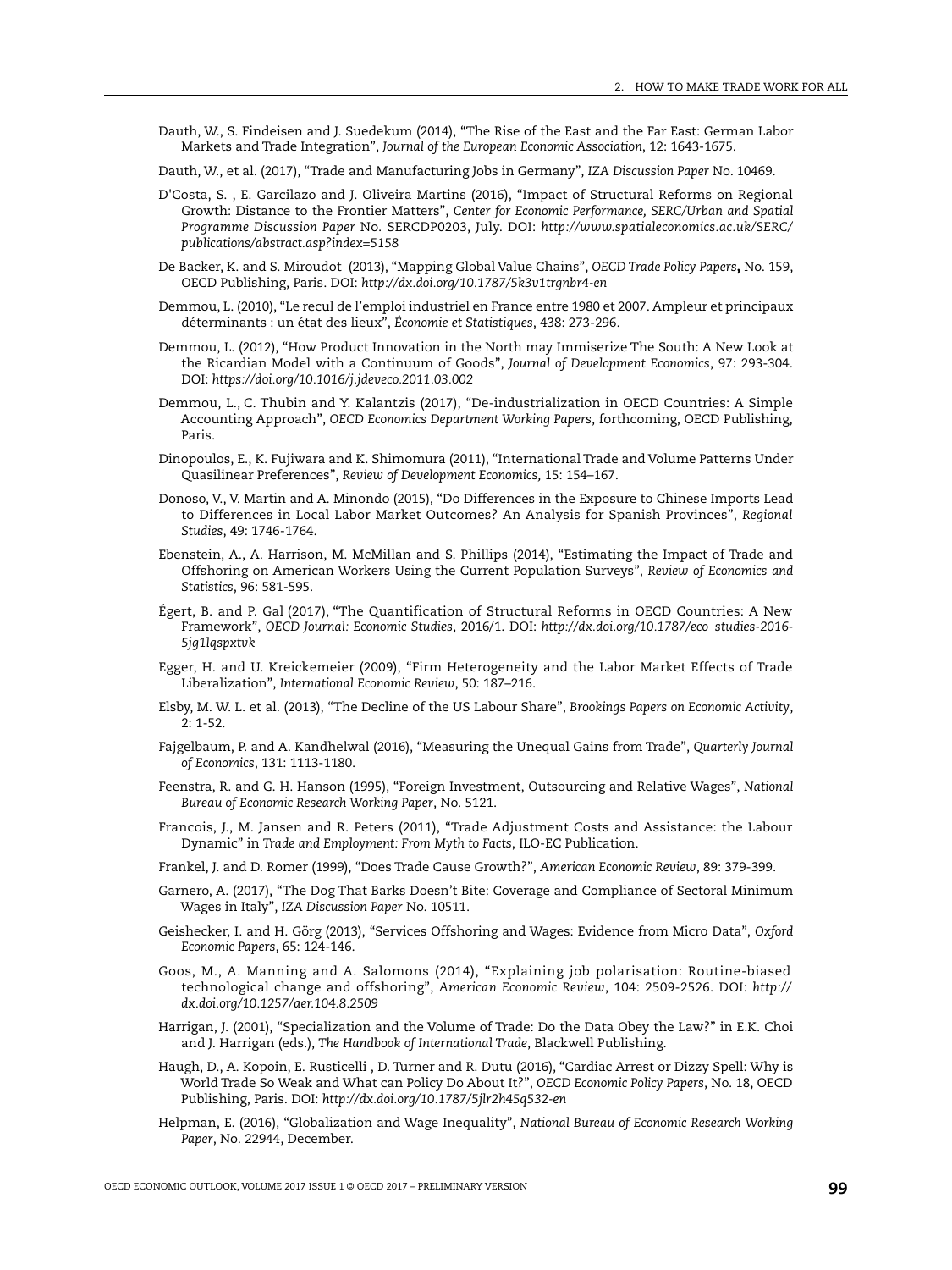- Helpman, E., O. Itskhoki and S. Redding (2010), "Unequal Effects of Trade on Workers with Different Abilities", *Journal of the European Economic Association*, 8: 421–33.
- Herrendorf, B., R. Rogerson and A. Valentinyi (2013), "Two Perspectives on Preferences and Structural Transformation", *American Economic Review*, 103: 2752-89.
- Hijzen, A. and P. Swaim (2007), "Does Offshoring Reduce Industry Employment?", *National Institute Economic Review,* 201: 86-96.
- Immervoll, H. (2015), "Minimum Wage After the Crisis: Making Them Pay", *OECD focus*, OECD publishing, Paris.
- Johansson, Å. and E. Olaberría (2014), "Long-term Patterns of Trade and Specialisation"*, OECD Economics Department Working Papers, No. 1136*, OECD Publishing, Paris. DOI: *[http://dx.doi.org/10.1787/](http://dx.doi.org/10.1787/5jz158tbddbr-en) [5jz158tbddbr-en](http://dx.doi.org/10.1787/5jz158tbddbr-en)*
- Karabarbounis, L and B. Neiman (2013), "The Global Decline of the Labour Share", *National Bureau of Economic Research Working Paper*, No. 19136, June.
- Keller, W. and H. Utar (2016), "International Trade and Job Polarization: Evidence at the Worker-Level", *National Bureau of Economic Research Working Paper*, No. 22315.
- Kletzer, G. (2001), *Job loss from imports: Measuring the costs*, Institute for International Economics.
- Krugman, P. (1995), "Growing World Trade: Causes and Consequences", *Brookings Papers on Economic Activity*, 1: 327-362.
- Krugman, P. (2008), "Trade and Wages, Reconsidered", *Brooking Papers on Economic Activity*, Spring: 103- 137*.*
- Liu, R. and D. Trefler (2011), "A Sorted Tale of Globalization: White Collar Jobs and the Rise of Service Offshoring", *National Bureau of Economic Research Working Paper*, *No. 17559.*
- Lopez-Gonzalez, J., P. Kowalski and P. Achard (2015). "Trade, Global Value Chains and Wage-income Inequality", *OECD Trade Policy Papers*, No. 182, OECD Publishing, Paris. DOI: *[http://dx.doi.org/10.1787/](http://dx.doi.org/10.1787/5js009mzrqd4-en) [5js009mzrqd4-en](http://dx.doi.org/10.1787/5js009mzrqd4-en)*
- Malgouyres, C. (2016), "The Impact of Chinese Import Competition on the Local Structure of Employment and Wages: Evidence from France", *Journal of Regional Science,* 2016: 1-31.
- Marcolin, L., S. Miroudot and M. Squicciarini (2016), "The Routine Content Of Occupations: New Cross-Country Measures Based On PIAAC", *OECD Trade Policy Papers*, No. 188, OECD Publishing, Paris. DOI: *<http://dx.doi.org/10.1787/5jm0mq86fljg-en>*.
- McMillan, M. and D. Rodrik (2011), "Globalization, Structural Change and Productivity Growth", *National Bureau of Economic Research Working Paper,* No. 17143.
- Miroudot, S. and C. Cadestin (2017), "Services In Global Value Chains: From Inputs to Value-Creating Activities", *OECD Trade Policy Papers*, No. 197, OECD Publishing, Paris. DOI: *[http://dx.doi.org/10.1787/](http://dx.doi.org/10.1787/465f0d8b-en) [465f0d8b-en](http://dx.doi.org/10.1787/465f0d8b-en)*
- Newfarmer, R. and M. Sztajerowska (2012), "Trade and Employment in a Fast-Changing World", in OECD (2012), *Policy Priorities for International Trade and Jobs*, OECD Publishing, Paris.
- OECD (2005), "How Persistent are Regional Disparities in Employment", *OECD Employment Outlook*, OECD Publishing, Paris.
- OECD (2009), *OECD Employment Outlook* 2009, OECD Publishing, Paris.
- OECD (2011), *Divided We Stand: Why Inequality Keeps Rising*, OECD Publishing, Paris. DOI: *[http://dx.doi.org/](http://dx.doi.org/10.1787/9789264119536-en) [10.1787/9789264119536-en](http://dx.doi.org/10.1787/9789264119536-en)*.
- OECD (2015), *Back to Work: Sweden: Improving the Re-employment Prospects of Displaced Workers*, OECD Publishing, Paris. DOI: *<http://dx.doi.org/10.1787/9789264246812-en>*
- OECD/EUIPO (2016), *Trade in Counterfeit and Pirated Goods: Mapping the Economic Impact*, OECD publishing, Paris.
- OECD (2016a), *Getting Skills Right: Assessing and Anticipating Changing Skill Needs*, OECD Publishing, Paris. DOI: *<http://dx.doi.org/10.1787/9789264252073-en>*
- OECD (2016b), *OECD Regional Outlook* 2016: Productive Regions for Inclusive Societies, OECD Publishing, Paris. DOI: *<http://dx.doi.org/10.1787/9789264260245-en>*
- OECD (2016c), *OECD Employment Outlook* 2016, OECD Publishing, Paris. DOI: *[http://dx.doi.org/10.1787/](http://dx.doi.org/10.1787/empl_outlook-2016-en) [empl\\_outlook-2016-en](http://dx.doi.org/10.1787/empl_outlook-2016-en)*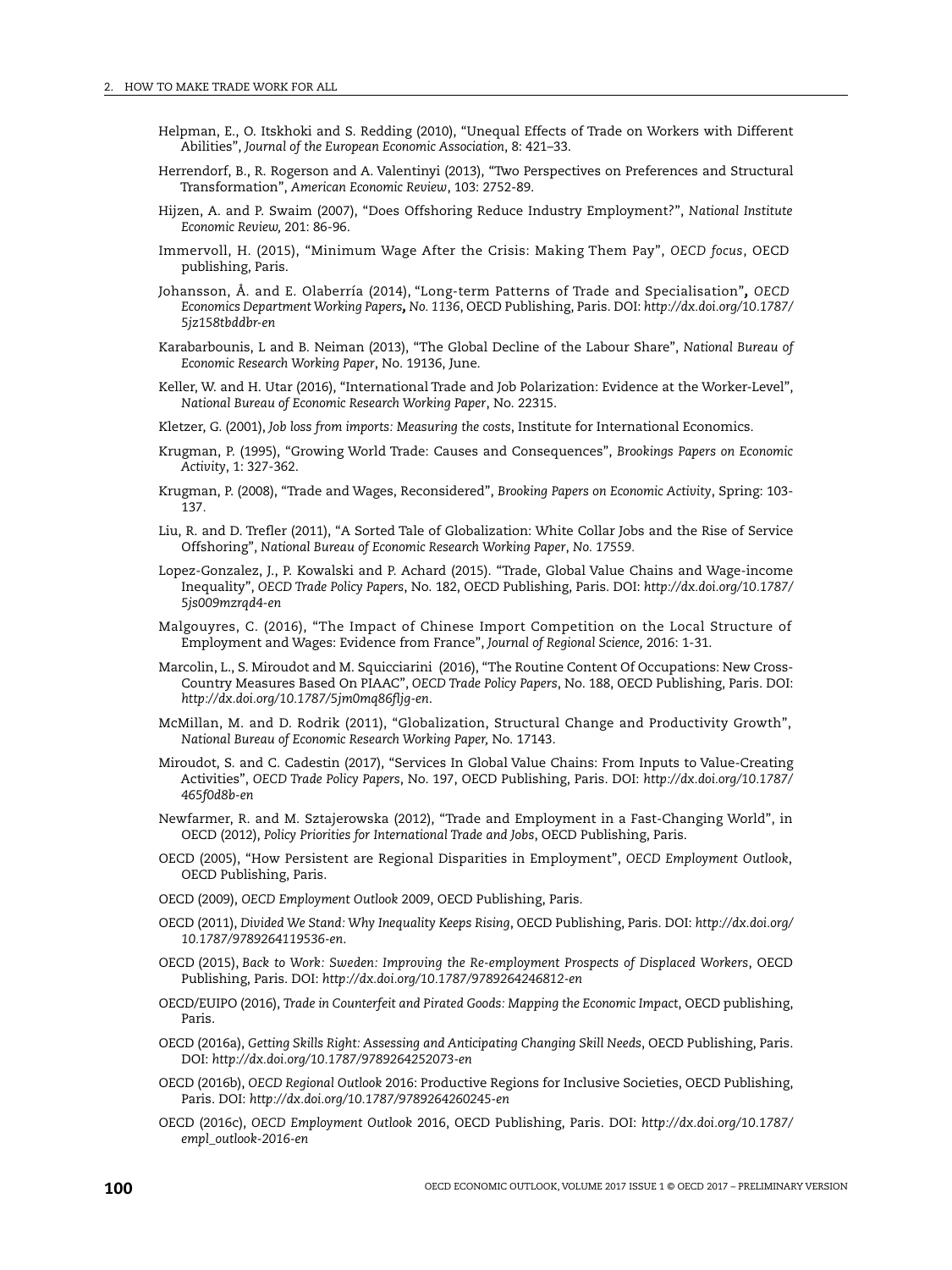OECD (2016e), *Education at a Glance 2016*: *OECD Indicators*, OECD Publishing, Paris. DOI: *[http://dx.doi.org/](http://dx.doi.org/10.1787/empl_outlook-2016-en .) [10.187/eag-2016-en](http://dx.doi.org/10.1787/empl_outlook-2016-en .)*

OECD (2016f), *The Productivity Inclusiveness Nexus*, OECD Publishing, Paris.

- OECD (2016g), *Illicit Trade: Converging Criminal Network*, OECD Publishing, Paris.
- OECD (2016h), *Back to Work: United States: Improving the Re-employment Prospects of Displaced Workers*, OECD Publishing, Paris. DOI: *<http://dx.doi.org/10.1787/9789264266513-en>*
- OECD (2017a), *Economic Policy Reforms 2017: Going for Growth*, OECD Publishing, Paris. DOI: *[http://](http://dx.doi.org/10.1787/growth-2017-en) [dx.doi.org/10.1787/growth-2017-en](http://dx.doi.org/10.1787/growth-2017-en)*
- OECD (2017b), *International Trade: Free, Fair and Open?*, OECD Publishing, Paris.
- OECD (2017c), *OECD Skills Outlook 2017: Skills and Global Value Chains*, OECD Publishing, Paris. DOI: *<http://dx.doi.org/10.1787/9789264273351-en>*
- OECD (2017d), *Employment Outlook* 2017, forthcoming, OECD Publishing, Paris.
- OECD (2017e), *Services Trade Policies and the Global Economy*, forthcoming, OECD Publishing, Paris.
- OECD (2017f), Meeting of the Council at Ministerial Level, 7-8 June 2017, Key Issue Paper, OECD Publishing, Paris.
- Onodera, O. (2008), "Trade and Innovation Project: A Synthesis Paper", *OECD Trade Policy Working Papers* No. 72, OECD Publishing, Paris.
- Quintini, G. and D.Venn (2013), *Back to Work: Re-employment, Earnings and Skill Use after Job Displacement*, OECD Publishing, Paris
- Rusticelli, E., A. Arquie, D. Haugh and D. Turner (2017), "Going Local: A Regional Perspective on International Trade, Labour Markets and Inequality", *OECD Economics Department Working Papers*, forthcoming, OECD Publishing, Paris.
- Schank, T., C. Schnabel and J. Wagner (2007), "Do Exporters Really Pay Higher Wages? First Evidence from German Linked Employer-Employee Data", *Journal of International Economics* 72: 52-74.
- Schwellnus, C., A. Kappeler and P. Pionnier (2017), "Decoupling of Wages from Productivity: Macro-level Facts", *OECD Economics Department Working Papers, No. 1373*, OECD Publishing, Paris. DOI: *<http://dx.doi.org/10.1787/d4764493-en>*
- Shelburne, R. and R. Bednarzik (1993), "Geographic Concentration of Trade-Sensitive Employment", *Monthly Labor Review*, 116: 3-31.
- Sourdin, P., S. Stone and C. Legendre (2013), "Trade and Labour Market Adjustment", *OECD Trade Policy Papers*, *No. 143*, OECD Publishing, Paris.
- Swiecki, T. (2014), "Determinants of Structural Change", *Review of Economic Dynamics*, 24. DOI: *[http://](http://dx.doi.org/10.10161/j.red.2017.01.007) [dx.doi.org/10.10161/j.red.2017.01.007](http://dx.doi.org/10.10161/j.red.2017.01.007)*
- Thissen, M., M. Lankhuizen and B. Los (2017), "Construction of a Time Series of Fine-Grained Detailed Nuts2 Regional Input-Output Tables for the EU Embedded in a Global System of Country Tables", mimeo, PBL Netherlands Environmental Assessment Agency, The Hague, (forthcoming).
- Timmer, M.P. et al. (2014) "Slicing Up Global Value Chains", *Journal of Economic Perspectives*, 28: 99-118.
- Timmer, M.P. et al., (2016) "An Anatomy of the Global Trade Slowdown based on the WIOD 2016 Release", *GGDC Research Memorandum*, No. 162, University of Groningen.
- Verhoogen, E. A. (2008), "Trade, Quality Upgrading, and Wage Inequality in the Mexican Manufacturing Sector", *[The Quarterly Journal of Economics](http://econpapers.repec.org/article/oupqjecon/)*, 123: 489-530.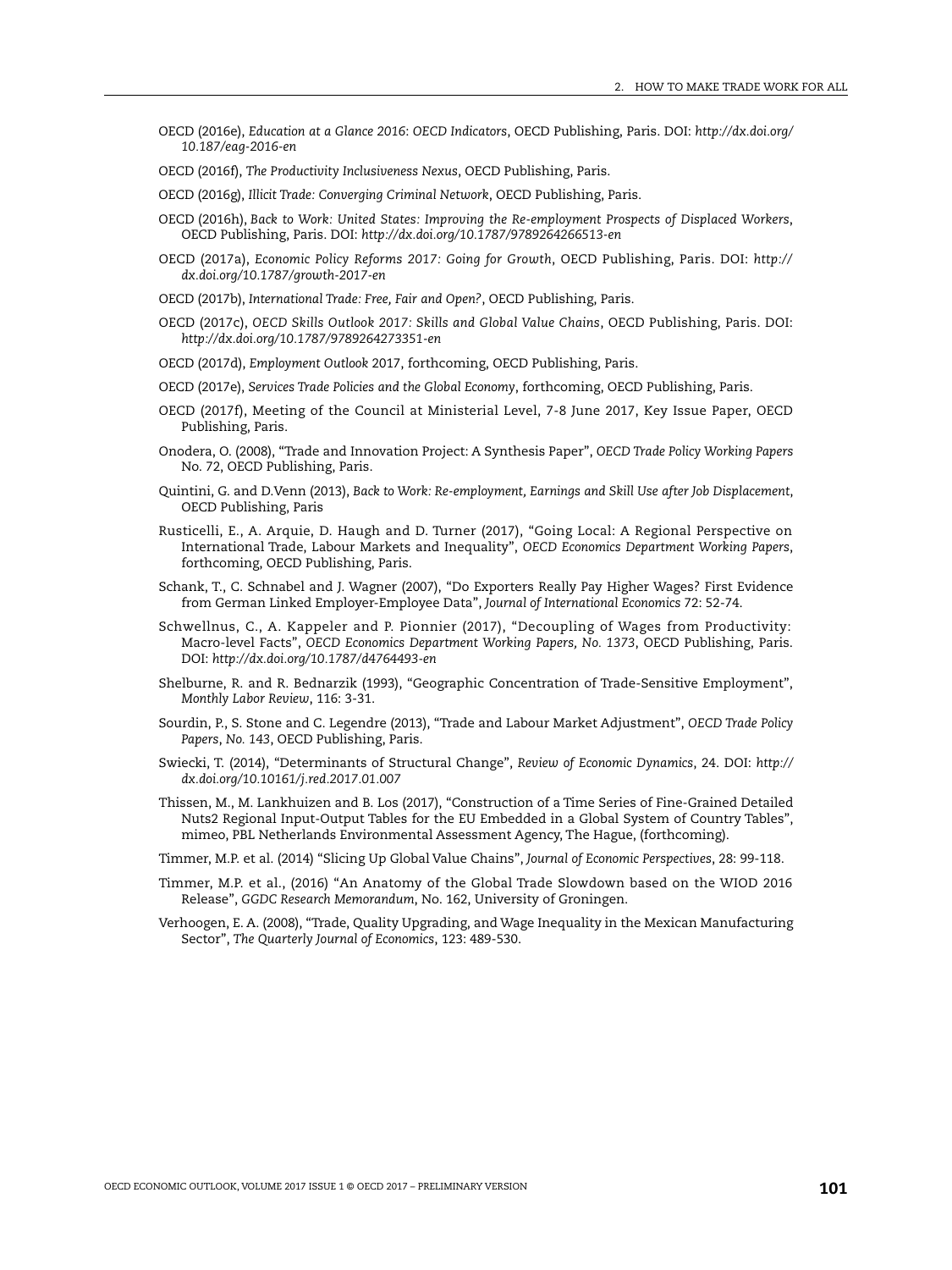## ANNEX 2.1

## *Export growth regression results*

To analyse the relative effects of demand and competition on export growth, a regression is estimated of the growth of exports of 742 manufactured products for 44 countries over the period 1995 to 2015 (Table). Demand is measured as total world exports of product *p* excluding the exports of the country itself.

Competition effects are measured by the degree of specialisation of a country in a product. The higher the degree of specialisation of a country in a product the greater the level of competition it is considered to be adding to that product market. Specialisation is in turn measured by revealed symmetric comparative advantage (RSCA) defined as:

$$
RSCA_{c,p} = \frac{RCA_{c,p} - 1}{RCA_{c,p} + 1}
$$

where  $RCA_{c,p} = \frac{C_{p}P}{E_{randts} \sqrt{2} \cdot E_{x,post}}$  and Exports<sub>c, p</sub> are total exports of product p by country *c* and *Exports<sub>world, p* are the total exports of product *p* in global trade.</sub>  $RCA_{c,p} = \frac{Exports_{cp}/\sum_{p}Exports_{cp}}{Exports_{word,p}/\sum_{p}Exports_{world,p}}$ 

The RSCA indicator lies between -1 and +1. The greater the value of the RSCA for a given product *p* exported by country *c*, the greater is the relative weight that product *p* has in country *c*'s export basket. A value of 0 means that country *c*'s export share is identical to the world trade share of product *p*. If the value of the RSCA for a product is greater than 0 for a country, that country is considered to be specialised in that product. The nominal effective exchange rate (NEER) as well as dummies for year, country and product are also included as controls.

The standard deviation of world export growth by product is 0.17. The standard deviation of the change in the RSCA of China, Germany, United States and Dynamic Asian Economies is 0.107, 0.073, 0.082 and 0.088, respectively.

As expected, the signs on the RSCA terms are negative. Export growth of product *p* from country *c* is reduced if other countries become more specialised in that product. Also, as expected, the world demand for a product has a positive sign; the faster the world market for a product grows the easier it is for a country to expand its own exports of that product.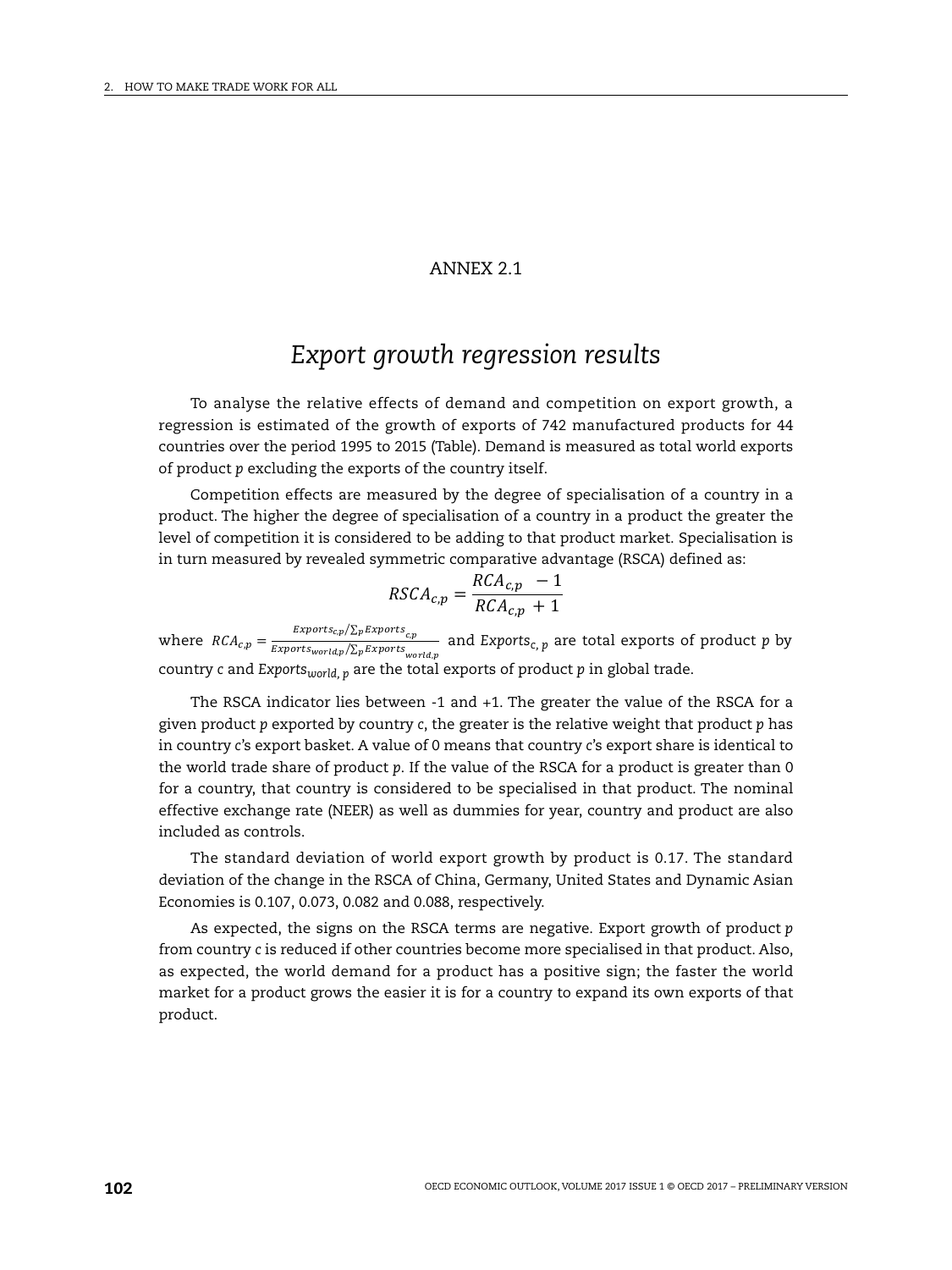| Dependent variable                   | Dlog export (c,p,t)                |  |  |  |
|--------------------------------------|------------------------------------|--|--|--|
| Change in RSCA of China (p,t)        | $-0.04$ (***)                      |  |  |  |
| Change in RSCA of Germany (p,t)      | $-0.06$ (***)                      |  |  |  |
| Change in RSCA of USA (p,t)          | $-0.12$ (***)                      |  |  |  |
| Change in RSCA of Dynamic Asia (p,t) | $-0.05$ (***)                      |  |  |  |
| DLOG of NEER (c,t)                   | $-0.03$ (**)                       |  |  |  |
| DLOG of world exports (p,t)          | $0.34$ (***)                       |  |  |  |
| Constant                             | $0.29$ (***)                       |  |  |  |
| Dummies year                         | yes                                |  |  |  |
| Dummies product                      | yes                                |  |  |  |
| Dummies country                      | yes                                |  |  |  |
| <b>Observations</b>                  | 602,952                            |  |  |  |
|                                      | 1995-2015                          |  |  |  |
|                                      | 44 countries                       |  |  |  |
|                                      | SITC Manufacturing 742 commodities |  |  |  |

## **Export growth of manufactured products**

*Notes:* c, p, t denote country, product and time. Dlog denotes log difference. NEER denotes nominal effective exchange rate. Exports are measured in values. Dynamic Asian Countries is a country grouping comprising Chinese Taipei; Hong Kong China; Malaysia; the Philippines; Singapore, Thailand and Vietnam. "\*\*\*", "\*\*" and "\*" denote statistical significance at the 1%, 5% and 10% level, respectively.

*Source:* UN Comtrade database; Bank of International Settlements; and Araujo et al. (2017).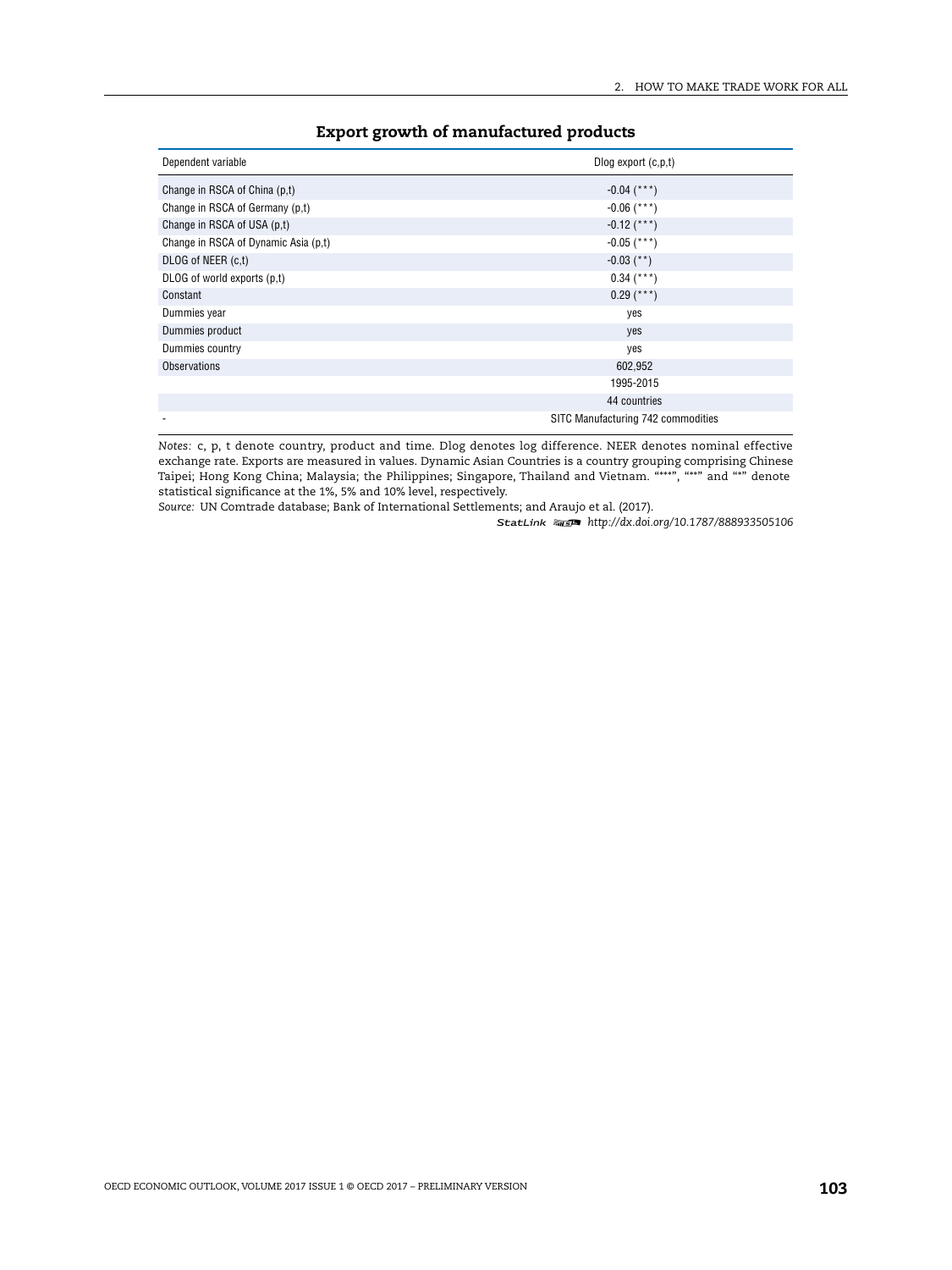## ANNEX 2.2

## *Manufacturing employment regression results*

The impact of import competition on manufacturing employment was analysed at the country level by estimating a cross-country regression of the manufacturing employment share in total employment. Several explanatory variables are used to capture the impact of trade, technological change and consumption patterns. *Intermediate imports* is the import penetration of intermediate goods, calculated as the ratio of imports of intermediate goods of all sectors as a share of total domestic expenditure. *Imports for final consumption* is the import penetration of consumption goods, calculated as the ratio of imports of consumption goods of all sectors to total domestic expenditure. *ICT investment* is calculated as the ratio of investment in ICT equipment in the manufacturing sector to GDP in that sector. *Investment in machinery* is the change in the investment in machinery, calculated as the ratio of the investment in machinery other than transport and ICT in the manufacturing sector to the GDP of the manufacturing sector. *Consumption share* is constructed as a weighted sum of the share of consumption of durable and semi-durable goods in total consumption (the sum of durable, semi-durable, non-durable goods consumption as well as services), expressed in values, of 37 OECD and non-OECD countries.

To help reduce the risk that the regression is picking up trends rather than business cycle fluctuations, manufacturing employment is measured as a share of total employment and all variables are expressed as changes over 6-year periods (1990-96, 1996-2002, 2002-08 and 2008-14). In addition, it seems unlikely that specific manufacturing demand shocks are driving both intermediate imports and employment because the manufacturing employment share has been in trend decline, whereas GVC activity has been on a rising trend over the past 25 years. The consumption share term is also included to help pick up at least part of any specific manufacturing demand shocks. The regressions were also run using year-on-year changes as a robustness check and the results hold and turn out to be even stronger. Period dummies for the first three sub-periods and a constant are included and together represent the unexplained common trend. The following specifications were selected:

(1)  $dY = \beta_1 dMPENcons + \beta_2 dMPENint + \beta_3 dmach + \beta_3 dICT + period1 + period2 + period3 +$  $cst + e$ 

(2):  $dY = \beta_1 dMPENcons + \beta_2 dMPENint + \beta_3 dmach + \beta_4 dICT + \beta_5 dlnXPERF + period1 +$ period2 + period3 + cst + e

(3):  $dY = \beta_1 dMPENcons + \beta_2 dMPENint + \beta_3 dmach + \beta_4 dICT + \beta_5 dMPENcons(from china) +$  $\beta_6$  dMPENint(from China) + period1 + period2 + period3 + cst + e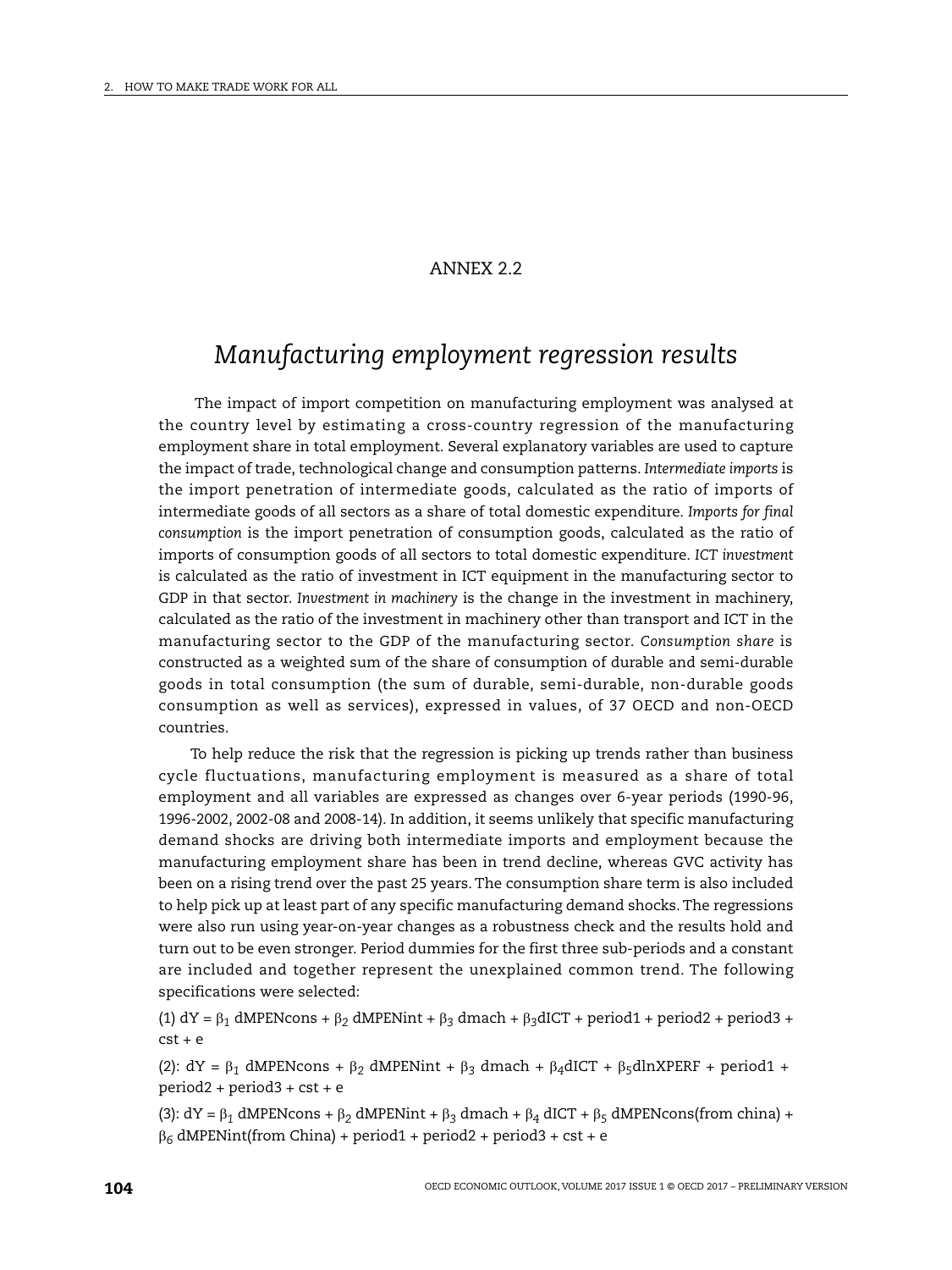(4):  $dY = \beta_1 dMPENconst + \beta_2 dMPENint + \beta_3 dmach + \beta_4 dICT + \beta_5 dConsumptionShares + cst$ + e

(5):  $dY = \beta_1 dMPENcons + \beta_2 dMPENint + \beta_3 dmach + \beta_4 dICT + \beta_5 dlnXPERF + \beta_6$ dConsumptionShares + cst + e

## **Explaining the decline in the manufacturing employment share for selected OECD countries**

Dependent variable: change in the share of manufacturing in total employment

|                                          | (1)           | (2)           | (3)           | (4)           | (5)           |
|------------------------------------------|---------------|---------------|---------------|---------------|---------------|
| Imports for final consumption            | $-0.4799**$   | $-0.4749$ **  | $-0.2937$     | $-0.5580$ *** | $-0.5097$ *** |
| Intermediate imports                     | $0.1914$ ***  | $0.1720$ ***  | $0.1835$ ***  | $0.2026$ ***  | $0.1742$ ***  |
| Investment in machinery                  | $-0.0561$ *   | $-0.0489$ *   | $-0.0859$ *** | $-0.0586$ **  | $-0.0493$ *   |
| <b>ICT</b> investment                    | $-0.0873$     | $-0.0806$     | $-0.0519$     | $-0.0850$     | $-0.0760$     |
| Export performance (log)                 |               | 0.0099        |               |               | 0.0114        |
| Imports for final consumption from China |               |               | $-0.9497$     |               |               |
| Intermediate imports from China          |               |               | $-0.1785$     |               |               |
| Consumption share                        |               |               |               | $0.2409 *$    | $0.1951$ *    |
| Constant                                 | $-0.0163$ *** | $-0.0156$ *** | $-0.0160$ *** | $-0.0158$ *** | $-0.0156$ *** |
| Time dummy: 1990-96                      | 0.0013        | 0.0003        | 0.0011        |               |               |
| 1996-2002                                | 0.0002        | $-0.0007$     | 0.0023        |               |               |
| 2002-08                                  | $-0.0065$ **  | $-0.0056$ *   | $-0.0040$     |               |               |
| Countries                                |               |               |               |               |               |
| Periods (maximum)                        | 4             | 4             | 4             | 4             | 4             |
| Number of obs                            | 47            | 47            | 45            | 47            | 47            |
| Adjusted R-squared                       | 0.277         | 0.282         | 0.299         | 0.296         | 0.314         |

*Notes:* All variable are expressed in change form. For the purposes of the regression, the change in the data is constructed over subperiods 1990-96, 1996-2002, 2002-08 and 2008-14. "\*\*\*", "\*\*" and "\*" denote statistical significance at the 1%, 5% and 10% level, respectively. The dependant variable is the change in the ratio of manufacturing to total employment. The variable intermediate imports is the change in the import penetration of intermediate goods calculated as the ratio of imports of intermediate goods of all sectors as a share of total domestic expenditure. The variable imports for final consumption is the change in the import penetration of consumption goods calculated as the ratio of imports of consumption goods of all sectors to total domestic expenditure. The variable ICT investment is calculated as the ratio of investment in ICT equipment in the manufacturing sector to the GDP of the manufacturing sector. The variable investment in machinery is the change in the investment in machinery calculated as the ratio of the investment in machinery other than transport and ICT in the manufacturing sector to the GDP of the manufacturing sector. Consumption share is an aggregate variable constructed as a weighted sum of the share of consumption of durable and semi-durable goods in total consumption (durable, semi-durable, non-durable goods, and services), expressed in values, of each of the following countries: AUT, BEL, CAN, CZE, DNK, FIN, FRA, DEU, GRC, HUN, ISL, IRL, ITA, JPN, KOR, LUX, MEX, NLD, NZL, NOR, POL, PRT, SVK, SWE, GBR, USA, CHL, COL, EST, ISR, LVA, SVN, ZAF, LTU, CRI, IDN, TUR. Period dummies are included for the first three sub-periods. A constant is also included.

*Source:* Data come from various OECD databases: employment data are taken from the STAN or GOV databases, import data from the STAN database, investment data from OECD national accounts, and total domestic expenditure and exchange rates from the Economic Outlook database.